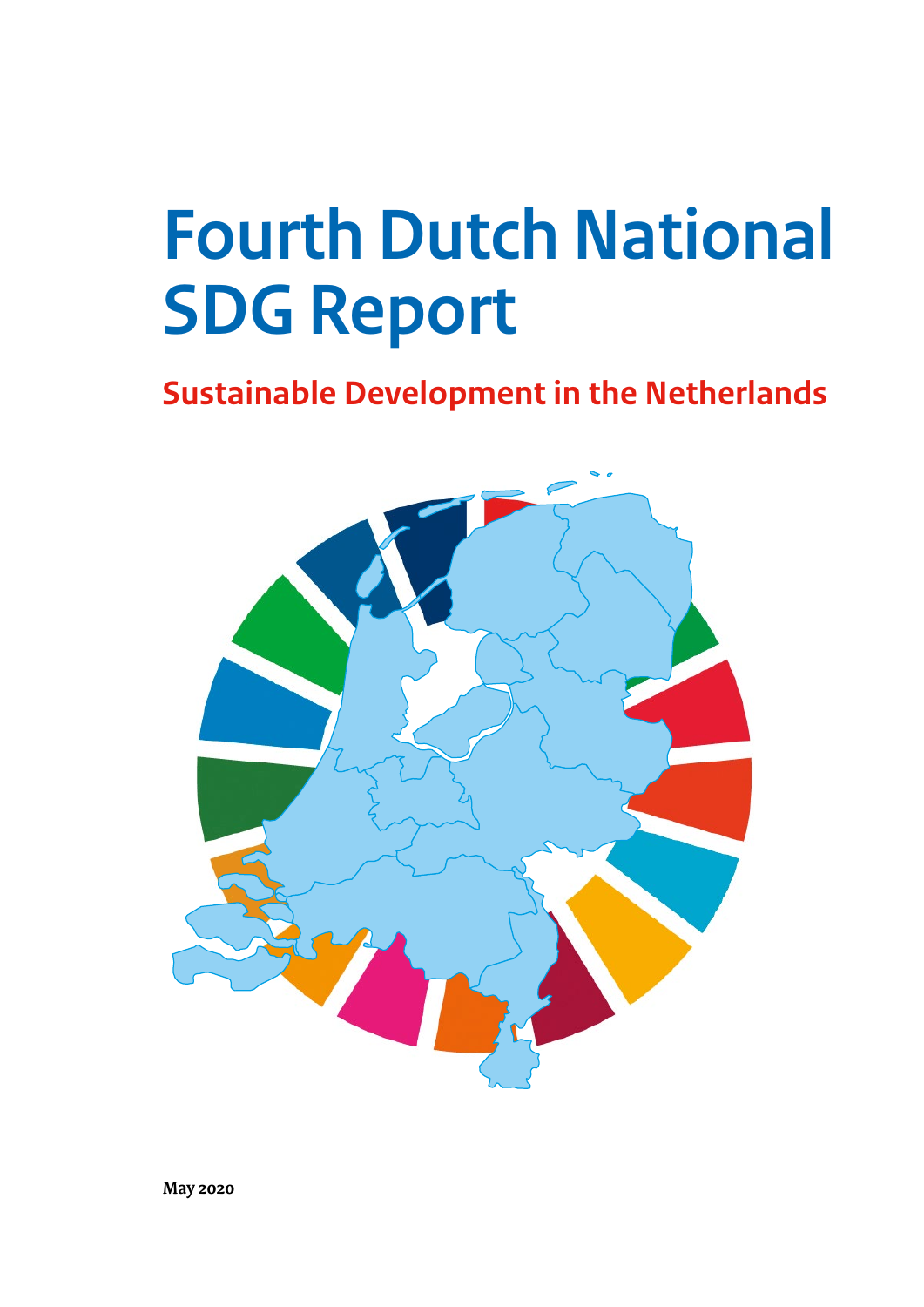### Contents

| А. | JOINT INTRODUCTION                                            | 3  |
|----|---------------------------------------------------------------|----|
|    | 1. Performance of The Netherlands relative to other countries | 3  |
|    | 2. New initiatives in the past year                           | 6  |
|    | 3. Opportunities and challenges for the future                | 7  |
| В. | <b>CENTRAL GOVERNMENT</b>                                     | 9  |
|    | 1. Lifelong learning and the future of work                   | 9  |
|    | 2. Sustainable mobility                                       | 11 |
|    | 3. Sustainable cities                                         | 14 |
|    | 4. Relevance of existing policy to the SDGs                   | 16 |
| C. | <b>LOCAL AND REGIONAL GOVERNMENT</b>                          | 19 |
|    | 1. The SDGs in local and regional government                  | 19 |
|    | 2. Cooperation between different tiers of government          | 19 |
|    | 3. An equal, inclusive society                                | 19 |
|    | 4. Healthy living environment and nature                      | 20 |
|    | 5. Energy, climate and the circular economy                   | 20 |
| D. | THE PRIVATE SECTOR AND FINANCIAL INSTITUTIONS                 | 22 |
|    | 1. Public-private partnerships and inspiring examples         | 22 |
|    | 2. Challenges and opportunities                               | 23 |
| Е. | <b>CIVIL SOCIETY</b>                                          | 25 |
|    | 1. Civil society and the SDGs                                 | 25 |
|    | 2. Inspiring examples                                         | 26 |
|    | 3. The Dutch commitment                                       | 26 |
|    | 4. Current situation                                          | 26 |
| F. | <b>KNOWLEDGE INSTITUTIONS</b>                                 | 28 |
|    | 1. Secondary vocational education and training (MBO)          | 28 |
|    | 2. Universities of applied sciences                           | 28 |
|    | 3. Research Universities                                      | 29 |
|    | 4. National research initiatives                              | 29 |
|    | <b>G. YOUTH</b>                                               | 30 |
|    | 1. The current generation is under mounting pressure          | 30 |
|    | 2. More differences among young people                        | 30 |
|    | 3. It starts with development                                 | 31 |
|    | 4. Pressure on young people leads to stress                   | 31 |
|    | 5. Working for a clean, liveable planet                       | 31 |
|    | 6. Having a say is essential                                  | 32 |
|    | 7. In conclusion, a critical comment                          | 32 |
|    | H. HUMAN RIGHTS, with a focus on gender equality              | 33 |
|    | 1. The SDGs and human rights                                  | 33 |
|    | 2. Gender equality (SDG 5)                                    | 33 |
|    | 3. Gender equality and the labour market                      | 33 |
|    | 4. Violence against women                                     | 34 |
|    | 5. The Netherlands can do better                              | 35 |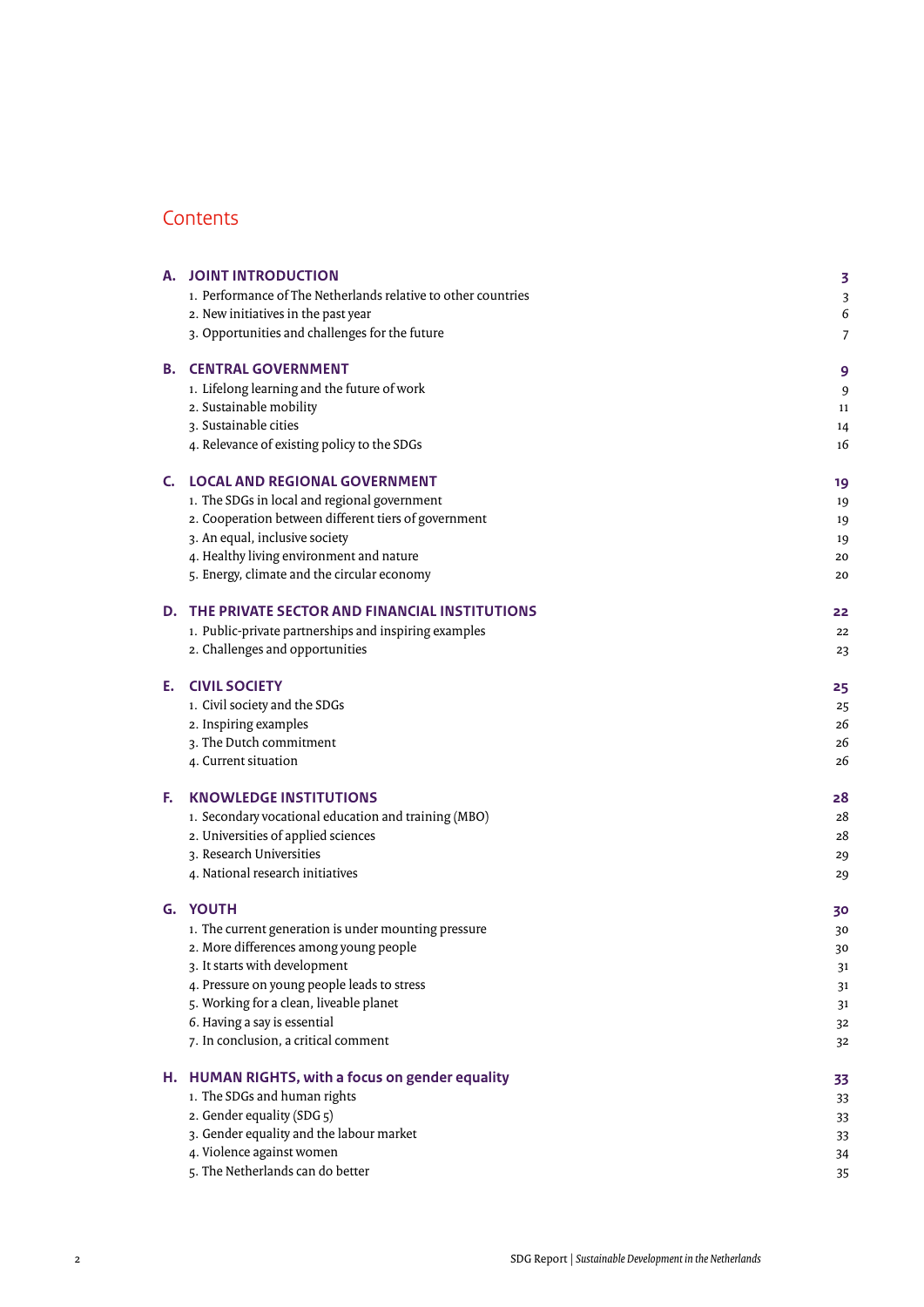# <span id="page-2-0"></span>**A.JOINT INTRODUCTION**

*Drafted jointly by central government, the Association of Netherlands Municipalities (VNG) representing local and regional government and acting on behalf of the Association of Provincial Authorities (IPO) and the Dutch water authorities, the Confederation of Netherlands Industry and Employers (VNO-NCW), the Royal Association MKB-Nederland and Global Compact Network Netherlands representing the business community and the financial sector, Partos representing civil society, NWO-WOTRO Science for Global Development representing the knowledge institutions, the National Youth Council (NJR) representing youth organisations, and the Netherlands Institute for Human Rights.*

Publication of an SDG report in the middle of the current coronavirus pandemic may lead the reader to question its relevance. After all, in a crisis like this, our focus is on the here and now: the rest can come later. Yet we – the joint authors of this report – believe that precisely in times like these it is important to share the report with members of parliament and the general public. Whatever the outcome, the current crisis will have a great impact – both positive and negative – on whether the Netherlands stays on track to achieve the Sustainable Development Goals (SDGs) by 2030. Nonetheless, it is useful to look back on the policies and activities of a wide range of stakeholders who work every day to achieve the goals. The closer we come to achieving the SDGs, the faster we will be able to recover from current and future crises.

The past year has again seen more focus on the SDGs and greater efforts to achieve them. Many organisations scaled up or stepped up existing activities; others discovered the SDG agenda for the first time and acted on it with great enthusiasm. All this activity is in line with the major transitions now ahead for the Netherlands and the rest of the world. The need to change course is becoming clear to more and more people. We have now entered the 2020s, the UN Decade of Action to deliver the Sustainable Development Goals. The SDGs form an attractive, universally comprehensible plan for a sustainable and inclusive society.

This path of action is becoming increasingly important to people and organisations who seek impact – not only out of altruism, but also to ensure a secure future. The concept of well-being, used in the Netherlands to look beyond economic growth, is closely in line with the SDG agenda. This concept implies attention for prosperity and well-being, not only in the here and now, but also in the future and for people in other parts of the world. The SDGs provide a practical action plan, presenting an overarching framework to which both large and small-scale actions can contribute. Statistics Netherlands' integration of the annual SDG assessment with its Monitor of Well-being clearly shows how closely achievement of the SDGs is connected to well-being.

It is time to push forward. The UN has concluded that much still needs to be done if the SDGs are to be achieved in ten years' time and that in some major areas, environment and equality in particular, the worldwide trends are not favourable. For this reason,

UN Secretary-General António Guterres has called on all 193 member states to step up their efforts, both nationally and through international cooperation, to achieve the SDGs at global level. The Netherlands has also committed to this. The SDGs are the overarching framework at European level. The European Commission has put the SDGs at the core of its six priorities: 1) a European Green Deal; 2) a Europe fit for the digital age; 3) an economy that works for people; 4) a stronger Europe in the world; 5) promoting our European way of life; and 6) a new push for European democracy. The SDGs thus serve as the guiding principle for the Commission's work in every sector, both within the Union and beyond. This also provides a new incentive for the Netherlands to move forward with the 2030 Agenda for Sustainable Development.

In this part, we will first examine where the Netherlands stands in 2019 in terms of achieving the SDGs, according to various comparative reports. We will then highlight a number of especially noteworthy initiatives launched in the past year that have brought us closer to the achievement of the goals. Finally, we will identify the opportunities and challenges that will lead to a successful Decade of Action and Delivery.

### 1. Performance of The Netherlands relative to other countries

Studies are regularly conducted on how the Netherlands is measuring up in terms of achieving the SDGs. These studies use measurements that compare the Netherlands with other countries in order to monitor progress. Statistics Netherlands, the Organisation for Economic Co-operation and Development (OECD), the EU and the Sustainable Development Solutions Network (SDSN) and Bertelsmann Stiftung are among the organisations that publish SDG measurements. To guarantee comparability, the internationally agreed UN indicators form the basis for these measurements. However, the indicators used by organisations may differ, depending on the availability, reliability and comparability of data. Indicators may have been adapted to make them more relevant to a given situation. Statistics Netherlands' national measurements are more applicable to the Netherlands than global measurements are, while measurements at EU and OECD level are somewhere in between. For this reason, conclusions about the Netherlands may differ somewhat from report to report. However, the reports complement each other well, and together give a reliable picture of the Netherlands' performance on achieving the SDGs. A short overview of these reports' findings is given below.

#### **1.1 Statistics Netherlands: 2020 Monitor of Well-being & the SDGs**

Publication of Statistics Netherlands' annual Monitor of Well-being & the Sustainable Development Goals coincides with the publication of this SDG report. The 2020 Monitor contains the most recent figures on trends in the Netherlands and the Netherlands' position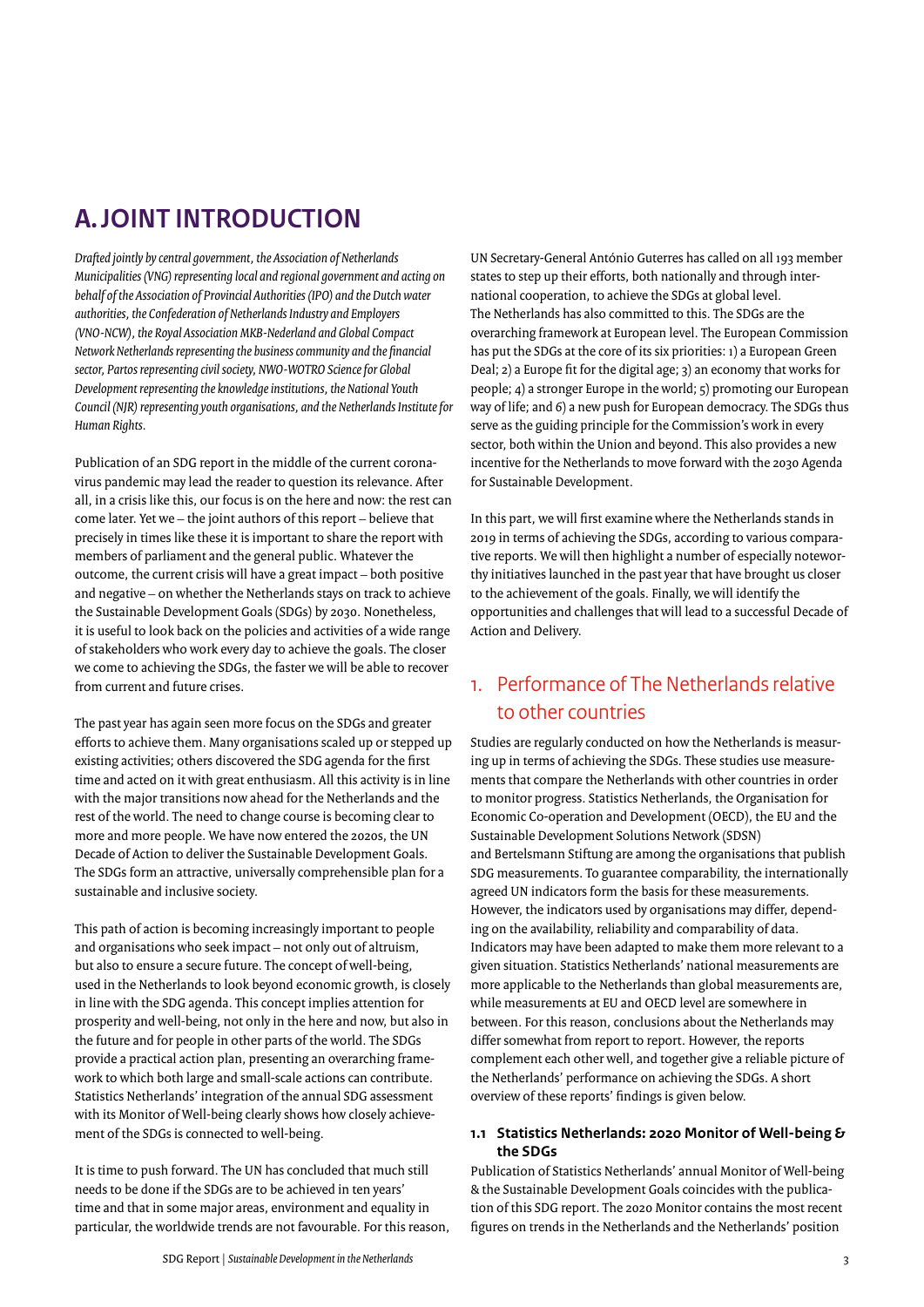in Europe in relation to the SDGs. Statistics Netherlands supplemented the UN indicators with indicators specifically applicable to the Netherlands (SDG+ indicators). The Netherlands still leads the European field on the following goals and targets: no poverty (SDG 1); industry, innovation and infrastructure: knowledge and innovation (SDG 9); reduced inequalities: social cohesion and inequality (SDG 10); peace, justice and strong institutions: institutions (SDG 16); and partnerships for the goals (SDG 17). Statistics Netherlands identifies positive developments on the rising net employment-to-population ratio for both women and men, median disposable income and individual consumption (at the interface of SDG 1, SDG 5 and SDG 8). According to the 2020 Monitor, however, the Netherlands continues to lag behind in organic farming (SDG 2), healthy life expectancy for women (SDGs 3 and 5), the proportion of women in management positions (SDG 5), climate action (SDG 13), life below water (SDG 14) and life on land (SDG 15). Though there has been a strong increase in installed capacity for the production of renewable energy (SDG 7), the Netherlands still ranks last in the EU in this field and is so far failing to catch up with other member states.

**1.2 OECD: Measuring Distance to the SDG Targets**

As last year's SDG report pointed out, the OECD's biennial report 'Measuring Distance to the SDG Targets', published in May 2019, examines how far each member state is from achieving individual SDG targets. Statistics Netherlands was involved in the development of the report, which uses both UN and OECD indicators. According to the OECD, the Netherlands has already achieved 26 of the 104 targets measured and is well on the way towards achieving many others. The OECD's findings largely agree with those of Statistics Netherlands. The Netherlands scores well on lifelong learning (SDG 4) and has the lowest percentage of material consumption per unit of GDP (SDGs 8 and 12) and the highest number of people connected to public sewage treatment (SDG 6). The distance to a number of the other targets is still considerable, however. For example, tobacco consumption is still high in the Netherlands, and intensive land use places a heavy burden on the environment.



**OECD (2019),** [Measuring Distance to the SDG Targets 2019](https://doi.org/10.1787/a8caf3fa-en)*: An Assessment of Where OECD Countries Stand, OECD Publishing, Paris.*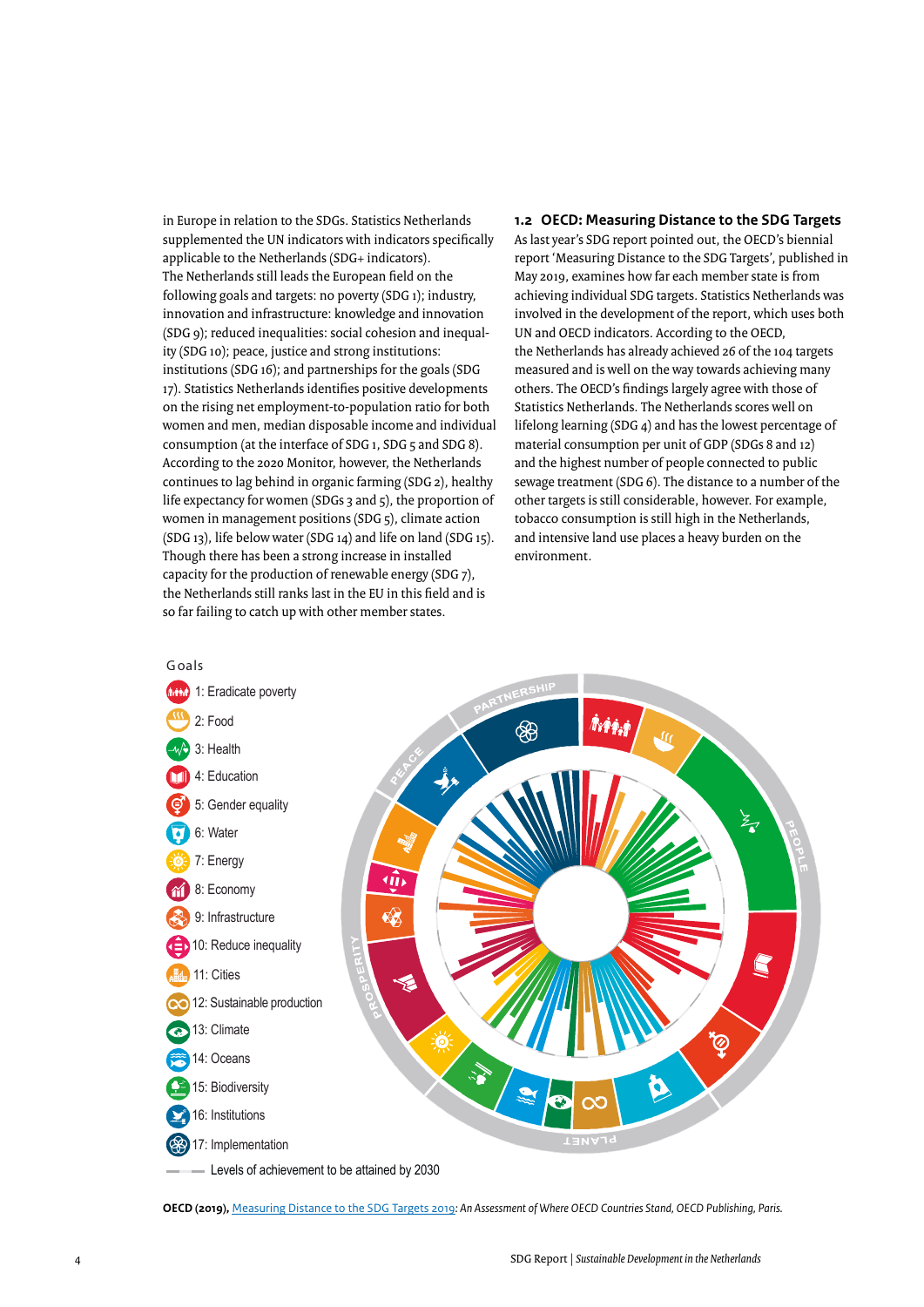#### **1.3 SDSN and Bertelsmann: Sustainable Development Report 2019**

Each year, the Sustainable Development Solutions Network (SDSN) and the Bertelsmann Stiftung publish the Sustainable Development Report, with the SDG Index and Dashboards. This report gives countries scores on various indicators, the average being the overall score for the SDG in question. Scores range from 0 (worst) to 100 (best). A score of 100 is the best possible score, and means that a country is on schedule to achieve the SDG. According to the 2019 report, which examined the performance of 162 countries, the Netherlands achieved an index score of 80.4, moving up two places in the world rankings for the second year in a row, from 11th to 9th. However, this does not mean that the Netherlands performed better on the SDGs than the year before, because the indicators and methodology have been revised. The report gives the Netherlands a score of 100 for SDG 1. That means that with its current policies, the Netherlands will succeed in eliminating poverty by 2030. The Netherlands also scored well on SDGs 3, 4, 10 and 11. Furthermore, many positive trends can be identified on SDG 9 (industry, innovation and infrastructure) and SDG 16 (peace, justice and strong institutions), including the number of patent applications filed and scientific and technical journal articles (SDG 9), and freedom of the press and the proportion of the population who feel safe walking alone at night (SDG 16). The greatest challenges for the Netherlands are SDG 2, due for example to the increasing prevalence of obesity, SDG 12 due to high consumption, SDG 14 due to pollution of the sea and overexploitation of fish stocks and SDG 17 due to a low score on financial transparency and tax havens; this concerns in particular target 17.14 on policy coherence, which calls on countries to reduce their negative footprint elsewhere in the world – due to low scores on financial secrecy and tax havens.



*Bertelsmann Stiftung and SDSN, '*[Sustainable Development Report](https://s3.amazonaws.com/sustainabledevelopment.report/2019/2019_sustainable_development_report.pdf)*: Transformations to Achieve the Sustainable Development Goals', Pica Publishing Ltd, 2019.*

#### **1.4 SDSN and IEEP: Europe Sustainable Development Report 2019**

Besides the world rankings, SDSN also publishes the Europe Sustainable Development Report, complete with a European SDG Index, in collaboration with the Institute for European Environmental Policy (IEEP). The data set for the European report is more thorough and more accurate than the data available for the worldwide report. The two reports also use different indicators, so that the Netherlands occupies a different position in the European report than in the worldwide report. In the European report, the Netherlands comes seventh with an index score of 71.8. According to this report, the Netherlands is on track to achieve both SDG 1 (as is the case in the worldwide report) and SDG 9 by 2030. In the worldwide report, the Netherlands had a lower score for SDG 9 because different indicators were used, including an indicator for the number of women in science and technology, on which the Netherlands scores badly. The Netherlands also made progress on SDGs 4, 6, 8 and 10. According to the Europe report, the planet goals form the main challenges for the Netherlands, and scores for SDGs 2 and 17 are low as well. The Netherlands' score on SDG 2 is lower than in the worldwide report because the Europe report also uses nitrogen emissions as an indicator.



*IEEP and SDSN, '*[Europe Sustainable Development Report:](https://s3.amazonaws.com/sustainabledevelopment.report/2019/2019_europe_sustainable_development_report.pdf) *Towards a Strategy for Achieving the SDGs in the EU', Pica Publishing Ltd, 2019.*

#### **1.5 Conclusion**

Despite the use of indicators that differ to some extent, the reports present a fairly consistent view of the Netherlands' performance – high scores for eradicating poverty and for social cohesion, a strong position on infrastructure and knowledge, high quality healthcare and education, and confidence in institutions. The Netherlands also does well on water management and has the lowest score in Europe for material consumption. However, it performs less well on elements of the following SDGs: SDG 5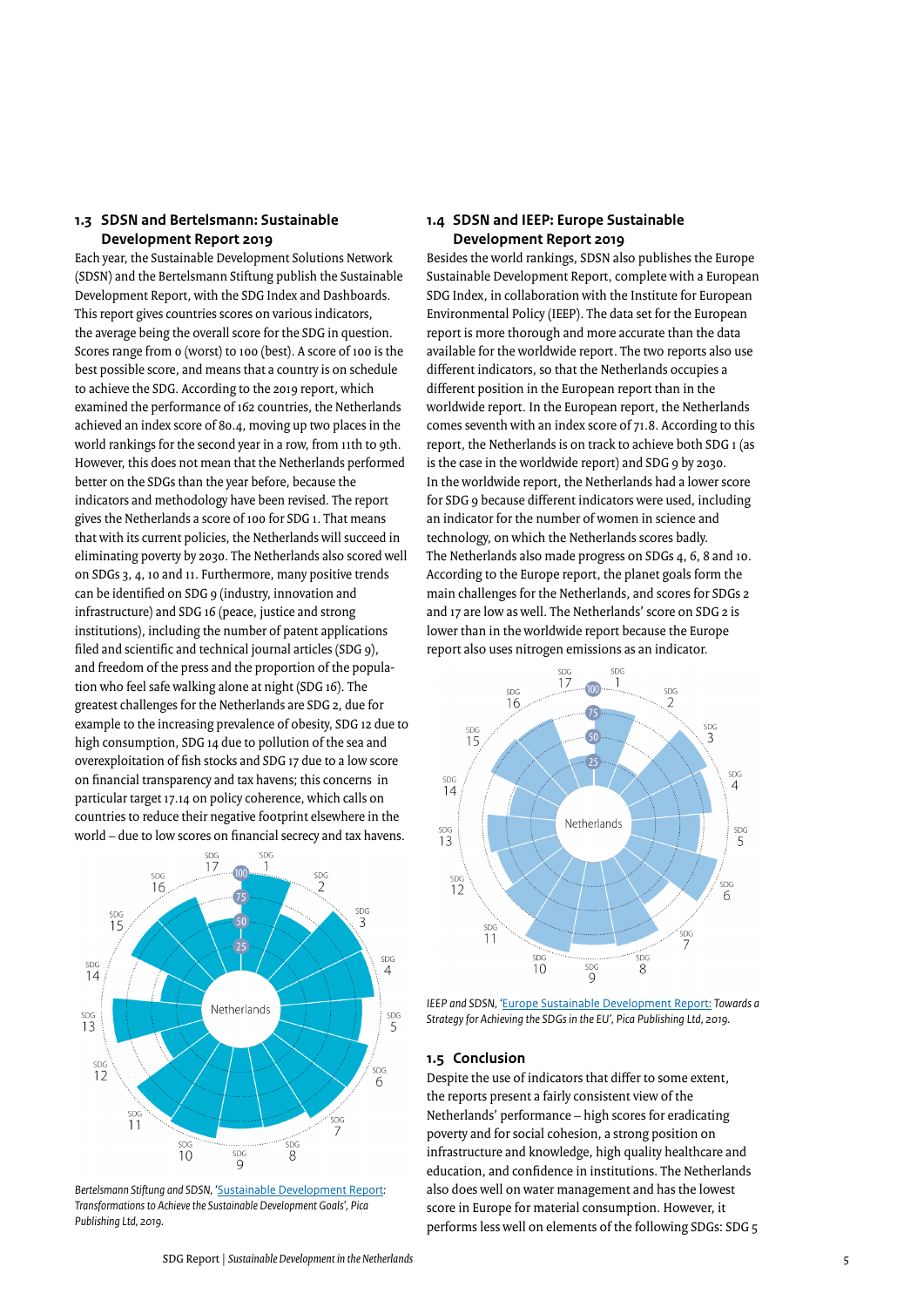<span id="page-5-0"></span>on gender equality (in particular, the score for the number of women in management positions lowers the overall score); SDG 2: food security (in particular, scores for obesity and nitrogen emissions lower the overall score); SDGs 14 and 15: biodiversity on land and below the water; and SDGs 7 and 13: access to affordable, sustainable energy and climate action.

The most interesting differences between the reports are in the scores for SDG 17. According to Statistics Netherlands and the OECD, the Netherlands is a leader in forging partnerships to achieve the goals. The SDSN, on the other hand, foresees enormous challenges in meeting this goal. This is because the SDSN uses different indicators than Statistics Netherlands to monitor progress towards SDG 17. Statistics Netherlands looks, for example, at the relative size of money transfers and development aid and total imports from low-income countries, on which the Netherlands scores high. The SDSN also takes tax regulations into consideration. For the record, in its report, Statistics Netherlands also indicates that the Netherlands needs to do much more to reduce its negative footprint elsewhere in the world, but puts this comment under the well-being heading 'Elsewhere' instead of under SDG 17.

The Netherlands achieves relatively high scores in many fields, but this does not mean that it can rest on its laurels. It has achieved only 26 of the 169 targets, while it trails behind the Scandinavian countries and several other European countries in the rankings. There are also some hidden facts and figures behind the total picture. For example, according to the Statistics Netherlands Monitor, inequality is also a rising trend in the Netherlands, and despite a high score for SDG 1, a considerable proportion of children grow up in poverty (more than 9%, although the trend is downward). The trend on SDG 5 is positive, though progress towards achieving gender equality is too slow. Finally, though trends in relation to SDG 13 (climate action) are positive, the Netherlands still has a way to go.

### 2. New initiatives in the past year

In the past year as earlier, many new initiatives were launched to achieve the SDGs. Many focused explicitly on the SDGs. Others did not refer to them directly, but adopted an approach that can be characterised as an SDG approach: a focus on clear, SDG-relevant goals, an overarching, coherent vision and cooperation between various stakeholders.

• [SDG Nederland](https://www.sdgnederland.nl) wrote an [open letter](https://www.sdgnederland.nl/nieuws/sdg-nederland-en-zes-koepels-vragen-regering-sdgs-als-basis-te-nemen-voor-groeiagenda/) asking the government to draft a national plan both to achieve the SDGs in the Netherlands and to make the most positive and least negative possible contribution to achieving the SDGs abroad. SDG Nederland also asked the government to take

the SDGs as the basis for the growth agenda and the sovereign wealth fund and expressed its willingness to work with the government to achieve this. SDG Nederland (formerly the SDG Charter) comprises a diverse and expanding network of businesses, civil society organisations, financial institutions, knowledge and educational institutions, youth organisations, local and regional authorities and members of the public. They have formed [alliances](https://www.sdgnederland.nl/sdg-allianties/) focusing on the SDGs, and make plans that are drawn together in the [SDG Routekaart](https://www.sdgnederland.nl/nieuws/sdg-routekaart-overhandigd-aan-minister-kaag/) (SDG Roadmap). The SDGs will not be achieved unless, in addition to private and public sector organisations, members of the public (in the role of consumer, employee, parent and so on) also take part. Many people are already taking individual action to achieve the SDGs. SDG Nederland seeks them out through [the SDG stedentrip](https://www.sdgnederland.nl/stedentrip/) (SDG city tour), tells their [stories](https://www.oneworld.nl/collecties/goalgetters/), and connects them to the SDG agenda and other members of the network. The result is a broad movement contributing to the SDGs, with public and private organisations and members of the public able to find, inspire and strengthen each other. Examples of new initiatives from various sectors can be found in parts C to H.

- The number of local authorities taking part in the [Municipal Global Goals Campaign](https://vng.nl/artikelen/wat-betekent-het-global-goals-gemeente-te-zijn) to achieve the SDGs grew in 2019 and is still growing. Now 25% of Dutch municipalities have joined the campaign. They are carrying out numerous innovative activities to engage both members of the public and schools with the SDGs and use the goals as the basis for local policies. The three winners of the 2019 Association of Netherlands Municipalities Global Goals Award provide some good examples. In the municipality of Goirle, the local executive's implementation programme is based on the SDGs in a way that clearly links local plans to global goals for local residents. The municipality of Deventer succeeded in connecting every stakeholder in the town with the SDGs; and the municipality of Oss used the SDGs to strengthen international cooperation with a twin town in China.
- In October 2019, the Social and Economic Council (SER) published a report on linking the SDGs to international corporate social responsibility (ICSR). In its report ['Kansen pakken en risico's beheersen'](https://www.ser.nl/nl/adviezen/sdg-imvo) ('Seizing opportunities and managing risks') the SER points out that ICSR and the SDGs strengthen each other and advises government and businesses to closely link the two agendas. A government response to the report is currently under preparation. Global Compact Network Netherlands organised a special [workshop](https://gcnetherlands.nl/events/workshop-integrale-aanpak-sdgs-en-imvo/?occurrence=2020-02-11) on this subject for businesses.
- The significance of sustainability and the SDGs is also increasingly recognised in the financial sector. In 2019,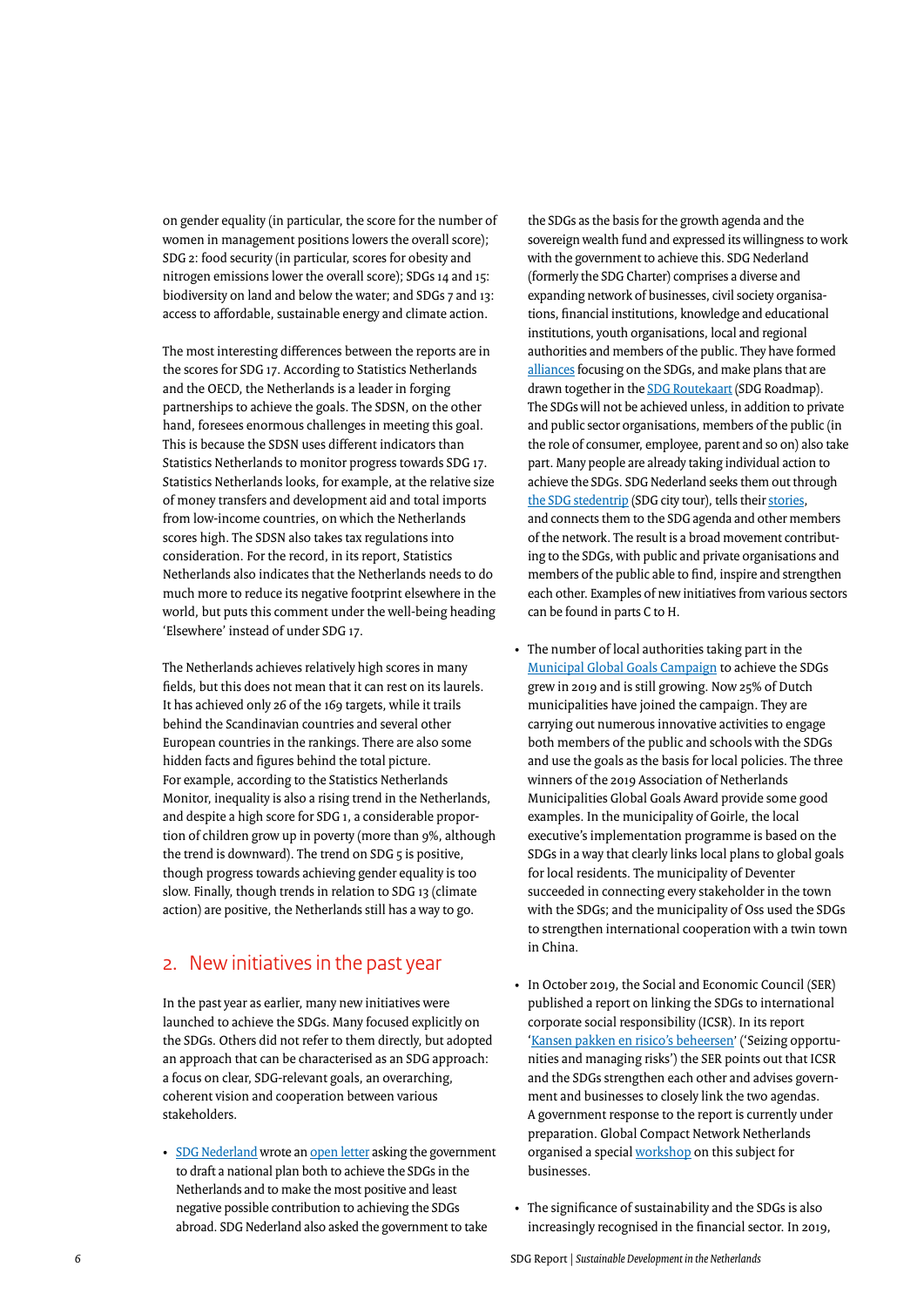<span id="page-6-0"></span>for example, the Nederlandsche Bank published a [report](https://www.dnb.nl/binaries/Rapport%20) on sustainability goals and threats to sustainability in the sector, and launched a new [CSR vision](https://www.dnb.nl/binaries/DNB%20MVO-Visie%202019-2025_tcm46-382852.pdf) for 2019 to 2025. The SDGs form the framework for these two documents.

- The government has decided to adopt in full the recommendations made by the SER in its advisory report '[Diversity in the boardroom: time to accelerate'](https://www.ser.nl/en/Publications/diversity-boardroom). This means that women must make up at least 30% of the membership of the supervisory boards of Dutch listed companies. This mandatory quota for women on supervisory boards will help the Netherlands improve its position on SDG 5 (women in leadership positions). All major companies  $(\pm 5,000)$  businesses in total) are required to set ambitious targets for both senior and middle management, to draft an action plan, and to be transparent in all their actions. Measures for the public and semi-public sector will be developed in line with those for the private sector. Given the range and diversity of organisations in the public and semi-public sector, one-size-fits-all measures are not feasible. Before the summer of 2020, the government will inform the House of Representatives of progress on the mandatory quota, how the transparency requirement is taking shape, and the approach to, design of and schedule for the public and semi-public sector programme.
- The report published last year by the Advisory Council on International Affairs (AIV) titled ['Sustainable Development](https://www.advisorycouncilinternationalaffairs.nl/documents/publications/2019/05/10/sustainable-development-goals-and-human-rights)  [Goals and Human Rights: an Indivisible Bond'](https://www.advisorycouncilinternationalaffairs.nl/documents/publications/2019/05/10/sustainable-development-goals-and-human-rights) states that pursuit of the SDGs goes hand in hand with the realisation of human rights, in particular those rights that need to be achieved partly through socioeconomic development. Conversely, human rights are crucial to ensure that everyone can benefit equally from sustainable development and that no one is left behind. The advisory report provides practical guidance on linking these two agendas, in particular in relation to SDGs 1, 10, 13 and 16.
- In October 2019, the new government-wide procurement strategy [\(Inkopen met Impact](https://www.rijksoverheid.nl/documenten/rapporten/2019/10/28/inkopen-met-impact)) was launched. With this strategy, the government seeks to use its purchasing power to help solve social problems and speed up related transitions.
- Working with businesses active abroad, a new brand [strategy](https://www.nlplatform.com) was developed for the Netherlands. In late 2019 foreign trade and development cooperation minister Sigrid Kaag and economic affairs minister Eric Wiebes launched the new strategy, which focuses on solving global challenges together, with the SDGs as the guiding principles. Dutch companies' inclusive and sustainable approach to doing business makes the Netherlands an attractive partner for countries working on the challenges involved in achieving the SDGs.

### 3. Opportunities and challenges for the future

The above initiatives show that broad social cooperation on the SDGs, focusing on major and minor transitions, developed apace in the past year. This presents ample opportunity for a stronger commitment to the SDGs. Challenges do, however, remain.

#### **3.1 Coherent approach**

The previous report referred to the need for knowledge development. The strength of the SDGs is their cohesion. At the same time, this presents a challenge, because it calls for defragmentation, decompartmentalisation and a genuine willingness to tackle issues together. There is a need for more knowledge, and for models and good examples. We are seeing an increasing number of fine examples at local level – like municipalities that base their implementation programmes or their budgets on the SDGs and organise themselves accordingly. Many initiatives with an area-based approach are also showing how the SDGs can be tackled coherently, for example by combining biodiversity-friendly land management, organic farming, water management, sustainable production and local consumption (SDGs 2, 6, 12, 15 and 16). The challenge for the coming period is to upscale good examples and to make the positive crosscutting links between the goals more visible. This report seeks to make a start.

#### **3.2 Measuring impact**

Measuring impact is also a challenge. There is a growing need among organisations to show in clear, measurable terms what various initiatives contribute to achieving the SDGs. Monitoring not only provides clarity on what each organisation contributes, but also helps them to internalise the SDGs. Interest in the SDGs is still growing in the private sector, but measuring and reporting on impact remains a challenge. There are some social initiatives that focus on making impact visible, such as the 'Social Exchange Index' [MAEX.](https://maex.nl/#/home) The government has now launched a study to identify which measurement methods are available, how they differ from or supplement each other, and where gaps remain.

#### **3.3 Innovations in partnerships and financing**

Partnerships are central to achieving the SDGs. The major Dutch agreements of the past few years show the importance of a multi-stakeholder approach to large, complex issues. Many initiatives find new ways of working together, with local or national government authorities, citizens' initiatives, NGOs, businesses and financiers joining forces to tackle social challenges using innovative methods, often in specific areas. Complex challenges call for innovative, out-of-the-box thinking. In this way the Netherlands continues to be an innovator in the field of partnerships. New forms of partnership encourage new forms of funding,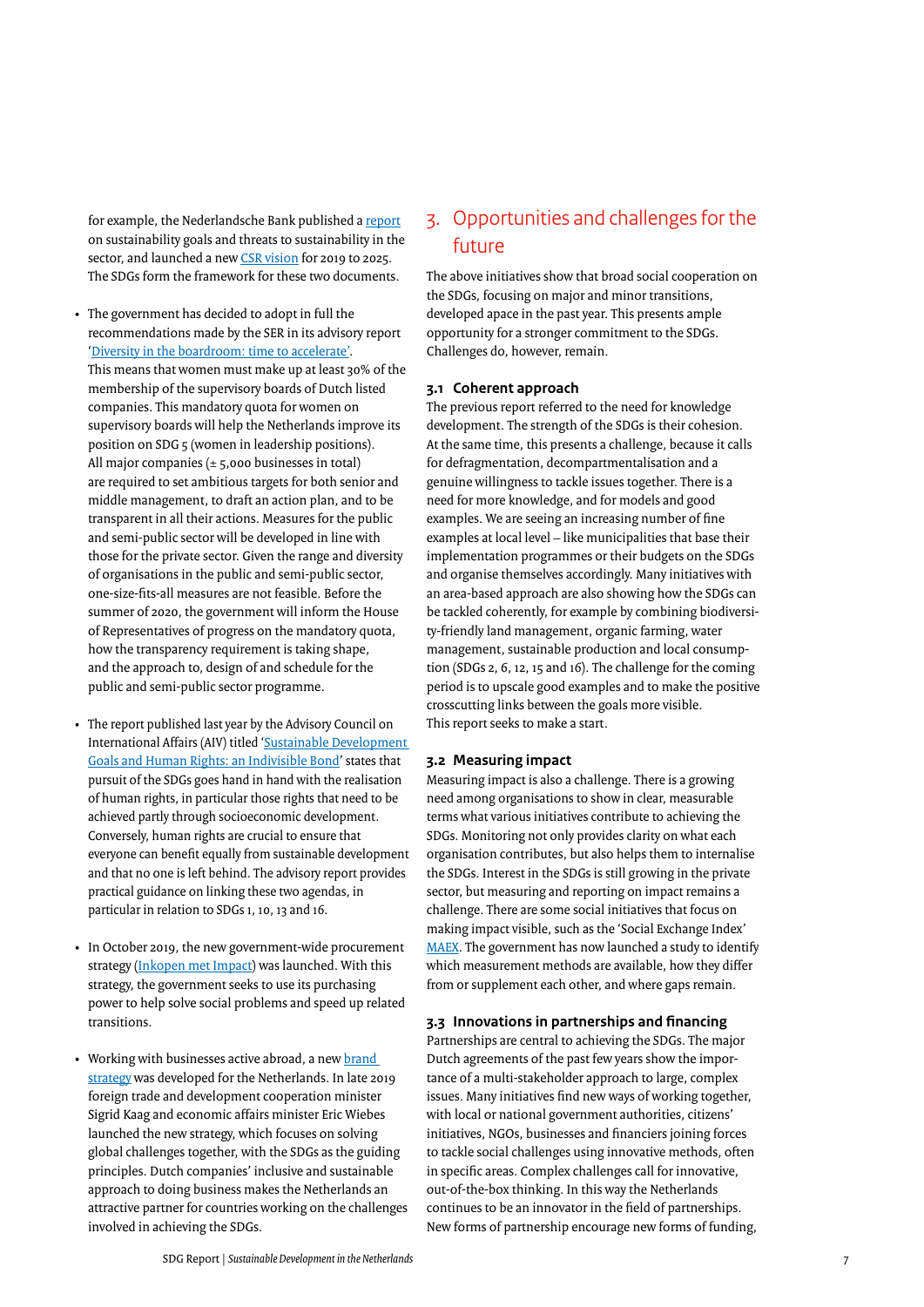partly due to the increasing commitment of the financial sector to sustainable investment. Partners share the responsibility for tackling complex social challenges, where possible at local level. The government is also investing, for example in the Green Deal approach, which was launched in 2011. With this interactive approach, the government seeks to create space for innovative, sustainable civil society initiatives by removing obstacles in legislation, creating new markets, providing reliable information and ensuring the most promising partnerships. By reaching clear agreements, partners can work on tangible results, with each party taking its own responsibility. There are now, for example, City Deals (see B) and Health Deals like the Green Deal on Sustainable Healthcare (see box).

The challenge in the period to come will be to upscale successful partnership models and thus speed up progress towards achieving the goals. It is essential to continue learning from each other and from other countries. Our partnership-based efforts in developing countries can provide inspiration for how we in the Netherlands can tackle our various challenges, and vice versa.

#### *Green Deal on Sustainable Healthcare*

The healthcare sector is contending with the effects of climate change on health. At the same time, the sector itself also has an impact on the environment and contributes to climate change. It is one of the polluters. In the Green Deal on Sustainable Healthcare, healthcare institutions, government authorities and businesses have set out agreements that will ensure that healthcare will benefit people, planet and prosperity in the long term and not cause more pollution or to health problems. The first Green Deal on Sustainable Healthcare in the Netherlands, dating from 2015, initiated a broad movement and prompted a growing number of healthcare institutions, professionals and patients, government authorities and suppliers of products and services to commit to making the sector more sustainable.

In 2018 a new Green Deal on Sustainable Healthcare for a Healthy Future was launched. It focuses on four key themes to speed up efforts to make the sector more sustainable, by:

- reducing the sector's  $CO<sub>2</sub>$  emissions
- promoting circular practices
- reducing concentrations of pharmaceutical residues in surface water and groundwater
- creating a healthy living and working environment both within and outside healthcare institutions.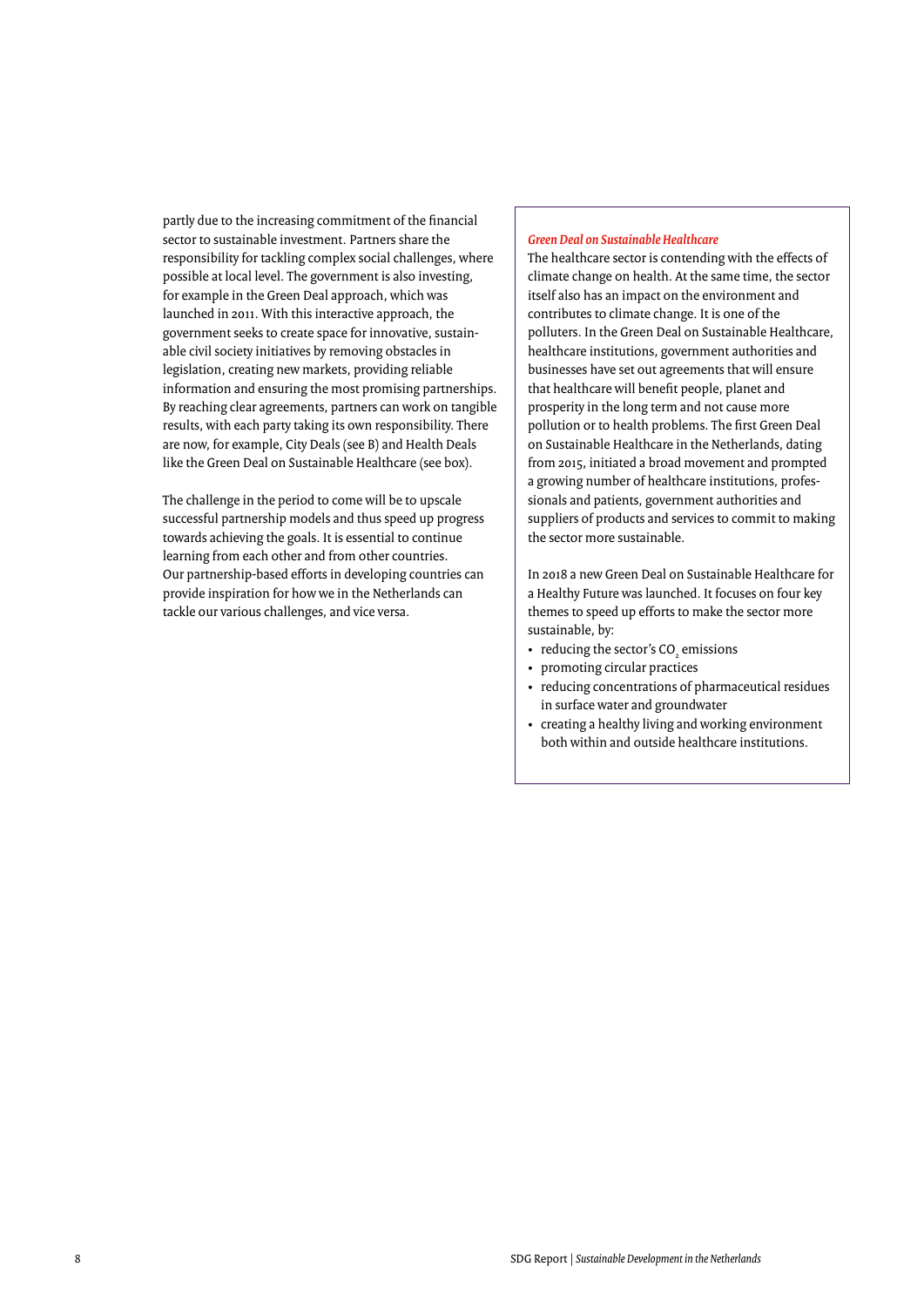# <span id="page-8-0"></span>**B. CENTRAL GOVERNMENT**

Every year, central government reports on the policies it has pursued to move towards achievement of the SDGs. Given the breadth of the agenda, each report looks at the subject from a different angle. This year, the report focuses on subjects where the various SDGs converge, i.e. crosscutting themes. This shows how various central government bodies work together as one to seek answers to complex challenges.

The 17 SDGs are inextricably interlinked. Looking at the goals in relation to one another reveals opportunities for synergy and for removing barriers. The SDGs form a comprehensive framework for integrated cross-sector analyses and synergy. The framework also enables engagement of all relevant actors in the policy process, both internal actors (local government) and non-governmental stakeholders, the private sector and civil society in particular. To show how this works in practice, we will highlight three crosscutting themes in this part of the SDG report.

The first is the future of work and lifelong development. The labour market is changing due to digitalisation, globalisation, increasing demand for flexibility and an ageing workforce. These trends influence the type and quality of work, required skills and competences and the training system. It is also crucial that every type of education and work be accessible to all. This crosscutting theme touches on SDGs 4, 5, 8 and 10 in particular.

The second crosscutting theme is sustainable transport and mobility. By approaching this subject broadly from the angle of sustainability, we link it not only to achieving the climate goals, but also to health, physical living environment, equality, impact on the labour market, infrastructure, innovation and earning capacity. The transport of both goods and people must not only be green by 2030 but also affordable and accessible to all. This crosscutting theme touches on SDGs 7, 8, 9, 10, 11 and 13 in particular.

The city is central to the third crosscutting theme, just as it is central to SDG 11. Cities change and grow as their populations increase, and as they make the transition to a circular economy and continually adapt, for example to the consequences of climate change. Cities are also places where many other SDGs converge at local level. This crosscutting theme describes how, comprehensively and with all due care, central government will facilitate vibrant, sustainable cities by 2030.

Finally, this section gives an overview of both recent and older policies that make a major contribution to achieving the SDGs. As requested in the motion submitted by MP [Kirsten van den Hul](https://www.tweedekamer.nl/kamerstukken/moties/detail?id=2019Z23540&did=2019D48737) on 28 November 2019, when presenting new policies the government intends to show how they contribute to specific SDGs, where relevant.

### 1. Lifelong learning and the future of work

The labour market is changing due to trends like digitalisation, globalisation, increasing demand for flexibility and an ageing workforce. These trends influence the type and quality of work, required skills and competences and the education system. At the same time, it is crucial that every type of education and work be accessible to all, looking at for example SDGs 4, 5, 8 and 10.

The education system will have to respond to and prepare for changing labour market demands ( new skills) by developing new forms of education, while workers and jobseekers will need to develop and update their knowledge and skills throughout their lives. SDG 4.4 explicitly urges countries to substantially enhance the technical and vocational skills of both young people and adults by 2030. SDG 8.2 calls for a focus on technological upgrading and innovation and is thus closely linked to SDG 4.4.

The Dutch government sees it as government's task to ensure that the school curriculum is always aligned to the needs of society, the labour market and the education sector itself. This calls for regular reflection on the national curriculum. In 2019, in the framework of curriculum revision in primary and secondary education, teams of school leaders and teachers published proposals for areas of learning and skills, including digital literacy as a new area of learning.<sup>1</sup> The government considered these proposals in December 2019 and described how they could be fleshed out in educational objectives.<sup>2</sup> A decision on further steps towards curriculum revision is planned for 2020, after consultation with the House of Representatives.

Encouraging people to take responsibility for their own lifelong learning is central to the approach set out by the government in its [letter](https://www.rijksoverheid.nl/documenten/kamerstukken/2018/09/27/kamerbrief-leven-lang-ontwikkelen) of 27 September 2018 to the House of Representatives. Qualifications are becoming outdated faster, while people are retiring at a later age. Timely investment is therefore needed in training, informal learning and sustainable employability. Many employees

<sup>1</sup> [https://www.rijksoverheid.nl/onderwerpen/toekomst-onderwijs/](https://www.rijksoverheid.nl/onderwerpen/toekomst-onderwijs/toekomstgericht-curriculum) [toekomstgericht-curriculum](https://www.rijksoverheid.nl/onderwerpen/toekomst-onderwijs/toekomstgericht-curriculum) (in Dutch).

[https://www.rijksoverheid.nl/onderwerpen/toekomst-onderwijs/](https://www.rijksoverheid.nl/onderwerpen/toekomst-onderwijs/documenten/kamerstukken/2019/12/09/kabinetsreactie-op-adviezen-voor-verbetering-van-het-curriculum-voor-het-primair-en-voortgezet-onderwijs) [documenten/kamerstukken/2019/12/09/kabinetsreactie-op](https://www.rijksoverheid.nl/onderwerpen/toekomst-onderwijs/documenten/kamerstukken/2019/12/09/kabinetsreactie-op-adviezen-voor-verbetering-van-het-curriculum-voor-het-primair-en-voortgezet-onderwijs)[adviezen-voor-verbetering-van-het-curriculum-voor-het-primair](https://www.rijksoverheid.nl/onderwerpen/toekomst-onderwijs/documenten/kamerstukken/2019/12/09/kabinetsreactie-op-adviezen-voor-verbetering-van-het-curriculum-voor-het-primair-en-voortgezet-onderwijs)[en-voortgezet-onderwijs](https://www.rijksoverheid.nl/onderwerpen/toekomst-onderwijs/documenten/kamerstukken/2019/12/09/kabinetsreactie-op-adviezen-voor-verbetering-van-het-curriculum-voor-het-primair-en-voortgezet-onderwijs) (in Dutch).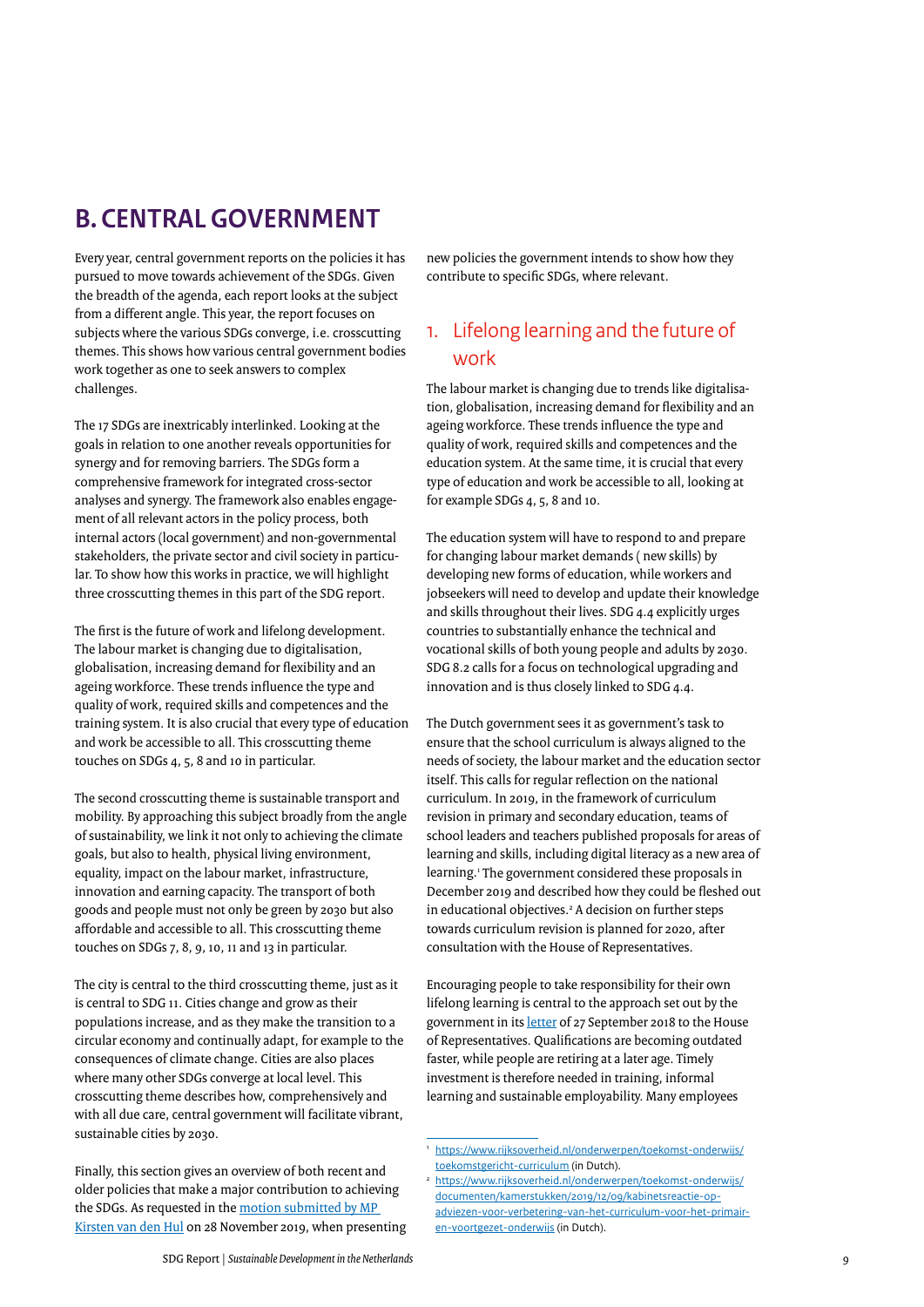and employers now wait too long before taking action, but they need to look ahead rather than wait until a problem is obvious before trying to fix it. A broad, shared approach is needed to create a positive learning environment. The government is working with the social partners, training and development funds, industry bodies, educational institutions, municipal and provincial authorities, implementing organisations, regional initiatives and other parties in the field to achieve this. The Social and Economic Council has been asked to act as driver of a movement from the bottom up and to help forge links between regional, sectoral and national initiatives.3

Some people are unable to manage their own lifelong learning. The government therefore seeks to ensure better support for workers, unemployed and employers in meeting their learning and development needs. A good regional support structure is essential. To this end, pilot projects with learning and employment helpdesks are currently under way in three labour market regions (Friesland, Twente and Rijnmond). These helpdesks are run collaboratively by educational institutions, businesses and government authorities (municipalities and the Employment Insurance Agency). They have expertise on training, competence tests, functional illiteracy, adult education programmes, structured vocational pathways, grants, and setting up recruitment, employment and training programmes.

To help people manage their own lifelong learning, the government is encouraging private sector parties to provide individual training and employment budgets. Tax treatment of these budgets is being clarified, and areas for improvement identified.4 The government has also launched the ['STAP-budget'](https://www.stap-budget.nl) (a special budget to improve people's position on the job market). This is a public version of the individual learning budget<sup>5</sup> and is, in principle, available to anyone wanting to move forward with their own development or career. This scheme is expected to enter into force on 1 January 2022.

To encourage SMEs to do more to promote lifelong learning, the government has set up the SME learning and develop-ment grant scheme ([SLIM\)](https://www.uitvoeringvanbeleidszw.nl/subsidies-en-regelingen/slim) for businesses and joint ventures.<sup>6</sup> SLIM, which will enter into force in 2020, is closely in

line with SDG 8.3, which explicitly encourages SMEs to take part in the transitions. The top sectors' learning communities also play a role in enabling businesses and educational institutions to apply innovations, and ensuring that people are adequately trained and equipped to do so.

The Ministry of Education, Culture and Science is working on mor[e flexible educational offerings](https://www.dus-i.nl/subsidies/flexibel-beroepsonderwijs-derde-leerweg) for adults. The Ministry has also explored the feasibility of an online overview of training opportunities enabling individuals to see what is available to them at any given time, in terms of both training and budget. The government will publish its response to the study in 2020.

To ensure that everyone can keep up, the government has launched [Tel mee met Taal](https://www.telmeemettaal.nl) (2020-2024), the new, interministerial action programme on literacy (which includes the Educatie voor Vrouwen met Ambitie (Education for Women with Ambition) project<sup>7</sup>). With this programme, the government seeks to give an extra boost to efforts to promote basic literacy, numeracy and digital skills. Digital inclusion is one of the core values of the Digital [Government Agenda](https://www.nldigitalgovernment.nl/digital-government-agenda/). These actions are directly related to SDG 4.6, which is aimed at tackling functional illiteracy and innumeracy, and also contribute to SDG 10 (reducing inequalities) and SDG 5 (promoting gender equality).

There have been considerable changes to labour market policies in the past few years. The new Balanced Labour Market Act (WAB) marked a major step towards a stable, well-functioning labour market. In order to restore the balance on the labour market, the government is also working on measures relating to the self-employed. For example, it has reduced tax differences between working people by gradually phasing out the self-employed person's tax deduction, while the recent agreement on pensions requires self-employed persons to take out incapacity insurance. To clarify the status of labour relationships, the government also intends to introduce a self-employment declaration for self-employed persons in the top segment of the labour market and an online tool to help establish the status of the labour relationship on a case-by-case basis. It also intends to introduce a minimum hourly rate to protect self-employed persons at the bottom end of the labour market.

The government also set up an independent committee which recently submitted recommendations on aligning labour regulations with the labour market of the future. A government response to this report will be published at a later date.

<sup>&</sup>lt;sup>3</sup> In late 2019, the Social and Economic Council sent a [report](https://www.ser.nl/-/media/ser/downloads/thema/scholing-ontwikkeling/voortgangsrapp_levenlangontwikkelen.pdf?la=nl&hash=545E69355E03BDF1345202E95D5BA539) to the House of Representatives on its activities to date.

<sup>4</sup> See the [letter](https://www.rijksoverheid.nl/documenten/kamerstukken/2019/11/11/tk-av-161632-stimuleren-leren-en-ontwikkelen-bij-individuen-en-bedrijven) of 3 June 2019 and the letter of 11 November 2019, with list of areas for improvement in the annex (in Dutch).

<sup>&</sup>lt;sup>5</sup> See for the draft scheme, the [letter](https://www.rijksoverheid.nl/documenten/kamerstukken/2019/09/20/kamerbrief-conceptregeling-stap-budget) of 20 September 2019 and the amended scheme resulting from the feasibility test in the letter to the House of Representatives of 11 November 2019 (in Dutch).

 $6$  The main outlines of the draft grant scheme were included in a [le](https://www.rijksoverheid.nl/documenten/kamerstukken/2019/11/11/tk-av-161632-stimuleren-leren-en-ontwikkelen-bij-individuen-en-bedrijven)tter sent to the House of Representatives on 11 November 2019 (in Dutch).

<sup>7</sup> Education for Women with Ambition (EVA) is a national strategy to motivate women with poor basic skills to do courses or seek voluntary work.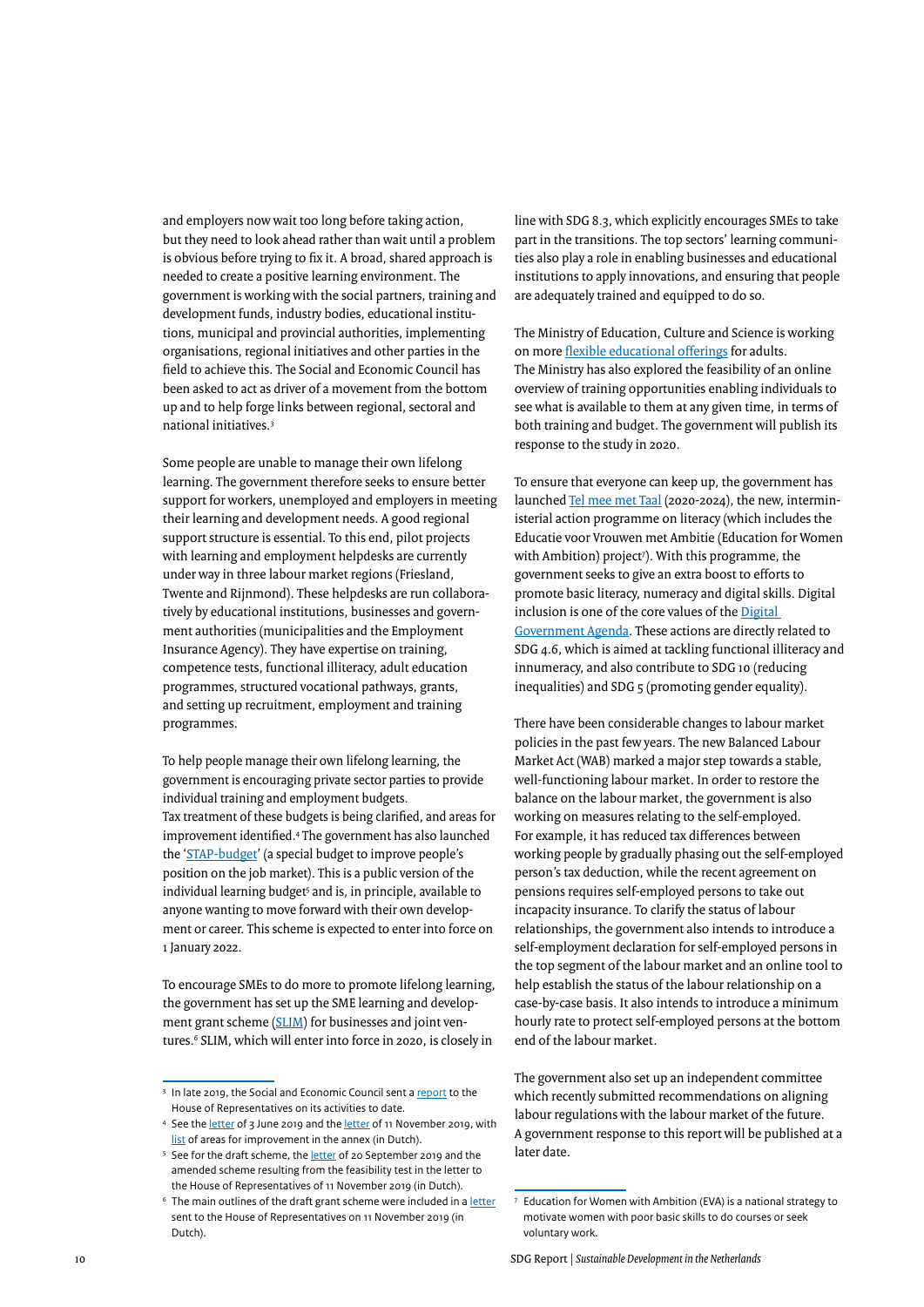<span id="page-10-0"></span>To ensure an inclusive society, the entire population needs to be taken on board in these developments, with everyone having the space, support and motivation needed to invest in their own personal development. Leaving no one behind is a basic principle underpinning the SDGs. A campaign will therefore be launched to foster a positive learning environment. Pilot projects have now been set up to provide practical training for those for whom acquiring a basic qualification is a step too far. It is essential for everyone to participate in society, independently, safely and in good health, despite and also thanks to digitalisation, for example. In all these activities, the focus is on young people and achieving gender equality on the labour market, in line with SDG 5 and, specifically, SDG 8.6 which aims to substantially reduce the number of unemployed youth.

In the Netherlands, the majority of women work part-time. This is a major determinant of gender inequality on the labour market. The government commissioned an Interministerial Policy Review to examine the causes of this situation and identify policy options. The Interministerial Policy Review of part-time work ([IBO Deeltijdwerk\)](https://www.rijksoverheid.nl/documenten/rapporten/2020/04/29/ibo-deeltijdwerk), with the government's response, was sent to the House of Representatives on 29 April 2020.

### 2. Sustainable mobility

Several SDGs converge on the aim of sustainable mobility. This theme impacts not only on climate, the energy transition and sustainable urbanisation, but also on safety, health, equality (access to sustainable mobility), the labour market and earning power. By taking the climate goals as our starting point, we have an opportunity to achieve positive effects on these other goals too.

The definitive National Climate Agreement was published on 28 June 2019.<sup>8</sup> This agreement sets out how the Netherlands will achieve its goal of reducing CO $_{_2}$  emissions by 49% compared to 1990 levels. The government is thus

taking a major step towards stepping up Dutch efforts to achieve SDG 13 (climate). The Climate Agreement contains more than 140 provisions on mobility and transport.

The Climate Agreement substantially boosts the transition to new kinds of mobility, with agreements on making both goods and passenger transport more sustainable. These agreements fall under four themes: (1) sustainable renewable energy carriers in transport, (2) electric transport, (3) sustainability in logistics and (4) sustainability of personal mobility. A communication on progress with the agreements was issued in early April 2020.<sup>9</sup> In 2019, tax and financial measures were introduced to encourage electric transport,<sup>10</sup> use of E10 fuel became mandatory,<sup>11</sup> a grant scheme was introduced to promote use of Liquified Natural Gas (LNG) in the road haulage sector,<sup>12</sup> agreement was reached on delivery of the Climate Agreement in the Multiyear Infrastructure, Spatial Planning and Transport Programme<sup>13</sup> and central government joined the Transforming Travel (Anders Reizen) coalition.14 Use of leased bicycles was also simplified.

#### **2.1 Sustainable renewable energy carriers in transport**

Central to the greening of the transport sector is using more sustainable energy for all modes of road, air and water transport. Apart from changing patterns of behaviour in our personal mobility that should lead to fewer kilometres travelled, more car-sharing, and more use of bicycles and public transport, a transition is needed to zero use of fossil fuels in transport. This will not only help achieve SDG 13, but is also expected to have positive effects on health, biodiversity and the living environment, in cities in particular (SDGs 3, 11 and 15).

In the strategy for the sustainability of the various transport modes, electrification is the main priority, and use of sustainable, renewable fuels is a means to achieve rapid reduction of emissions. Electrification of passenger and short-distance transport is expected to speed up quickly in the coming years, so that large-scale use of biomass, and the

- <sup>10</sup> [https://www.rijksoverheid.nl/onderwerpen/belastingplan/](https://www.rijksoverheid.nl/onderwerpen/belastingplan/belastingplanstukken) [belastingplanstukken](https://www.rijksoverheid.nl/onderwerpen/belastingplan/belastingplanstukken).
- <sup>11</sup> [https://www.rijksoverheid.nl/documenten/kamerstuk](https://www.rijksoverheid.nl/documenten/kamerstukken/2019/06/27/nahang-wijziging-activiteitenbesluit-milieubeheer-en-besluit-brandstoffen-luchtverontreiniging-etc)[ken/2019/06/27/](https://www.rijksoverheid.nl/documenten/kamerstukken/2019/06/27/nahang-wijziging-activiteitenbesluit-milieubeheer-en-besluit-brandstoffen-luchtverontreiniging-etc)
- [nahang-wijziging-activiteitenbesluit-milieubeheer-en-besluit](https://www.rijksoverheid.nl/documenten/kamerstukken/2019/06/27/nahang-wijziging-activiteitenbesluit-milieubeheer-en-besluit-brandstoffen-luchtverontreiniging-etc)[brandstoffen-luchtverontreiniging-etc.](https://www.rijksoverheid.nl/documenten/kamerstukken/2019/06/27/nahang-wijziging-activiteitenbesluit-milieubeheer-en-besluit-brandstoffen-luchtverontreiniging-etc)
- <sup>12</sup> [https://www.rvo.nl/subsidie-en-financieringswijzer/](https://www.rvo.nl/subsidie-en-financieringswijzer/lng-brandstofregeling) [lng-brandstofregeling.](https://www.rvo.nl/subsidie-en-financieringswijzer/lng-brandstofregeling)
- <sup>13</sup> [https://www.rijksoverheid.nl/documenten/rapporten/2019/09/17/](https://www.rijksoverheid.nl/documenten/rapporten/2019/09/17/bijlage-1-mirt-overzicht-2020) [bijlage-1-mirt-overzicht-2020.](https://www.rijksoverheid.nl/documenten/rapporten/2019/09/17/bijlage-1-mirt-overzicht-2020)
- <sup>14</sup> [https://www.rijksoverheid.nl/actueel/nieuws/2019/10/01/](https://www.rijksoverheid.nl/actueel/nieuws/2019/10/01/rijksoverheid-tekent-voor-halvering-co2-uitstoot-in-eigen-mobiliteit) rijksoverheid-tekent-voor-halvering-co<sub>2</sub>-uitstoot-in-eigen-mobiliteit.

<sup>8</sup> The mobility provisions of the Climate Agreement have now been endorsed by the Nederlandse Vereniging voor Duurzame Energie (NVDE) (Dutch sustainable energy association), the Royal Dutch Touring Club (ANWB), the transport trade association BOVAG, the RAI Vereniging (cycle and automobile association) and the association of Dutch vehicle leasing companies VNA, the Dutch Association for Transport and Logistics Netherlands (TLN) and Evofenedex, Formule E-team (FET), Vereniging Elektrische Rijders (VER) (association of drivers of electric vehicles), the Dutch Cyclists Union, the Dutch Railways (NS) and OV-NL (public transport Netherlands), the Association of Provincial Authorities (IPO) and the Association of Netherlands Municipalities (VNG), Natuur & Milieu, the construction industry body Bouwend Nederland, the Confederation of Netherlands Industry and Employers VNO-NCW, the Transforming Travel coalition and the Dutch Association for Sustainable Biofuels (NVDB).

<sup>9</sup> [https://www.tweedekamer.nl/kamerstukken/brieven\\_regering/detai](https://www.tweedekamer.nl/kamerstukken/brieven_regering/detail?id=2020Z06960&did=2020D14848) [l?id=2020Z06960&did=2020D14848](https://www.tweedekamer.nl/kamerstukken/brieven_regering/detail?id=2020Z06960&did=2020D14848).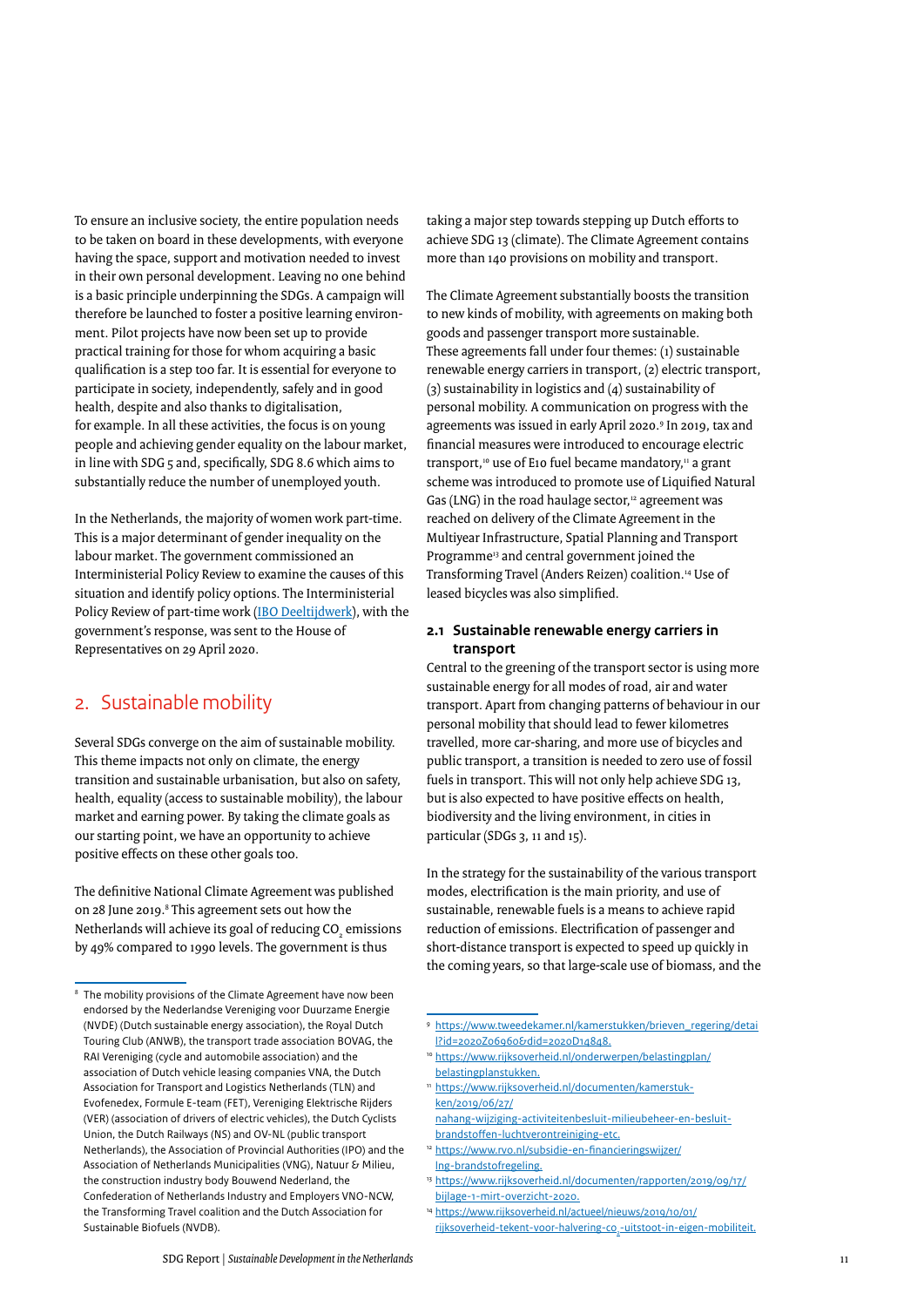threat it poses to land use and biodiversity, can be avoided. The sustainability of renewable fuels is secured by Directive (EU) 2018/2001 on the promotion of the use of sustainable energy from renewable sources. At the same time, action is being taken to explore more safeguards for fuel sustainability.15 A sustainability framework is currently being drawn up for the use of biomass. Finally the Climate Agreement affirms current practice to avoid using biofuels produced from palm or soya oil in the Netherlands.

#### **2.2 Electric transport**

Know-how on and the technology for electric transport are available in abundance in the Netherlands. We lead the field in electric vehicle charging infrastructure and in the development of emission-free public transport buses. The challenge is to continue moving ahead with the development of a smart grid for electric vehicles, with interoperability, improved battery technology to enable fast charging and reliable information provision. Connecting the car to the energy system is a major precondition for a successful and broad transition. Other countries can learn from our knowledge of charging infrastructure, so that they can also move forward. It is also essential that Europe-wide standards be developed.

Central government's aim is for all new cars sold on the Dutch market to be zero-emission by 2030. The European  $\mathrm{CO}_2$  emission performance standards are the main international regulatory instrument in road transport, but they are not strict enough for us to achieve our national goals by 2030. There will be scope to tighten up the European standards from 2023. In the interim, the Netherlands will harmonise informal measures with other European frontrunners, and join forces with them in urging stricter standards. Policy also focuses on the availability and affordability of vehicles. A favourable tax climate is a major precondition for the success of this transition. For this reason, various tax and financial incentive measures have been announced which should ultimately bring electric cars within everyone's reach.

#### **2.3 Sustainability of goods transport and logistics**

Logistics is a cornerstone of the Dutch economy and Dutch society. At the same time, logistics operations are a major source of CO<sub>2</sub> and other emissions. So the logistics sector will also need to make the transition to zero-emission transport. This will be achieved in the first place by introducing medium-sized low-emission zones in 30 to 40 larger towns, and with zero-emission construction vehicles and mobile machinery, circular, climate-neutral civil and hydraulic engineering works, improvements to logistic efficiency and a Green Deal for inland waterway transport.

The Ministry of Infrastructure and Water Management works with the private sector, knowledge institutions and other government authorities to carry out the transition to coherent, sustainable and efficient goods transport and logistics. The Goods Transport Agenda sets out priority policy themes and interventions for multimodal and integrated goods transport at urban, national and international-corridor level. In addition, as announced in the coalition agreement, a bill introducing road pricing for heavy goods vehicles was published online in the summer of 2019, with a view to submission to the House of Representatives in 2020. The revenue will be used for innovation and sustainability in the transport sector, contributing to the achievement of SDG 9 (infrastructure and innovation).

#### **2.4 Making personal mobility more sustainable**

The government's goal for 2030 is to achieve a reduction of eight billion kilometres in work-related journeys by car. It wants to see more people using public transport or travelling by bicycle or on foot. The aim is active mobility, with the focus on alternative forms of transport. This will contribute directly to more sustainable cities (SDG 11) and prevent carbon emissions. Cycling, in combination with public transport, plays an invaluable role in the transition to healthy, accessible and liveable cities. The Netherlands is already a global frontrunner in journeys by bicycle.

Four new employers joined the network of cycling ambassadors in 2019, which encourages commuters to cycle to work. To this end, the [Kies de Fiets](https://www.rijksoverheid.nl/onderwerpen/fiets/werkgevers-stimuleren-fietsgebruik-medewerkers) campaign was launched in 2019. The second stage of the [Tour de Force](https://www.fietsberaad.nl/tour-de-force/home) – a broad coalition combining government authorities, market parties, civil society organisations and knowledge institutions to promote cycling policy – was presented in June 2019. With regard to public transport, agreements have been reached with employers to encourage employees to avoid peak hour travel, facilitate growth in passenger numbers and enable more efficient use of public transport infrastructure and material. The outlines of a vision for the future of public transport was sent to the House of Representatives in February 2019. This is now being fleshed out in collaboration with the sector and with local, provincial and regional authorities.

We are also working on Intelligent Transport Systems (ITS). The drastic change in behaviour needed in cities can be achieved in part through use of ITS – smart traffic control installations, for example, or traffic lights that give cyclists priority when it is raining. Intelligent technologies can thus provide cyclists and pedestrians with more protection, enhancing road safety. Mobility as a Service (MaaS) will soon provide comprehensive access to all forms of transport. Before the summer of 2020 seven pilot projects will be

<sup>&</sup>lt;sup>15</sup> Directive (EU) 2018/2001; see article 29.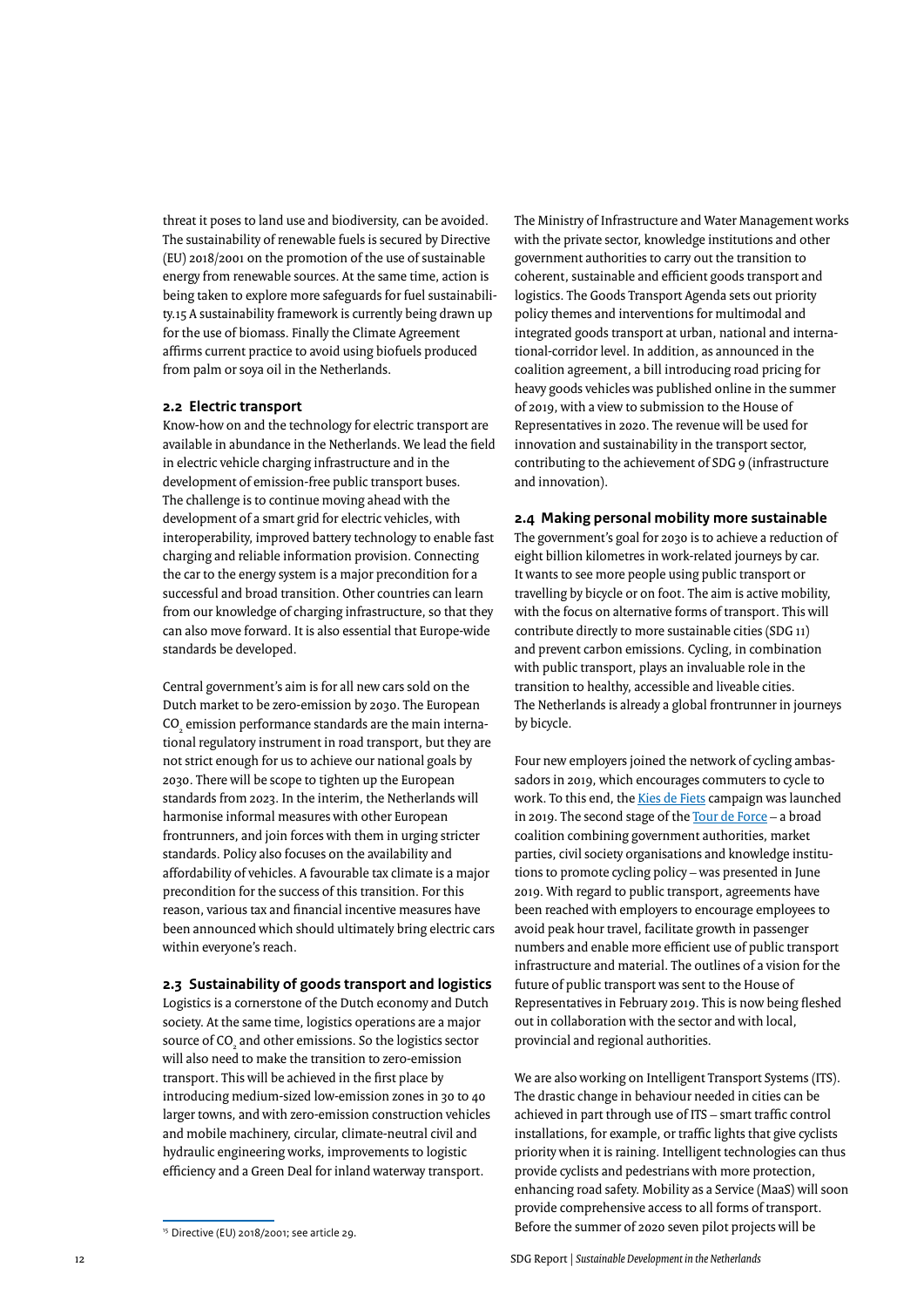launched to test the first MaaS apps. These apps will enable travellers to plan, book and pay for transport of all kinds, including public transport, cycling, shared cars and taxis. Data will be collected, using methods that comply with privacy rules, to enable analysis of travel behaviour and gain more knowledge of customer needs. MaaS will thus be at the basis of a major transition from infrastructure-driven to data-driven (i.e. demand-driven) transport policy.

#### **2.5 Specific sustainability measures for rail transport, aviation and shipping**

#### *International railways*

For international travel, too, emission of harmful substances is primarily determined by choice of transport mode. For shorter distances, international trains are a reliable, sustainable alternative to both cars and planes. Where planes only provide a connection between the points of departure and arrival, international trains also meet demand for transport to places along the way. The Ministry of Infrastructure and Water Management is therefore committed to improving international travel by train in the broadest sense, not only as a substitute for aviation. However, maintaining, optimising and realising international connections is a complex affair. Agreements must be reached with foreign transport operators and infrastructure managers, and adjustments made to the European rail infrastructure. Differences in railway technology, timetables and legislation need to be resolved first, while ticketing and information provision must be optimised across Europe. The Netherlands cannot do this alone; both national and international cooperation are needed. The government is therefore working towards strong European partnerships so that, together with like-minded member states, we can improve international passenger transport by rail. The Netherlands recently presented a position paper on this subject to the European Commission, with the aim of giving international rail transport priority in fleshing out the European Green Deal.

#### *Sustainable aviation*

On 27 March 2019, a letter was sent to the House of Representatives setting out climate policy for aviation<sup>16</sup> (Parliamentary Papers 31936, no. 585), accompanied by the draft agreement drawn up by the Sustainable Aviation Platform. Together, these two documents provide a comprehensive overview of climate goals for 2030, 2050 and 2070 for both domestic and international aviation and of the measures on which the Ministry of Infrastructure and Water Management will focus in partnership with parties in the industry and knowledge institutions. In 2019, the parties participating in the Platform took some major steps

towards encouraging the use of sustainable fuels and speeding up technological innovation, for example in the field of hybrid electric propulsion. The **Ontwerp** [Actieprogramma Hybride Elektrisch Vliegen \(AHEV\)](https://www.rijksoverheid.nl/documenten/rapporten/2020/03/05/bijlage-1-ontwerp-ahev) (Draft Action Programme on Hybrid Electric Propulsion) was sent to the House of Representatives on 5 March 2020. Action to stimulate the use and production of sustainable biofuels – biokerosene and synthetic kerosene, for example – mainly focuses on EU policy on the mandatory blending of fossil fuels with biofuels. The House of Representatives was informed of this by letter of 3 March 2020 (Parliamentary Papers 31936, no. 726). If the introduction of mandatory EU measures cannot be effected in time, the Netherlands will aim to make blending mandatory at national level as of 2023. The State Secretary for Finance has informed the House about the flight tax on several occasions, for example through the bill on the subject, the follow-up report and the policy document following up on the report. The Civil Aviation Policy Memorandum will set the direction to be taken in implementing climate policy for aviation.

#### *Sustainable shipping*

The Green Deal for maritime and inland shipping and ports was signed by a total of 42 parties on 11 June 2019, marking the start of a long-term transition to climate-neutral, emission-free shipping. The Green Deal sets out agreements between government and business on action towards more sustainable shipping. Work started on fleshing out the deal immediately after it was signed, with plans for ships with emission-free engines, a sustainability label for inland waterway ships and greater use of sustainable energy carriers.

Government and the sector plan to undertake dozens of activities. Activities with a predominant role for government include the establishment of a European sustainability fund for inland shipping, sustainable tenders for work on infrastructure, and the Government Shipping Company and Royal Netherlands Navy as launch customers. At international level, the Netherlands is advocating introduction of a worldwide fuel charge for shipping. The maritime sector plans to encourage purchase of clean engines, use of more environmentally-friendly blended fuels, the development of sustainable solutions and a blue label for zero-emission shipping.

The Green Deal sets out ambitious environmental targets for both maritime and inland shipping, and for reducing  $\mathrm{CO}_\mathrm{2}$  emissions and emissions of other harmful substances including sulphur oxides, nitrogen oxides and particulates. Parties in inland shipping have set the goal of reducing CO<sub>2</sub> emissions by at least 20% by 2024. The goal for other harmful emissions is a 10% reduction. The goal for 2050 is for inland shipping to be virtually emission-free and climate neutral. Parties in the maritime shipping sector have agreed

<sup>&</sup>lt;sup>16</sup> Parliamentary Papers, House of Representatives, 2018/19, 31936, no. 585.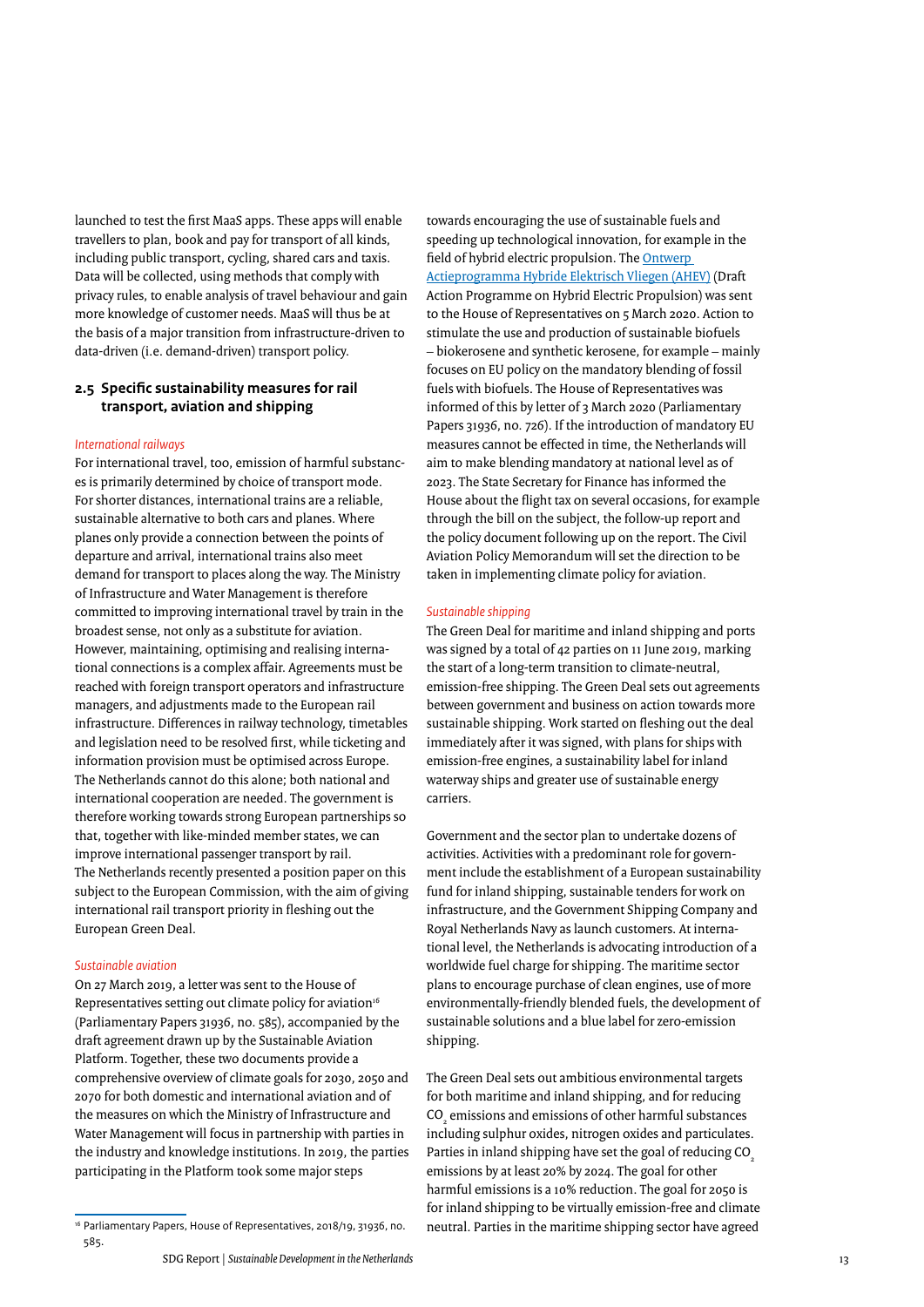<span id="page-13-0"></span>to reduce average CO<sub>2</sub> emissions per tonne kilometre by 20% by 2024, with an absolute reduction of 70% by 2050. This is more ambitious than the targets agreed by the International Maritime Organization in early 2018.

#### **2.6 Conclusion**

Mobility is clearly an area of rapid developments in the Netherlands and Europe. The SDGs help us focus on safety, accessibility and affordability and highlight the positive effects of sustainable mobility on our quality of life. Many activities are contributing to innovation and sustainable infrastructure. Cooperation with other stakeholders and between ministries is of crucial importance.

### 3. Sustainable cities

Cities are central to SDG 11, and at the same time the place where other SDGs converge at local level. All kinds of trends and developments have an impact on our urban living environment. Cities change and grow as their populations increase, as they make the transition to a circular economy and as they adapt to climate change. Urban space both above and below ground is a scarce commodity. This applies particularly to space within environmental norms. All in all, the situation calls for careful, comprehensive planning, as the SDG agenda envisages. This section describes how central government facilitates this, thus doing its bit to ensure resilient and sustainable cities by 2030.

#### **3.1 Environment and Planning Act**

The Environment and Planning Act [\(Omgevingswet\)](https://www.rijksoverheid.nl/onderwerpen/omgevingswet) was adopted and published in 2016. It was due to enter into force on 1 January 2021, but in the wake of the coronavirus crisis this has been postponed. The government will try to announce a new date by the end of May 2020. The challenges are huge, and call for a coherent approach. The system set out in the new Environment and Planning Act is an excellent example of how regulations on building, spatial planning, water infrastructure, listed buildings, mining and nature can be brought together. Legislation on various themes has been integrated even further, reflecting the connectedness of the physical environment, for example in cities, where numerous activities, challenges and interests converge. The goals of the Environment and Planning Act are meant to balance protection and use of the physical environment. These can be summed up in the phrase 'space for development, safeguards for quality'.

#### **3.2 National Environment and Planning Strategy**

In the run-up to the entry into force of the Environment and Planning Act, the government planned to publish a National Environment and Planning Strategy ([Nationale](https://www.rijksoverheid.nl/documenten/rapporten/2019/08/01/draft-national-strategy-on-spatial-planning-and-the-environment-engels)  [Omgevingsvisie](https://www.rijksoverheid.nl/documenten/rapporten/2019/08/01/draft-national-strategy-on-spatial-planning-and-the-environment-engels), NOVI) in the spring of 2020. Strong and healthy cities and regions is one of this strategy's priorities.

Cities and conurbations in particular need new locations for living and working. In smaller centres and rural areas, by contrast, the main issues are transformation and demolition of homes. The government prefers development within existing city boundaries, maintaining the open spaces between urban areas. This calls for optimum harmonisation of and investment in mobility. In this framework, the sustainable urbanisation ladder is a good example of an instrument that is aimed at efficient use of space. With this instrument, the competent authority is required to give reasons for planning permission for new urban development. At the same time, the government seeks to improve the liveability and climate resilience of our cities, towns and villages. They will need to be made more sustainable and have better air quality, sufficient green space and clean water, and enough public amenities for exercise (cycling, walking, sports and play), leisure and socialising. That also implies that they will have to be fully accessible to all. In the Climate Agreement, the government included provisions on the sustainability of the built environment, with the aim of meeting the climate goals set out in the Paris Agreement. The government will seek to further enhance the quality and safety of the living environment. This means that, before deciding on new locations for urban development, there must be a clear idea of the conditions that need to be met to safeguard the quality and safety of the living environment (e.g. restrictions on nitrogen emissions) and the extra measures needed to achieve this for the given locations. This will safeguard public health in cities and conurbations. By adopting a balanced approach the Netherlands will contribute to as many SDGs as possible.

Opportunities and challenges differ both locally and regionally. Central government has various instruments to support local and regional development in the areas identified in SDG 11. The Environmental Agendas are an instrument for the safe, inclusive, resilient and sustainable development of the Netherlands' physical environment. They connect the National Environment and Planning Strategy with provincial and municipal environmental strategies and objectives, taking on board all aspects of the physical environment and combining them in a joint area-based approach.

#### **3.3 Retail agenda**

Trends like demographic ageing, technological developments and changing consumer preferences are putting shopping areas under pressure, and an increasing number of shop units are now unoccupied. Cities face a complex challenge in safeguarding the liveability of our centre cities, and keeping them attractive for both visitors and local residents. In the physical sense, it is important to keep the remaining shopping area compact, and to find new purposes for buildings that are standing empty. With the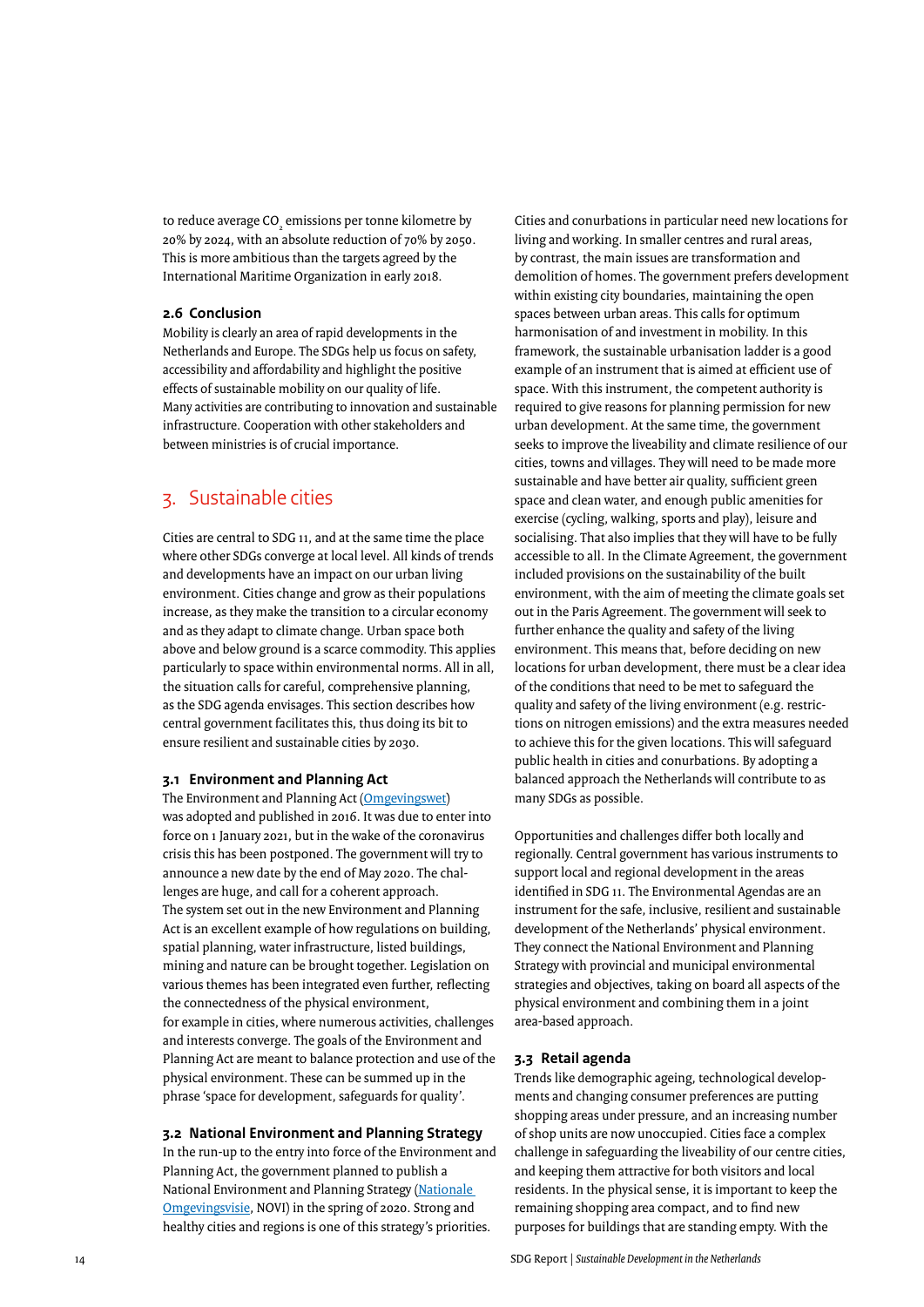retail agenda, government aims to support this transition. This agenda is a partnership between municipal and provincial authorities, central government and the relevant market parties. It aims to strengthen both enterprise in and the liveability of centre cities and towns.

#### **3.4 City Deals**

City Deals are administrative instruments which aim to strengthen innovation at city level. Cities, private and public parties and central government work together within these deals on a voluntary theme- and project-based approach to develop solutions for urban issues. Themes include urban transformation, climate adaptation, the energy transition, social agreements and data infrastructure (see box).

*The City Deal* on shared electric mobility in urban development is a three-year programme in which the Ministries of Infrastructure & Water Management and the Interior & Kingdom Relations, the province of South Holland, some ten cities and private-sector parties will gain experience of electric car sharing in combination with solar energy generated by private homes. This knowledge will then be shared so that innovations can be used for other building projects in the Netherlands.

The Deal involves more than 5,000 new homes and 200 shared electric cars. Car sharing will reduce the need for parking places, making the homes more affordable. The energy for the cars will be generated by solar panels. In some projects, the cars – when stationary – will be linked to a smart grid, so that their batteries can be used to store surplus electricity for later use. This Deal contributes to SDGs 3, 7, 9 and 11 and is also a good example of an innovative partnership (SDG 17).

#### **3.5 Housing**

The government has taken various measures to ensure that by about 2030 everyone in the Netherlands will have access to adequate, safe and affordable housing (SDG 11.1). For example, around €2 billion has been freed up for new housing projects and to reduce charges for housing associations building affordable new housing. This has had an influence on the availability and affordability of homes. Using various measures targeting middle-income earners, the government aims to improve the availability and affordability of suitable rentals. The government also seeks to improve the position of starters on the housing market and give the municipal authorities and housing associations scope to support specific target groups, e.g. through the municipal housing bye-law or use of scope for free allocation of housing under the Housing Act. The government is also encouraging construction of affordable homes for sale and rent through agreements on housing ('Woondeals').

The government has also taken or plans to take measures to ensure affordable housing in the Caribbean Netherlands (Bonaire, St Eustatius and Saba). These efforts contribute not only to SDG 11, but also to SDG 10.

#### **3.6 Safety**

Safety – both physical and social, touching on SDG  $16 - is$ also a major consideration in meeting the sustainable urbanisation challenge. The design of buildings and public spaces has a major impact on liveability and crime in the cities. A recent Social Reassessment of living space sets out measures to improve safety in both construction and the living environment. These include safety requirements for houses and a safety impact report to accompany municipal environment and planning strategies.

#### **3.7 International policy**

At international level too, the Netherlands (at central, regional and local level) is strongly committed to sustainable urbanisation and plays a prominent role in the Urban Agenda for the EU (UAEU), established in 2016 by the Pact of Amsterdam. The UAEU contributes to territorial cohesion within the EU, and has been identified by the European Commission as a key implementation tool for the SDGs, for example through the action plans for Thematic Partnerships. More than 260 cities, regions, national governments, European Commission Directorates-General and other stakeholders work within these partnerships on Europe-wide economic and ecological themes including poverty, housing, mobility, digitalisation, climate adaptation, energy transition, innovative tendering and air quality. The UAEU is a successful administrative innovation to which the Netherlands will continue to be committed in the years to come. The main principles underpinning sustainable urban development in Europe will be reviewed and reaffirmed during the German Presidency of the EU in late 2020. A reference to the SDGs will be included in an updated version of the Leipzig Charter on sustainable cities.

#### **3.8 Knowledge**

We must continue to respond to urban problems and stay ahead of them. In the Connecting Sustainable Cities ([VerDuS\)](https://www.nwo.nl/en/research-and-results/programmes/sgw/verdus-hoofdprogramma/index.html) initiative, researchers work with experts on the ground on issues at the interface between urbanisation, spatial planning, housing, accessibility, the economy and governance. Connecting Sustainable Cities is an initiative of the Netherlands Organisation for Scientific Research (NWO), Platform31 and the ministries of the Interior & Kingdom Relations, Infrastructure & Water Management, and Economic Affairs & Climate Policy. It has a combined focus on SDGs 9 (research and innovation), 11 and 17 (partnerships).

#### **3.9 Crosscutting approach**

Pressure on scarce space will only increase in the years ahead. With the SDGs in mind, an effective balance can be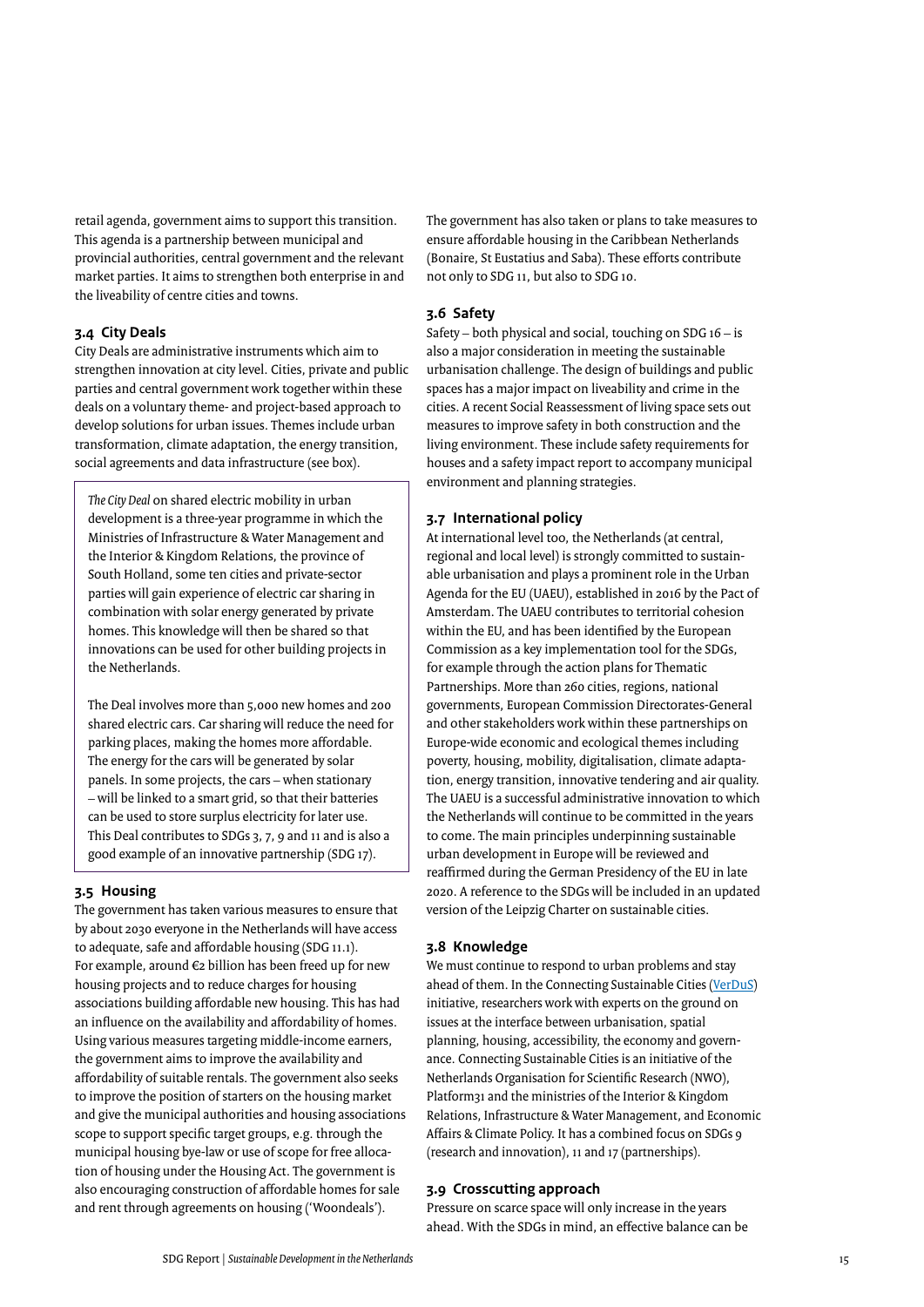<span id="page-15-0"></span>struck between protection and use. This applies to decisions at local level, and most certainly to cohesion at central level. In this period of transition it is particularly important to identify the requirements to be met by sustainable cities. For SDG 11, this means that the city must be safe, inclusive, healthy and sustainable. At the same time, this requires looking at adaptation to climate change, in which water management plays a major role (SDG 6) as well as how we should organise sustainable energy supplies in cities where demand for energy is high (SDG 7). Cities have impact on the local environment, while the consequences of climate change are felt directly in cities (SDG 13). We need smart solutions to keep our cities liveable and accessible (SDG 9). For inclusion in line with SDG 11.1 and 11.2 it is essential to adopt an intersectional approach so that the interests of, for example, women and vulnerable populations are taken into consideration (SDGs 5 and 10).

In the Netherlands, pressure on the physical environment is so great that interests may clash. We need to make combinations that create win-win situations. An orientation towards sustainable urban development based on the SDGs, and in particular a crosscutting approach, supports this policy. Even where smart combinations are not always feasible, the SDGs can help us gain a clear vision of the effects on other goals.

### 4. Relevance of existing policy to the SDGs

In last year's report, we pointed out that policy on transitions – in response to the major social issues of our time – is often made on the basis of a comprehensive approach, thus bringing achievement of several SDGs within reach. The overview below shows which major policy initiatives fall within this category and which SDGs they target. Our intention is to make this explicit in new policy documents, in accordance with the motion submitted by MP Kirsten van den Hul ([motie Van den Hul](https://www.tweedekamer.nl/kamerstukken/moties/detail?id=2019Z23540&did=2019D48737)).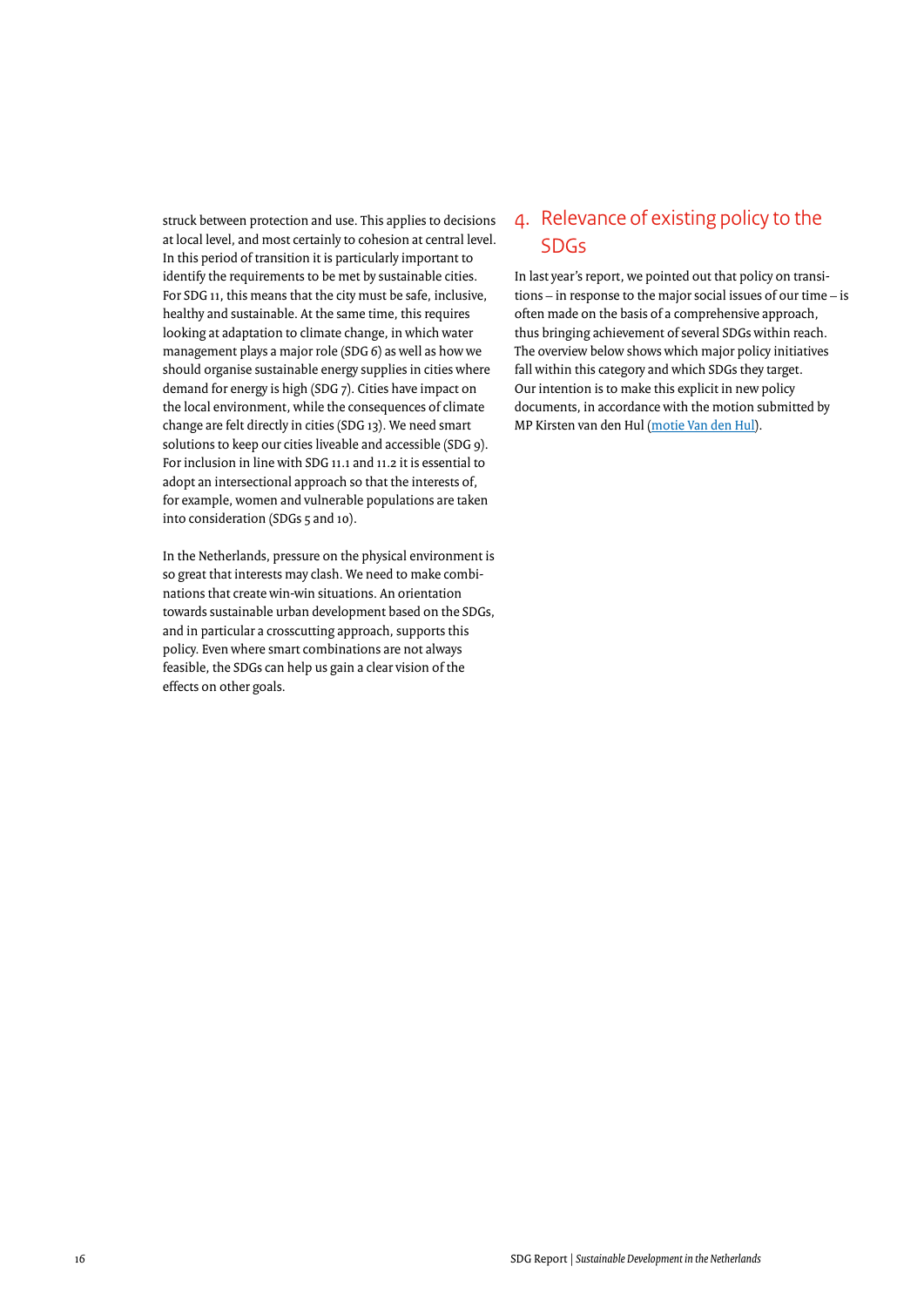| <b>Policy document (year)</b>                                                                                                        | Objective                                                                                                                                                                                                                                                                                                                                         | <b>Partners</b>                                                                                                                                                                                             | <b>Relevance to SDGs</b>                                                                                                                                                                                                                                                                                                 |
|--------------------------------------------------------------------------------------------------------------------------------------|---------------------------------------------------------------------------------------------------------------------------------------------------------------------------------------------------------------------------------------------------------------------------------------------------------------------------------------------------|-------------------------------------------------------------------------------------------------------------------------------------------------------------------------------------------------------------|--------------------------------------------------------------------------------------------------------------------------------------------------------------------------------------------------------------------------------------------------------------------------------------------------------------------------|
| Urban Agenda for the EU<br>(Agenda Stad / Europese<br>Agenda Stad) (from 2015)                                                       | Promote sustainable development,<br>innovation, liveability and economic<br>growth in the Dutch and European<br>urban network through City Deals and<br>European partnerships.                                                                                                                                                                    | Cities, central government,<br>European institutions,<br>umbrella organisations,<br>experts, businesses and civil<br>society partners.                                                                      | Focus on sustainable cities (SDG 11) and<br>innovation (SDG 9). City Deals and<br>European partnerships contribute to<br>various SDGs, e.g. the climate adaptation<br>partnership to SDG 13 and the City Deal<br>on tackling organised crime to SDG 16.                                                                  |
| Central government-wide<br>circular economy programme<br>(Rijksbreed Programma<br>Circulaire Economie) (2016)                        | Halve the use of primary raw materials<br>by 2030 compared to 2016 levels and<br>achieve a fully circular economy by<br>2050.                                                                                                                                                                                                                     | Central government in<br>consultation with the private<br>sector, local government and<br>social partners.                                                                                                  | Focus on reusing raw materials (SDG<br>12), with relevance to climate (SDG<br>13).                                                                                                                                                                                                                                       |
| Raw Materials Agreement<br>(Grondstoffenakkoord)<br>(2017)                                                                           | To speed up the transition to the<br>circular economy.                                                                                                                                                                                                                                                                                            | Central government with the<br>private sector (both individual<br>companies and sector-wide),<br>local, provincial and regional<br>government, social partners<br>and NGOs.                                 | The Raw Materials Agreement focuses<br>on the following themes:<br>1. Biomass and food;<br>2. Plastics;<br>3. Manufacturing industry;<br>4. Construction;<br>5. Consumer goods.<br>Touches on the circular economy (SDG<br>12), infrastructure and innovation (SDG<br>9), climate (SDG 13) and biodiversity<br>(SDG 15). |
| Revised action plan on policy<br>coherence for development<br>(Herzien Actieplan Beleidsco-<br>herentie voor ontwikkeling)<br>(2018) | Coherent policy on Dutch contribution<br>to achieving the SDGs in developing<br>countries.                                                                                                                                                                                                                                                        | Interministerial and civil<br>society partners.                                                                                                                                                             | All SDGs in the context of developing<br>countries and cooperation (SDG 17).<br>For results in 2019, see the recently<br>published annual report.                                                                                                                                                                        |
| National agreement on<br>preventing smoking,<br>overweight and alcohol<br>abuse (Nationaal Preventie-<br>akkoord) (2018)             | A smoke-free generation by 2040,<br>reduce overweight to 1995 levels and a<br>sharp reduction in alcohol abuse.                                                                                                                                                                                                                                   | Civil society organisations, the<br>private sector, patients'<br>organisations, care providers,<br>health insurers, municipal aut-<br>horities, funds, sports clubs<br>and organisations and<br>government. | Focus on health (SDG 3) and positive<br>effects in areas such as: vulnerable<br>families and individuals, unemploy-<br>ment and debt, and healthy nutrition<br>(SDGs 1, 2 and 8).                                                                                                                                        |
| Circular agriculture<br>(Kringlooplandbouw) (2018)                                                                                   | Transition to circular agriculture by<br>2030: limit waste flows and emissions<br>of harmful substances and use raw<br>materials and products efficiently.                                                                                                                                                                                        | Government authorities,<br>private sector, civil society<br>organisations and knowledge<br>institutions.                                                                                                    | Focus on strengthening the economy<br>(SDG 8) and food production (SDG 2),<br>with relevance for climate (SDG 13),<br>life on land and biodiversity (SDG 15).                                                                                                                                                            |
| <b>Revised National Technology</b><br>Pact (Het vernieuwde<br>Techniekpact) (2018)                                                   | Tackle shortages of qualified technical<br>personnel and shortfalls in technical<br>skills to meet social challenges such as<br>digitalisation and the energy and<br>climate transitions.                                                                                                                                                         | Central government, regions,<br>private sector, education<br>sector and all relevant trade<br>associations.                                                                                                 | The pact contributes to SDGs 4, 7, 8,<br>13 and 17.                                                                                                                                                                                                                                                                      |
| <b>Dutch Digitalisation Strategy</b><br>(Nederlandse Digitaliserings-<br>strategie, NDS) (2018)                                      | Grasp economic and social opportunities<br>presented by digitalisation, ensure digital<br>skills for education and work so that<br>everyone can take part in the digital<br>transition. Work towards digital trust to<br>safeguard fundamental rights like<br>protection of privacy, self-determination,<br>fair competition and good governance. | Ministries and partner<br>authorities, private sector,<br>knowledge institutions and<br>civil society organisations.                                                                                        | This objective touches mainly on SDGs<br>3, 4, 8 and 9. We are now exploring<br>whether and how digitalisation and the<br>strategy can contribute to sustainability<br>(SDGs 7, 11 and 12).                                                                                                                              |
| (Regional Deals (Regio Deals)<br>(2018)                                                                                              | Strengthen broad-based prosperity in<br>the regions through a joint approach to<br>social challenges specific to a given<br>region and directly relate to residents'<br>day-to-day lives.                                                                                                                                                         | Central government, regional<br>authorities, businesses and<br>civil society organisations.                                                                                                                 | Touches on SDG 2 (nutrition and<br>farming), SDG 8 (decent work and<br>economic growth), SDG 10 (reducing<br>inequality, social cohesion and<br>stability), SDG 11 (sustainable cities),<br>SDG 12 (sustainable production) and<br>SDG 15 (biodiversity).                                                                |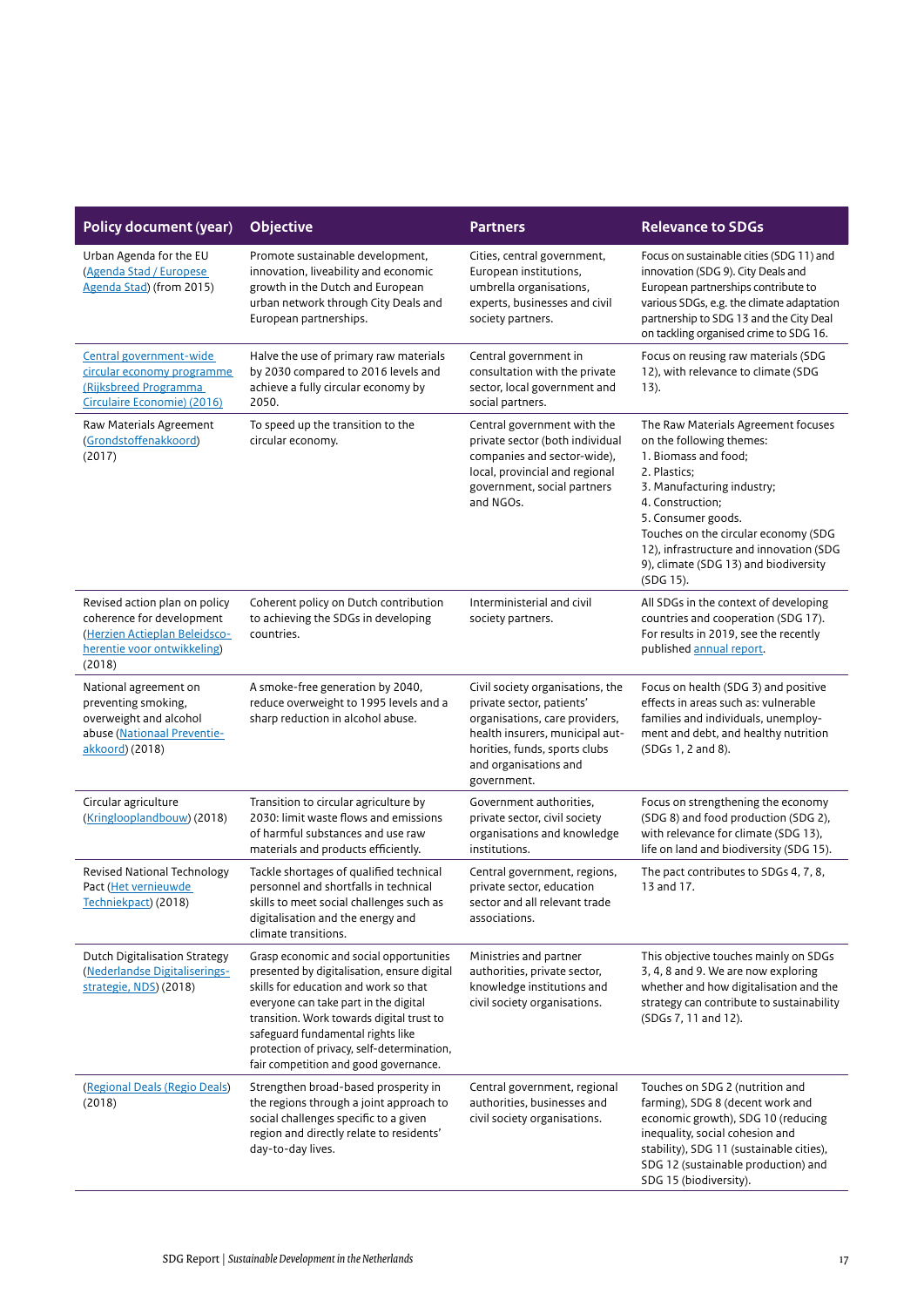| National Climate Agreement<br>(Klimaatakkoord) (2019)                                                                | Reduce CO <sub>2</sub> emissions by 49% by 2030<br>compared to 1990 levels.                                                                                                                                                                                                                                                                                            | Government authorities,<br>private sector and civil society<br>organisations.                                                                                                                                                | Focus on climate (SDG 13), but also<br>contributes to access to sustainable<br>and affordable energy (SDG 7).                                                                                                                                                                                                          |
|----------------------------------------------------------------------------------------------------------------------|------------------------------------------------------------------------------------------------------------------------------------------------------------------------------------------------------------------------------------------------------------------------------------------------------------------------------------------------------------------------|------------------------------------------------------------------------------------------------------------------------------------------------------------------------------------------------------------------------------|------------------------------------------------------------------------------------------------------------------------------------------------------------------------------------------------------------------------------------------------------------------------------------------------------------------------|
| International Water Ambition<br>(Nederlandse Internationale<br>Waterambitie) (2019)                                  | Water security and flood safety<br>worldwide.                                                                                                                                                                                                                                                                                                                          | Central government,<br>knowledge institutions,<br>private sector, NGOs and<br>international partners.                                                                                                                        | Focus on access to clean water and<br>sanitation (SDG 6), but also contributes<br>to all planet-focused goals, cities (SDG<br>11) and closer integration of water<br>management into climate processes<br>(SDG 13).                                                                                                    |
| Long-term growth strategy<br>for the Netherlands<br>(Groeistrategie voor<br>Nederland op de lange<br>termijn) (2019) | Strengthen long-term sustainable<br>earning power.                                                                                                                                                                                                                                                                                                                     | Central government. Experts,<br>stakeholders and civil society<br>partners involved in fleshing<br>out the strategy.                                                                                                         | Focus on longer-term economic growth<br>(SDG 8) with relevance for knowledge<br>and innovation (SDGs 4 and 9), climate<br>and energy (SDGs 7 and 13).                                                                                                                                                                  |
| Integrated nitrogen strategy<br>(Aanpak Stikstof) (from<br>2019)                                                     | Ensure that nitrogen is no longer an<br>obstacle for either nature goals or<br>economic development because there<br>is a robust, credible package of<br>measures with long-term safeguards<br>for the strategy, which is being<br>implemented by ministries and other<br>government authorities.                                                                      | Central government,<br>Association of Provincial<br>Authorities, (IPO), Association<br>of Netherlands Municipalities<br>(VNG) and the Dutch Water<br>Authorities (UVW). Intensive<br>contact with civil society<br>partners. | Touches on longer-term economic<br>growth (SDG 8), industry, innovation<br>and infrastructure (SDG 9), sustainable<br>cities and communities (SDG 11),<br>responsible consumption and<br>production (SDG 12), climate action<br>(SDG 13) and life on land/biodiversity<br>(SDG 15).                                    |
| National Environment and<br><b>Planning Strategy (Nationale)</b><br>omgevingsvisie) (planning<br>2020)               | A long-term strategy for the future and<br>the development of the Netherlands'<br>living environment.                                                                                                                                                                                                                                                                  | Central government in<br>consultation with other<br>government authorities and<br>civil society partners.                                                                                                                    | Touches on agriculture (SDG 2), drinking<br>water supplies (SDG 6), energy (SDG 7),<br>infrastructure (SDG 9), cities (SDG 11),<br>circular economy (SDG 12), climate<br>action (SDG 13) and biodiversity/life on<br>land (SDG 15).                                                                                    |
| <b>Strengthening Biodiversity</b><br>(Programma Versterken<br>Biodiversiteit) (2020)                                 | Strengthening Biodiversity is an<br>interministerial programme to identify<br>and deliver follow-up steps for a social<br>and economic transformation leading<br>to restoration of biodiversity. The<br>Netherlands' ecological footprint will be<br>reduced by half by 2050 and the goals<br>of the Birds and Habitats Directives will<br>have been achieved in full. | Various central government<br>ministries and the Delta Plan<br>for Biodiversity Recovery.                                                                                                                                    | Focus on life on land and below water<br>(SDG 14 and 15), forging partnerships<br>to achieve the goals (SDG 17). Also<br>touches on health and well-being (SDG<br>3), sustainable energy, economy and<br>cities (SDGs 7, 8 and 11), climate<br>action (SDG 13) and industry,<br>infrastructure and innovation (SDG 9). |
| Clean Air Agreement (Schone<br>Lucht Akkoord) (2020)                                                                 | 36 municipalities, 9 provinces and<br>central government share the ambition<br>to improve air quality permanently and<br>achieve at least a 50% health benefit by<br>2030.                                                                                                                                                                                             | Central government in<br>consultation with other<br>government authorities<br>(municipalities and provinces).                                                                                                                | Focus on health and well-being (SDG<br>3), but also contributes to sustainable<br>cities (SDG 11) and climate (SDG 13).                                                                                                                                                                                                |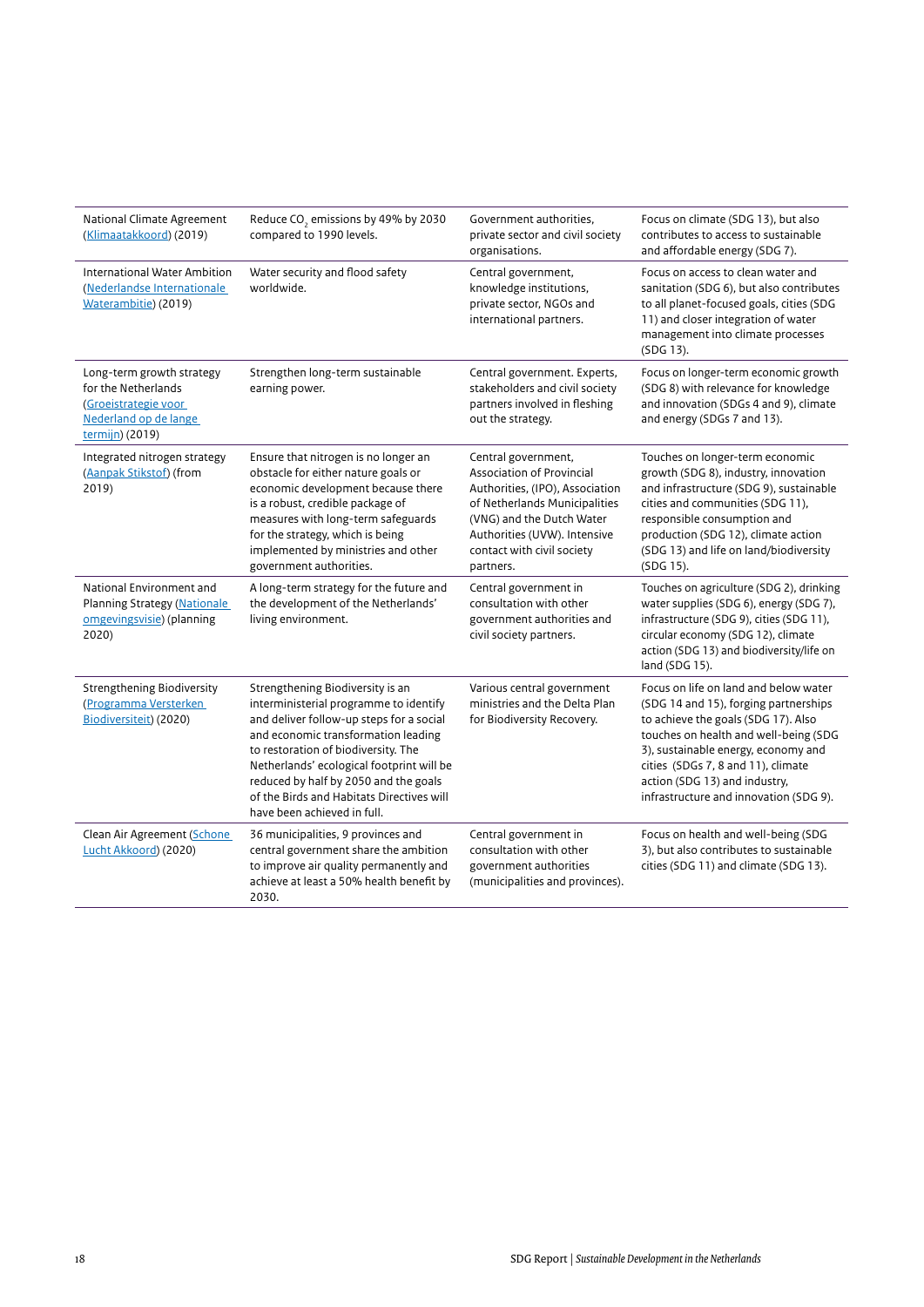# <span id="page-18-0"></span>**C. LOCAL AND REGIONAL GOVERNMENT**

*Drafted by and under the auspices of the three local and regional government umbrella organisations: the Association of Netherlands Municipalities (VNG), the Association of Provincial Authorities (IPO) and the Dutch Water Authorities (UVW)*

### 1. The SDGs in local and regional government

A growing number of local and regional authorities have become aware of the SDGs and are working on achieving them. In 2019, another 25 municipalities joined the Municipal Global Goals Campaign [\(Gemeenten4GlobalGoals](https://vng.nl/rubrieken/onderwerpen/global-goals-voor-gemeenten)) of the Association of Netherlands Municipalities (VNG), bringing the total to 87. Apart from goals in themselves, the SDGs are increasingly being regarded at municipal level as an instrument for integrated action or for assessing policy coherence. The municipality of Rheden, for example, refers to the SDGs in every policy document and [proposal.](https://rheden4globalgoals.nl/bw-en-raadvoorstel-aangepast-met-global-goals/) Several municipalities – Oisterwijk, Gilze en Rijen and Goirle – linked the SDGs to their budgets, sustainability plans or executive agendas. Leeuwarden, Súdwest-Fryslân, Dongen and Smallingerland use the SDGs as a frame of reference for their strategy on spatial planning and the environment, drafted as part of a [VNG-praktijkproef](https://depilotstarter.vng.nl/projecten/omgevingsdomein/praktijkproef-opstellen-afwegingskader-omgevingsvisie-vanuit-het) (VNG pilot). The members of the Utrecht municipal council issued a [manifesto](https://www.utrecht.nl/bestuur-en-organisatie/internationale-zaken/global-goals/) declaring themselves Global Goals Ambassadors. The municipality of Oss has committed to the SDGs for international economic partnerships, under the heading 'from more to better growth'. Municipalities are increasingly regarding the SDGs as an agenda that links people locally. In [Deventer,](https://www.deventer4globalgoals.nl) for example, the municipality, residents, businesses and civil society organisations are working together to achieve the goals. Municipalities are also increasingly keen to provide transparency on their performance on the SDGs, as a basis for policy choices. VNG plans to set a standard for this.

There is also widespread interest in the SDGs among the provincial authorities, although not often made explicit. However, in 2019 the province of Zeeland started presenting all its procurement on the basis of the SDGs, and it is now developing its action plan for socially responsible procurement ([Actieplan MVI\)](https://mviplatform.nl/dashboard-provincie-zeeland/) with the SDGs as its basic principles. Flevoland is developing an environment and sustainability monitor on the basis of the SDGs. The Brabant Development Agency (BOM), which promotes economic development in the province of North Brabant, [reports](https://prestaties.bom.nl/) on the basis of the SDGs. The Province of North Brabant also uses results-based funding for social entrepreneurs, with [criteria](https://www.brabant.nl/subsites/brabant-outcomes-fund/expeditie-2019) based on the SDGs. Friesland has declared itself the first Global Goals Province.

Many regional water authority activities contribute to achieving the SDGs. [Brabantse Delta,](https://www.brabantsedelta.nl/klimaat) Delfland and Vallei en Veluwe have adopted the SDGs as a framework for policy on circular economy and sustainability. Waternet (acting for the Amstel, Gooi en Vecht water authority and the municipality of Amsterdam) use the SDGs as a framework for [research and innovation policy.](https://www.waternet.nl/en/innovation/) The water authorities work together in the **[Blue Deal](https://www.uvw.nl/thema/internationaal/blue-deal/)** programme to support other countries in achieving SDG 6. The programme aims to give 20 million people all over the world access to sufficient, clean drinking water.

### 2. Cooperation between different tiers of government

An inclusive, sustainable society can only be achieved with close cooperation between the various tiers of government. The [Interbestuurlijk Programma](https://www.overheidvannu.nl/over-het-ibp) (IBP) (Inter-authority Programme) is a key instrument, with local, water, provincial and central authorities working together as equal partners to address social challenges such as climate, debt and future-proof housing. In 2019 too, the main focus was on tackling social challenges at regional level, where they can best be addressed and where integrated approaches can produce added value for society. This focus on synergy is very much in the spirit of the SDGs, though not explicitly linked to them. Inter-authority cooperation has put the link between healthcare and safety at neighbourhood level high on the agenda: for example, further integrated cooperation between youth care services, municipalities and police services regarding people with mental health problems. Clear examples of inter-authority partnerships include the debt strategy and the [Vitaal Platteland](https://www.werkplaatsvitaalplatteland.nl) (Revitalising the Countryside) programme. Though the aim is a comprehensive approach, compartmentalisation at all levels of government remains a problem. There is a tendency to return to familiar methods of working when political tensions arise. Nonetheless, there is a great willingness to think out of the box and consult with partners, which is a positive signal.

### 3. An equal, inclusive society

Poverty and debt, and the affordability of care and youth care in particular, were still high on the local government agenda in 2019. An increasing number of people in the Netherlands is applying for debt counselling. Municipalities and their partners are increasingly successful in a comprehensive approach to poverty and debt, though access to and the quality of services still need improvement. However, to prevent and tackle the problem of persistent debt, it is necessary for municipalities, central government and other partners to join forces in order to improve income provision as well as the benefits and allowances system. More children are growing up in poverty, and an increasing number of young people are seeking help from youth care services. Municipalities, central government and other partners are working together to improve youth care services within the **Zorg voor de Jeugd programme**, and seeking comprehensive solutions for vulnerable young people aged 16 to 27 confronted by problems relating to debts, unemployment, housing and education through [Aanpak 16-27.](https://www.16-27.nl/over-16-27) At the same time, elderly people who are living independently for longer put extra pressure on services. [Eén tegen eenzaamheid](https://www.eentegeneenzaamheid.nl) ('United Against Loneliness')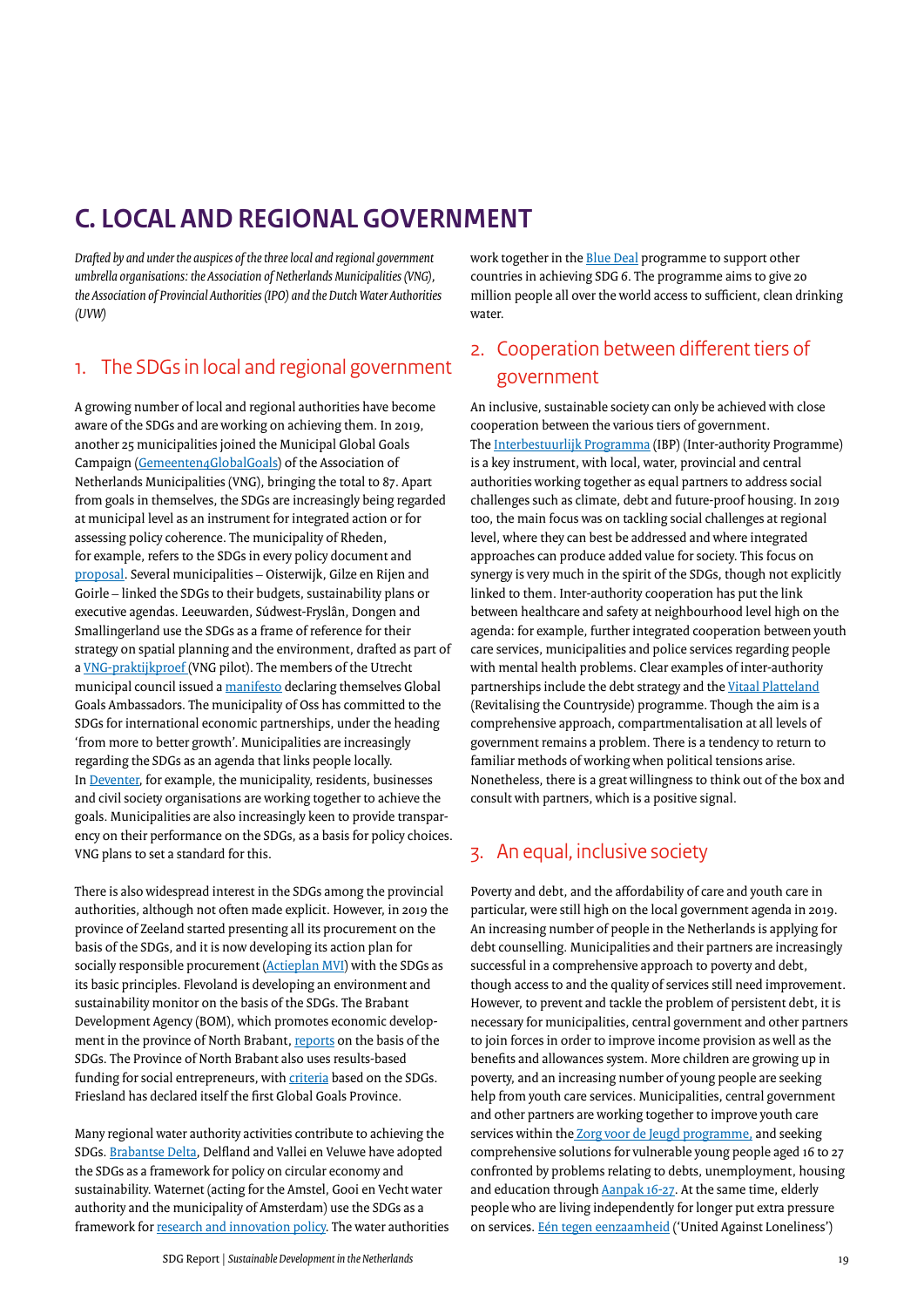<span id="page-19-0"></span>is an initiative launched by municipalities and central government to tackle the problem of loneliness at an early stage. In light of the recently announced revision of the legal aid system, it is essential for people to maintain equal access to legal protection, with attention to the need for individuals and government to reach an equitable solution.

Though municipalities are able to carry out their tasks in the social domain, the preconditions for achieving the social SDGs are often lacking. This is due to both the serious financial deficits of many municipalities and the fact that self-reliance cannot be taken for granted. The [evaluation](https://www.scp.nl/publicaties/publicaties/2019/11/19/eindevaluatie-van-de-participatiewet) after five years of the Participation Act shows that the 'leave no one behind principle' is at odds with the incentive for municipalities to help jobless people find work as quickly as possible. The incentive leads to a situation where those who need little counselling are helped faster than inhabitants who need intensive, more focused counselling. Though municipalities are aware of this problem, they lack the financial resources to tackle it.

In 2019, the provincial authorities stepped up their efforts to create sustainable jobs within the provincial organisations, providing employment for people with a disability or other obstacle to finding work. They also committed to creating jobs for people in other target groups, such as refugees with a residence permit and long-term unemployed people who have little prospect of finding work themselves but do not fall under the jobs quota. In this respect, the provincial authorities lead the field both within government and parts of the private sector.

In creating jobs for people with little prospect of finding work themselves, municipalities, water- and provincial authorities are showing increasing interest in the [Social](http://sroi-aanbesteding.nl)  [Return on Investment](http://sroi-aanbesteding.nl) (SROI) method, which measures the social and economic value of investments and makes them visible. The provincial authorities and water authorities made an extra commitment to this in 2019; the decentralised authorities in Overijssel and Gelderland agreed to apply [uniform rules](https://daarwerkenweaan.nl/nieuws/uniforme-sroi-spelregels-in-oost-nederland/) for SROI.

For the water authorities, exemptions from payment of all or part of the water authority tax for people on minimum incomes was a major social theme in 2019. The past few years have seen a rise in the number of applications for exemptions from water authority tax, and consequently a rise in the amount of tax for which exemptions were granted.

To promote local inclusion, in 2019, 47 municipalities were promoting accessibility for disabled people through the [Iedereen Doet Mee!](https://vng.nl/rubrieken/onderwerpen/iedereen-doet-mee) programme. In addition, 54 Rainbow cities and 12 Rainbow provinces were actively developing policy for acceptance of LHBTI people. Delfland water

authority is a member of Workplace Pride, an international platform for LHBTI inclusion at work.

### 4. Healthy living environment and nature

Surpluses of nitrogen and their impact on biodiversity were a major theme in 2019. Over-use of fertilisers and acidification are leading to the loss of characteristic flora and fauna. For this reason, a provincial biodiversity recovery programme has been drafted. Much depends on whether the agriculture sector can make the transition to viable, nature-inclusive farming. For local and provincial authorities, termination of the integrated nitrogen strategy (Programmatische Aanpak Stikstof ) after it had been assessed as inadequate meant that building projects were put on hold. Consultations are now being held at national level to find a solution.

In 2019, the groundwork was done for the Clean Air Agreement ([Schone Lucht Akkoord](https://www.rijksoverheid.nl/onderwerpen/luchtkwaliteit/gezondheidsschade-door-luchtvervuiling-halveren)) between central government and 46 municipalities and provinces. The aim is to achieve a 50% reduction by 2030 in health problems caused by air pollution.

To protect water quality, the Dutch Water Authorities drafted a [position paper](https://www.uvw.nl/wp-content/uploads/2019/03/Positionpaper-Kaderrichtlijn-Water-2019.pdf) setting out their commitment to enforcing the European Water Framework Directive and harmonising it better with other legislation that determines the quality of our surface and ground water. Measures to deal with the problem of fertilisers and pesticides in particular were regarded as essential. In 2019, the water authorities launched the Innovation Programme on Micropollutants [\(Innovatieprogramma Microverontreinigingen](https://www.rijksoverheid.nl/binaries/rijksoverheid/documenten/rapporten/2019/11/06/voortgangsbericht-ketenaanpak-medicijnresten/voortgangsbericht-ketenaanpak-medicijnresten.pdf)) under which water treatment plants devote extra attention to removing pharmaceutical residues from drinking water.

### 5. Energy, climate and the circular economy

In 2019, local and provincial government drew up their strategies on spatial planning and the environment. These call for a coherent approach to both environmental challenges, also connected to tasks in the social domain. The energy transition, housing, climate adaptation, innovations in transport systems, accessibility and the circular economy are all part of this approach.

In 2019, the Association of Netherlands Municipalities (VNG), the Association of Provincial Authorities (IPO) and the Dutch Water Authorities (UVW) successfully joined forces in supporting the National Climate Agreement. The aim of the agreement is to achieve a 49% reduction in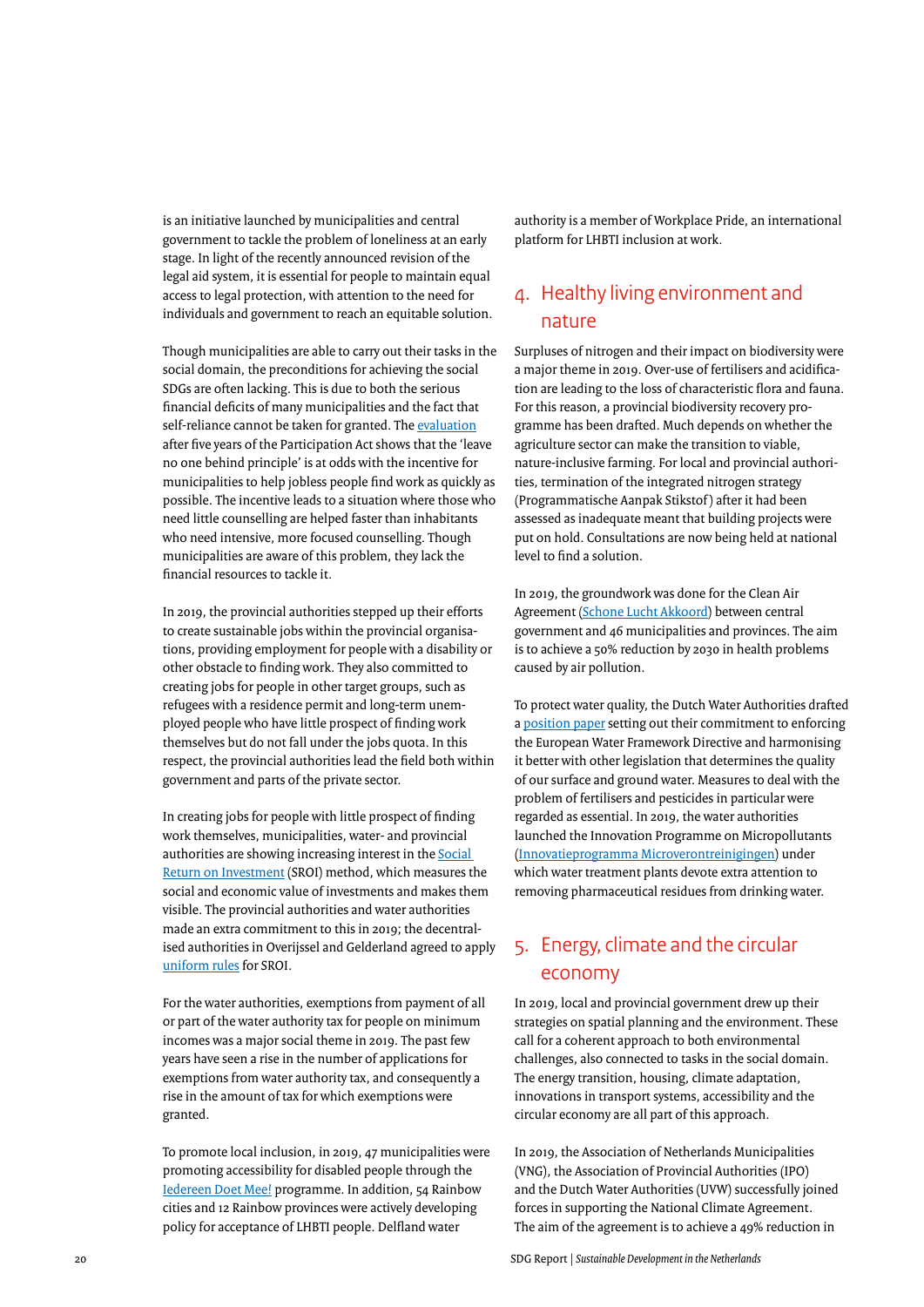CO $_{\tiny 2}$  emissions by 2030 compared to 1990 levels. The water authorities committed to being energy-neutral by 2025. The [Nationaal Programma RES](https://www.regionale-energiestrategie.nl/default.aspx) (national programme for regional energy strategies), launched in 2019, forms the linking pin between the Climate Agreement and the regions. The regional energy strategies enable local and provincial authorities to identify the measures and infrastructure needed to achieve the climate goals. Not only spatial planning but also social measures may be needed. It is essential to find out how residents who bear the brunt of the transition can also experience financial benefits, since the support of local residents is an important goal of the regional energy strategies. The [Programma Aardgasvrije](https://aardgasvrijewijken.nl/default.aspx)  [Wijken](https://aardgasvrijewijken.nl/default.aspx) (gas-free neighbourhoods programme) enables municipalities to work towards a low-carbon built environment by carrying out trials and devising strategies for the transition to low-carbon heating systems. The water authorities are [well on their way](https://www.uvw.nl/waterschappen-op-koers-met-energie-en-klimaatambities/) to achieving their climate and energy goals for 2020, e.g. through the annual water authority climate monitor (Klimaatmonitor Waterschappen), which forms the basis for ongoing implementation of the Climate Agreement. With the Green [Deal Aquathermie](https://www.uvw.nl/huizen-verwarmen-met-warmte-uit-water-heeft-de-toekomst/) (Green Deal on aqua thermal energy), 40 organisations including UVW, VNG and various provinces set out their intention to use ground and surface water as sources of renewable energy for heating and cooling systems, thus contributing to a gas-free built environment.

At the current rate of energy conservation, however, the climate goals will not be achieved. Far greater reductions in CO<sub>2</sub> emissions are needed. In 2019, VNG, IPO and UVW carried out pilot projects with internal carbon pricing, in which harmful emissions were expressed in terms of cost, thus effectively lowering the cost of investing in low-carbon solutions. The local and provincial authorities will follow up this programme in 2020.

The local and provincial authorities are working on climate adaptation with the central government water management body Rijkswaterstaat and carrying out climate stress tests to determine vulnerability to extreme weather events. Though spatial planning measures may seem feasible, unexpected weather events can complicate matters, for example in the low-lying province of Friesland which is particularly vulnerable to flooding. This holds true for more and more municipalities where problems relate not only to water management, but also to spatial planning.

Finally, the local and provincial authorities are increasingly focused on the transition to a circular economy. The UVW, VNG and IPO contributed to the national Circular Economy Implementation Programme, which was adopted in 2019. Cooperation at regional level is essential for this transition. Many [initiatives](https://www.pbl.nl/publicaties/circulaire-economie-in-kaart) to that end were launched in 2019, including the development of **centres** for circular industry

where municipalities bring together various initiatives to encourage reuse of materials.

The water authorities are forging ahead with the **Duurzaam** [GWW](https://www.uvw.nl/thema/duurzaamheid/circulaire-economie/) (sustainable civil and hydraulic engineering) programme in which industry is encouraged to use fewer primary raw materials that have a negative impact on the environment. Through their involvement in the [Taskforce](https://www.uvw.nl/thema/duurzaamheid/taskforce-herijking-afvalstoffen)  [Herijking Afvalstoffen](https://www.uvw.nl/thema/duurzaamheid/taskforce-herijking-afvalstoffen) (task force assessing legislative obstacles to a circular economy), the water authorities in 2019 explored waste water as a source of sustainable energy and valuable raw materials. Two water authorities won water innovation prizes in 2019: Vallei en Veluwe for a new water treatment concept which produces clean water that can offset freshwater shortages and which enables raw materials to be extracted from wastewater without negatively affecting the living environment. The Rijn en IJssel water authority also won an award for its raw materials plant that produces clean water and a smart, biodegradable coating material. UVW has set up workshops to facilitate water authorities' efforts on the circular economy.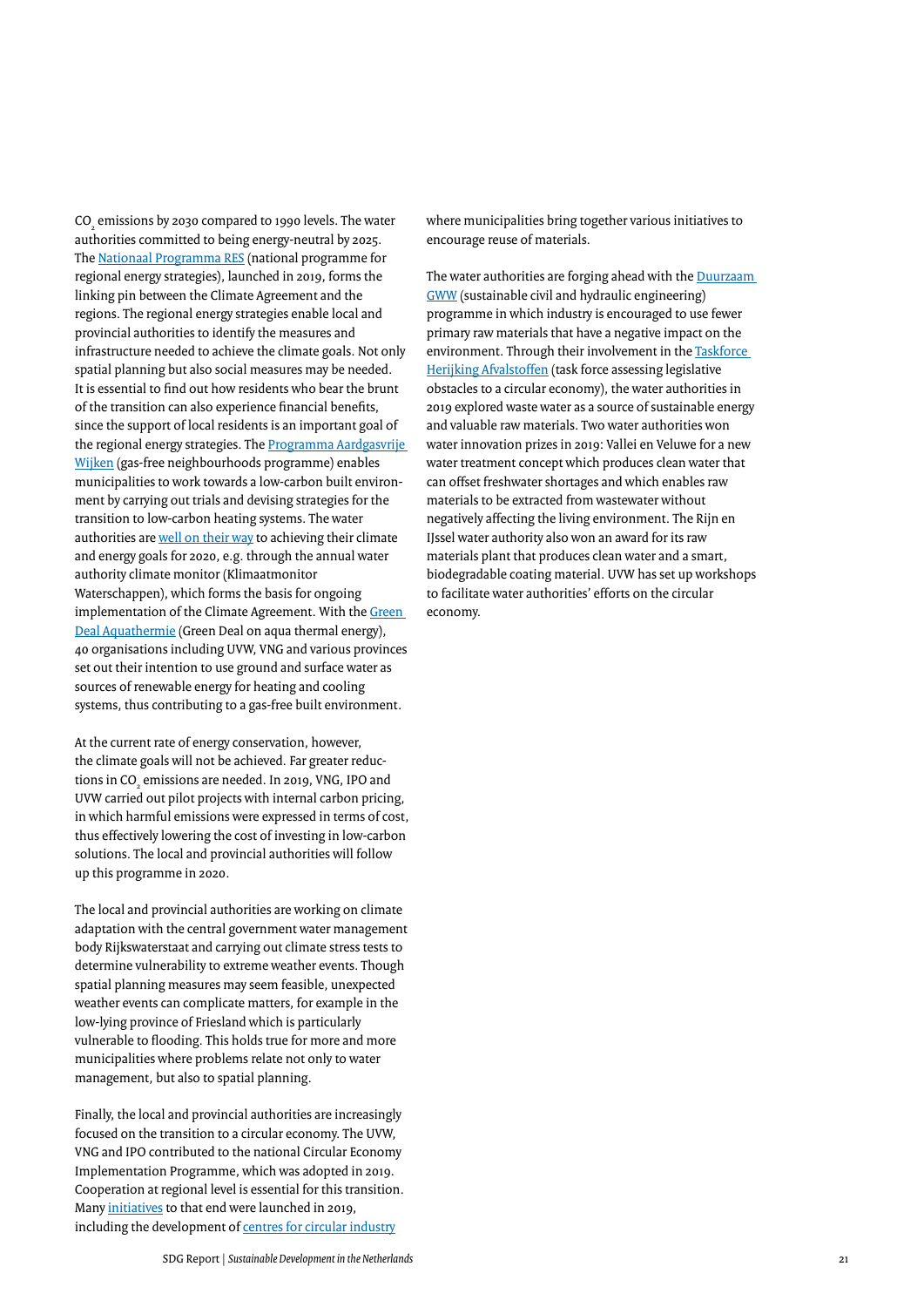# <span id="page-21-0"></span>**D.THE PRIVATE SECTOR AND FINANCIAL INSTITUTIONS**

*Drafted by and under the auspices of Global Compact Network Netherlands, the Confederation of Netherlands Industry and Employers (VNO-NCW) and the Royal Association MKB-Nederland* 

Various studies show that an increasing number of businesses are making a conscious effort to address the SDGs, including a [PwC study](https://www.pwc.nl/nl/actueel-en-publicaties/themas/duurzaamheid/sdg-challenge-2019.html) showing that 93% of the businesses surveyed – the majority of them listed companies – referred to the SDGs in their annual reports. Of the companies examined in [the United Nations Global Compact](https://www.unglobalcompact.org/library/5716)  [progress report,](https://www.unglobalcompact.org/library/5716) 81% reported on activities specifically related to the SDGs, while a growing number of CEOs have expressed a personal commitment to them. The [Transparency Benchmark](https://www.transparantiebenchmark.nl), from the Ministry of Economic Affairs and Climate, shows that 75% to 86% of the organisations that refer to the SDGs in their annual reports also incorporate them in their company strategies, goals or policies.

However, with just ten years to go, there is a growing awareness that current actions need upscaling and that aims need to be more ambitious. Too little progress has been made in crucial areas such as climate change and tackling inequality of women, young people and workers. Businesses are often willing, but find it difficult to give the SDGs a place in their organisation. The PwC study shows that only a third of the businesses in the survey had chosen SDG targets in their strategies and that only 13% had formulated quantitative goals for achieving them. In its advisory report 'Seizing [Opportunities and Managing Risks' \(Kansen pakken en](https://www.ser.nl/nl/Publicaties/sdg-imvo)  [risico's beheersen\)](https://www.ser.nl/nl/Publicaties/sdg-imvo), the Social and Economic Council (SER) concludes that businesses are more inclined to base their action plans on the international guidelines for responsible business conduct (also referred to as international corporate social responsibility, or ICSR) than on the SDGs, and have not yet managed to properly connect the two. The SDGs point ICSR policy in the right direction, and, conversely, ICSR delivers the SDGs.

In order to investigate the sustainability of the Dutch private sector, MVO Nederland (CSR Netherlands) has introduced the **Nieuwe Economie Index** (New Economy Index, NEX), which measures the percentage of the Dutch economy that is circular, climate-neutral and inclusive. It has calculated that a NEX of 20% is necessary by 2025 to reach a turning point after which sustainable development of the economy will steadily gain momentum. In 2020, this percentage was 12.1%. As a [Eurostat](https://ec.europa.eu/eurostat/statistics-explained/index.php/Renewable_energy_statistics) study also shows, Dutch businesses perform well on inclusion (SDG 10) and the circular economy (SDG 12), but have a long way to go on renewable energy (SDG 7).

### 1. Public-private partnerships and inspiring examples

In terms of policy, major steps forward have been taken towards achieving the SDGs both in the Netherlands (e.g. the National Climate Agreement and the National Prevention Pact) and at European level (e.g. the European Green Deal). Public-private cooperation and partnerships (SDG 17) help increase the social impact of policy. For example, a more [mission-driven innovation policy](https://www.rijksoverheid.nl/actueel/nieuws/2019/04/26/kabinet-stelt-25-missies-vast-voor-het-topsectoren--en-innovatiebeleid) has taken shape. Ten voluntary agreements on ICSR have been concluded. According to the progress reports, they provide useful tools for businesses to tackle abuses and contribute to the SDGs together with NGOs, government authorities and trade unions.

In the past year, the government entered into Green Deals with various stakeholders, setting out agreements and specific project plans. They include the Green Deals on [Circular festivals](https://www.greendeals.nl/green-deals/green-deal-circulaire-festivals), [Shipping](https://www.greendeals.nl/green-deals/green-deal-zeevaart-binnenvaart-en-havens), [Inland shipping & ports](https://www.greendeals.nl/green-deals/green-deal-zeevaart-binnenvaart-en-havens), [Aqua thermal energy](https://www.greendeals.nl/green-deals/green-deal-aquathermie) and [Nature-inclusive agriculture &](https://www.greendeals.nl/green-deals/natuurinclusieve-landbouw-groen-onderwijs)  [green education.](https://www.greendeals.nl/green-deals/natuurinclusieve-landbouw-groen-onderwijs) New parties also joined existing deals, so that they gained more mass (e.g. the Green Deal on [Sustainable Healthcare\)](https://milieuplatformzorg.nl/green-deal/). Various private sector organisations also work on achieving the SDGs, including SDG [Nederland](https://www.sdgnederland.nl) (SDG Netherlands), [CSR Netherlands](https://www.mvonederland.nl), [Global](https://gcnetherlands.nl)  [Compact Network Netherlands,](https://gcnetherlands.nl) [Groene Groeiers Netwerk](https://www.groenegroeiers.nl/#/)  (the Green Growth Network) and the [Dutch Sustainable](https://www.dsgc.nl/nl)  [Growth Coalition \(DSGC\).](https://www.dsgc.nl/nl) The following are examples of tangible initiatives:

#### *Economic and ecological SDGs*

- In early 2019, the Ministry of Infrastructure and Water Management, CSR Netherlands, the Confederation of Netherlands Industry and Employers (VNO-NCW) and the Royal Association MKB-Nederland set up the Circular Economy Accelerator [\(Versnellingshuis voor de circulaire](https://versnellingshuisce.nl)  [economie](https://versnellingshuisce.nl)) to fast-forward action on SDG 12. The Dutch Circular Textile Valley project was launched as a model breakthrough project.
- The [Logistics Alliance](https://files.smart.pr/38/b659360e8e49b4828b8e065faaf86d/Visie-Handel-en-Logistiek-in-2040.pdf) is working on the transition to low-emission and zero-emission transport (SDGs 9 and 11).
- In an [SDG publication,](https://topsectortu.nl/sites/topsectortu.nl/files/files/DEF%20Brochure%20Topsector%20NL_Topsector%20T%26U%20en%20SDG) the horticulture and propagation materials top sector showed how the horticulture sector is working on innovative technologies and products in the areas of nutrition, energy and climate (SDGs 2, 7, 12, 13 and 15).
- CSR Netherlands set up the [Tasty Waste](https://www.mvonederland.nl/en/case/tasty-waste-platform-to-reduce-food-waste/) platform in which entrepreneurs work together to reduce food waste (SDG 12).
- A comparable network exists for the [healthcare sector](https://www.mvonederland.nl/en/care-network/) (SDG 3) and the food industry (Dutch Alliance for Sustainable Food, or **[Alliantie Verduurzaming Voedsel](https://www.verduurzamingvoedsel.nl)**) (SDG 12).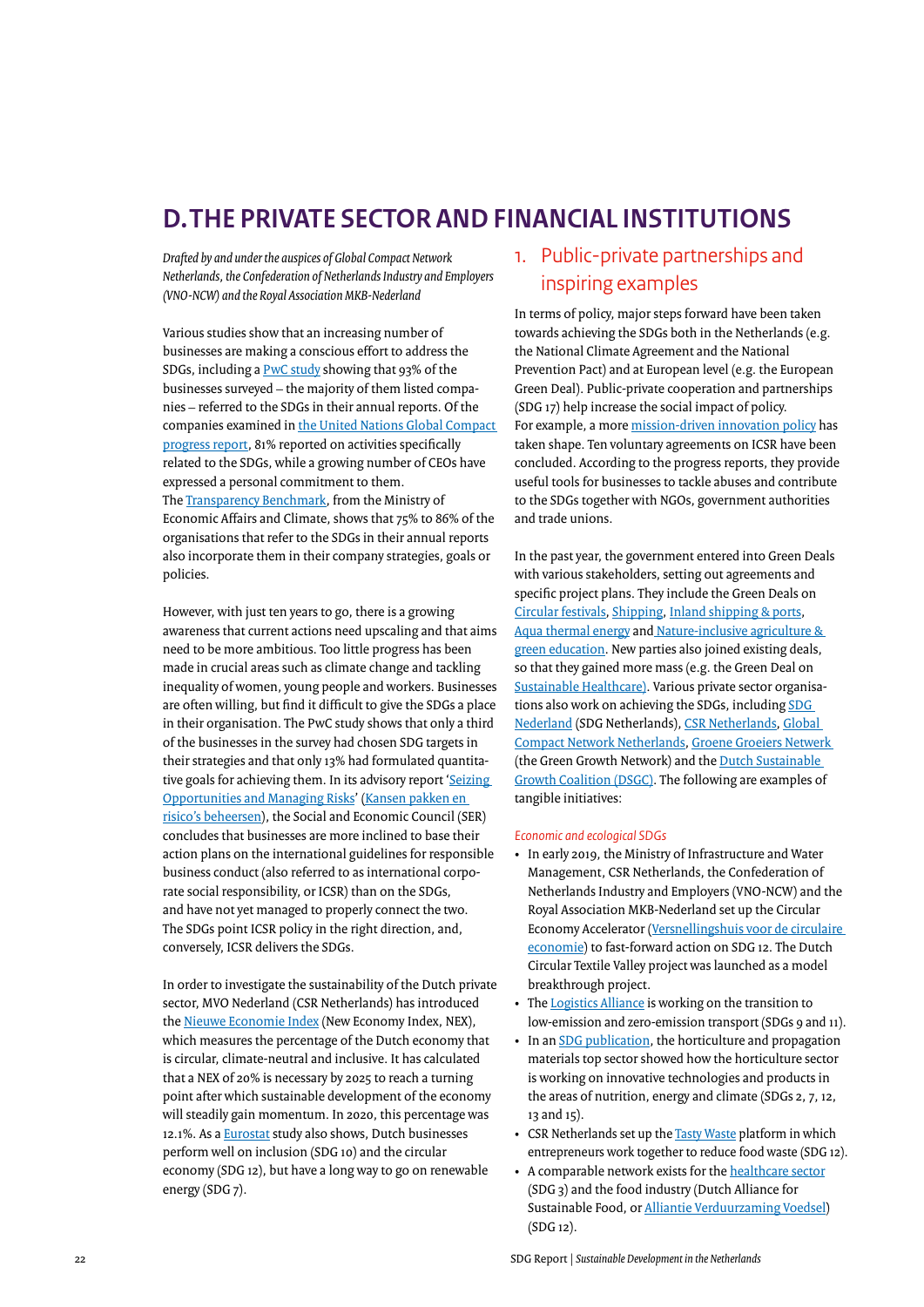- <span id="page-22-0"></span>• Parties to the **betonakkoord** have agreed to work together on making concrete production and processing more sustainable (SDGs 9, 12 and 13).
- CSR Netherlands facilitates the sustainability of Dutch drinking water suppliers under the banner of 'Blauwe [Netten'](https://www.h2owaternetwerk.nl/h2o-actueel/blauwe-netten-alle-drinkwaterbedrijven-doen-mee) (blue networks) (SDG 6).
- In the [sector innovation plan for sustainable packaging](https://kidv.nl/brancheplannen) supermarkets work together to reduce packaging and introduce more recyclable packaging (SDG 12).
- The [Clean Shipping project](https://www.dsgc.nl/nl) (using cooking oil as fuel) and the Corporate Biofuels programme were set up within the Dutch Sustainable Growth Coalition (DSGC) (SDGs 7 and 13).
- In 2019, VNO-NCW's Green Growth network launched a major [matchmaking programme](https://www.groenegroeiers.nl/uitdagingen) to address challenges related to nitrogen (SDG 13).
- New projects are underway within [NL Works](https://nl-works.nl) focusing on international marketing of Dutch solutions for SDG challenges.

#### *Social SDGs*

- The [Safety Delta Nederland](https://www.dv2030.nl/safety-delta-nederland) was launched to provide innovative, safe solutions in the use of harmful substances (SDG 3).
- The Labour Foundation has started work on updating the checklist on equal pay for men and women (SDG 5) [\(Je verdiende loon!\)](https://loonwijzer.nl/documents/gelijkloon/checklist-Je-verdiende-loon.pdf/view).
- In 2019, the market sector again more than succeeded in achieving the targets for helping [people with a disability](https://www.opnaarde100000.nl) to find a job (SDG 10).
- In 2019, [Perspectief op werk](https://www.perspectiefopwerk.info) (Prospect of work) was launched, in which local businesses and municipalities devise plans to help recipients of social assistance into work (SDGs 1 and 8).
- In its advisory report 'Diversity in the Boardroom: Time for Acceleration', the SER put forward recommendations including a 30% quota for women on the supervisory boards of listed companies (SDG 5).
- The Dutch private sector organised in VNO-NCW and the Royal Association MKB-Nederland has worked with partners Netherlands-African Business Council (NABC), Dutch development bank FMO, the Dutch Employers Cooperation Council (DECP) and the Netherlands Senior Experts Programme (PUM) to devise an [Africa Strategy](https://www.vno-ncw.nl/sites/default/files/2611_brochure_afrikastrategie_webversie.pdf) focusing on sustainable economic development (SDG 8) through closer cooperation between the Dutch and African private sectors (SDG 8).
- [PUM](https://www.pum.nl) implemented programmes geared to sustainable supply chains in, for example, agriculture and livestock farming (SDG 8).
- True Price, Soil&More, EY (promoting trust in capital markets) and CSR Netherlands joined forces in the Futureproof Coffee Collective to develop a model and a pilot project in Colombia to measure the actual costs of [coffee](https://www.mvonederland.nl/case/mvo-nederland-gaat-voor-eerlijke-koffieprijs-met-futureproof-coffee-collective/) (SDGs 1 and 8).

• The Dutch Banking Association launched a pilot project with an [Advisory Panel on Responsible Banking](https://www.nvb.nl/themas/verduurzaming/advisory-panel-on-responsible-banking/) focusing on, for example, best practices in safeguarding human rights (SDG 10).

### 2. Challenges and opportunities

#### *Coherence between CSR and the SDGs*

As the SER pointed out, more coherence between CSR at national and international level and the SDGs would generate more opportunities. Businesses and institutions are increasingly taking action to reduce their ecological and social footprint and increase their positive impact. For businesses, this calls for a different mindset, since they need to have a complete overview of both negative and positive impacts and incorporate this into their business strategies.

#### *A comprehensive approach to impact*

Increasingly, businesses seek social returns. This makes a comprehensive approach to the SDGs important to prevent cherry picking. Businesses find measuring social impact difficult, since it calls for insight into results that cannot be measured quantitatively. Businesses often have to search for the method of measuring impact that best suits their organisation. There are numerous initiatives, like the 'Social Exchange Index' [MAEX](https://maex.nl/#/home) which was launched this year.

#### *Reporting*

The 2019 Transparency Benchmark reveals a number of trends in the field of reporting. Non-financial targets are now being included more frequently in general, integrated business strategies. An issue calling for attention is the need for full transparency on supply chain responsibility. There is a growing need for verification of non-financial information, to assess whether it is both relevant and complete and to prevent greenwashing. An inspiring example of inclusion of the SDGs in reports was provided this year by the Dutch bank ABN AMRO, with its [Integrated Profit & Loss account.](https://www.impactinstitute.com/integrated-profit-and-loss-abn/)

#### *Stakeholder engagement*

According to the [Maatschappelijke Impact Monitor](http://thisiswhy.nl/maatschappelijke-impact-monitor/) (Social Impact Monitor), at least eight out of ten people in the Netherlands believe that businesses should focus as best they can on people, society and the environment. Stakeholder engagement is crucial (see VNO-NCW's [Brugproject](https://www.vno-ncw.nl/nieuws/ondernemers-gesprek-met-samenleving-over-maatschappelijke-rol) (bridging project)) to enable a business's impact to be taken into consideration and make complicated problems more transparent.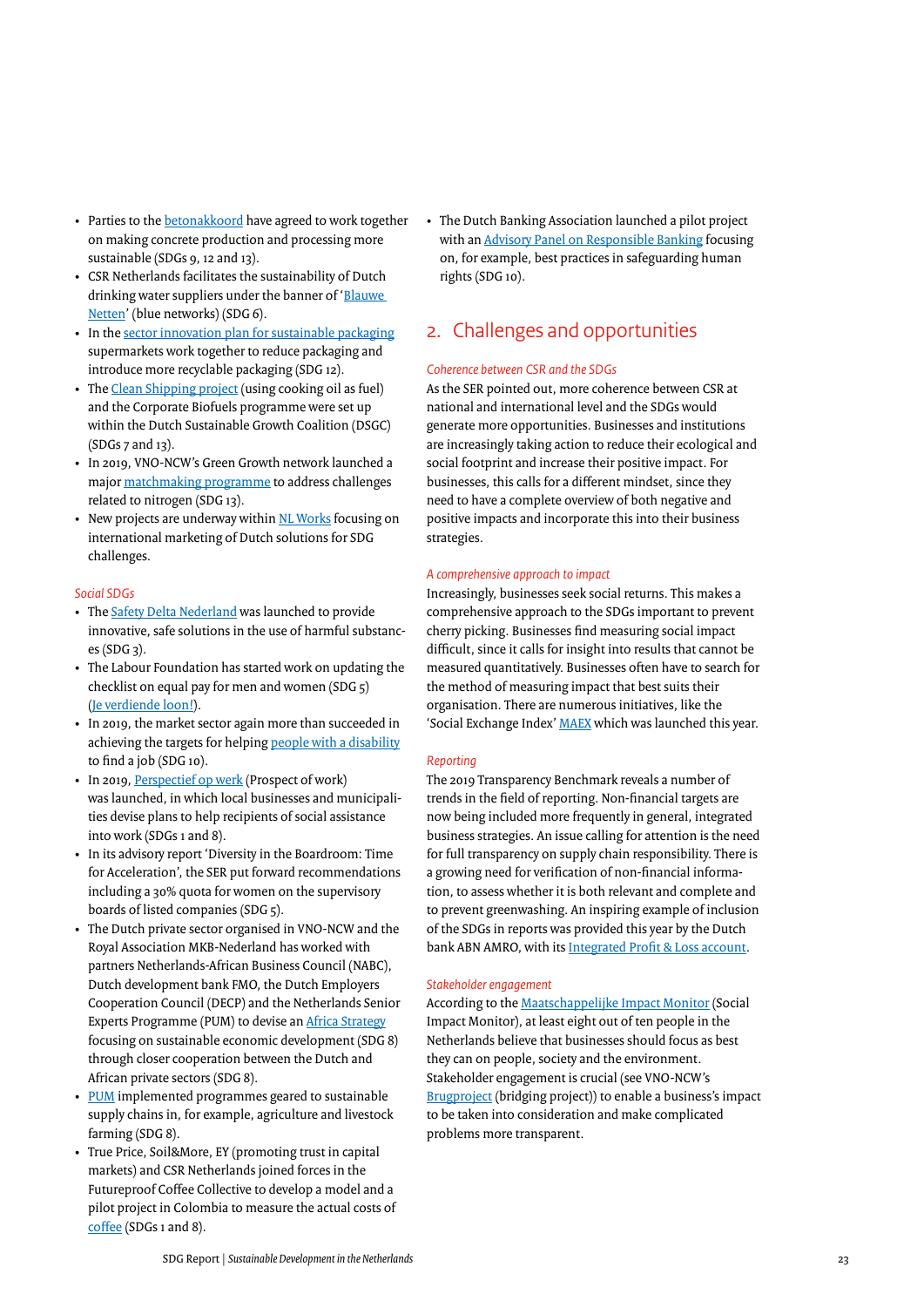#### *Role of financial institutions and investors*

Non-financial indicators are increasingly important in the decision-making processes of both investors and financial institutions. **Accountants** have a major role to play. Financial institutions are working together on sustainability within the **DNB** Sustainable Finance Platform. The Dutch financial sector has committed to reporting on the climate impact of both finance and investment from 2020.

#### *Role of young professionals*

Within the private sector, young professionals are seen as playing a major role in the SDG agenda, since they are the decision-makers of the future. Global Compact Network Netherlands upscaled its existing [Young Professionals](https://gcnetherlands.nl/young-professional-programma/)  [Programme](https://gcnetherlands.nl/young-professional-programma/) in 2019. SDG-based networks for young professionals include [Dutchtainables,](https://dutchtainables.org) which connects young people working for Dutch multinationals, and [Jonge](http://www.jongekrachtenbundelaars.nl)  [Krachtenbundelaars](http://www.jongekrachtenbundelaars.nl), an open network for young professionals who contribute to sustainable social transitions.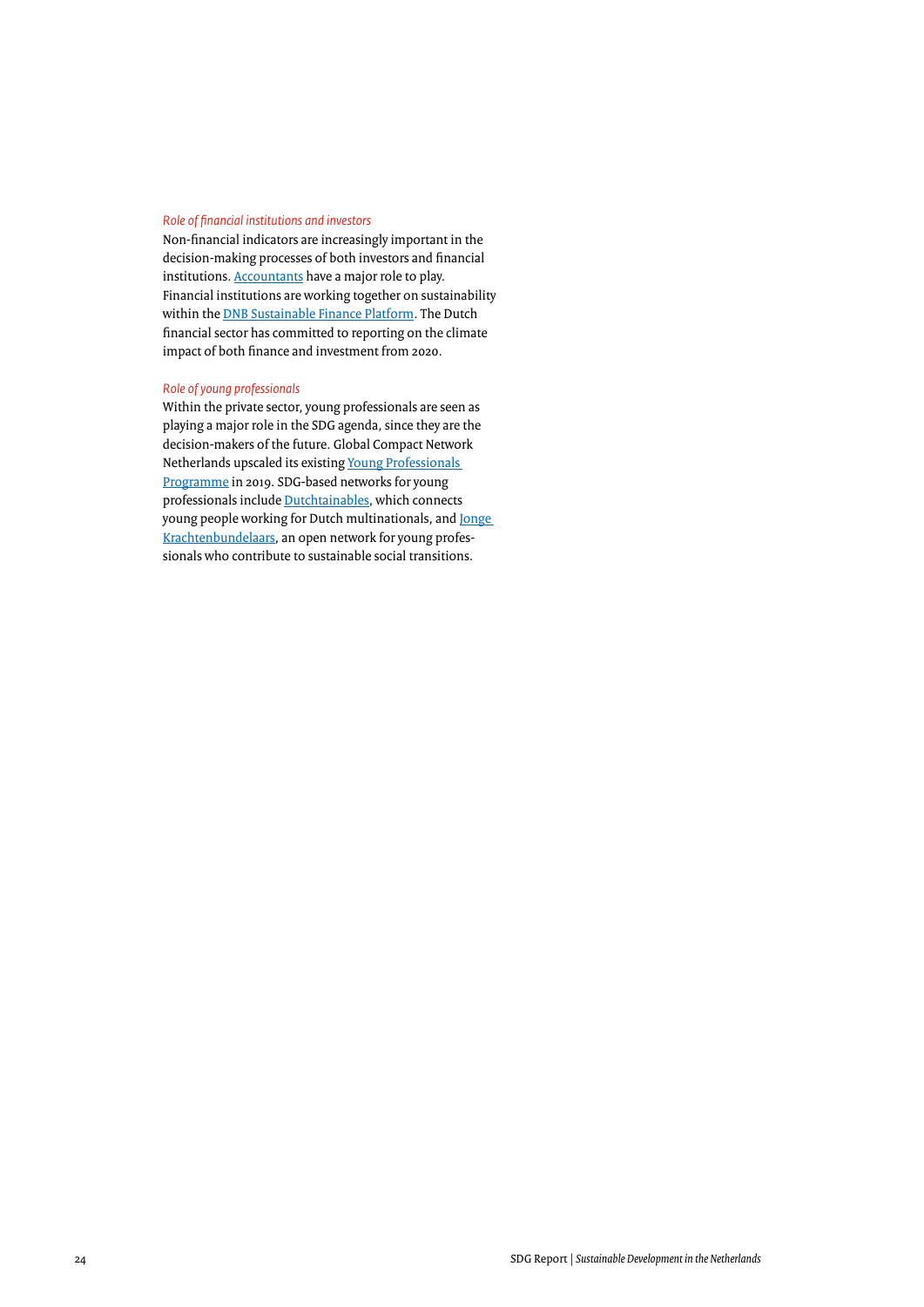# <span id="page-24-0"></span>**E. CIVIL SOCIETY**

*Drawn up by and under the auspices of Partos*

The Netherlands has an active, highly diverse civil society, committed in many ways to achieving the SDGs. Thirty-five of these organisations contributed to this section of the SDG report. Views were collected through a questionnaire distributed by [Partos](https://www.partos.nl) (the sector organisation for development cooperation) among members and non-members that are active in civil society.

The year 2020 marks the start of the Decade of Action and Delivery, a crucial period for achieving the SDGs by 2030. Partos regards the Dutch government as a frontrunner in engaging with civil society and monitoring progress towards the SDGs. However, the Netherlands' current level of commitment is not sufficient to achieve the goals by 2030. This means that political parties, the private sector, civil society actors and members of the public will need to take a critical look at their actions. Awareness of the SDGs is still low in the Netherlands and civil society expects the government to make a greater effort to change this, to come up with a clear vision and to take vigorous action to achieve the SDGs.

On 6 November 2019, several umbrella organisations<sup>17</sup> sent an [open letter](https://www.sdgnederland.nl/nieuws/sdg-nederland-en-zes-koepels-vragen-regering-sdgs-als-basis-te-nemen-voor-groeiagenda/) to several ministers calling on the government to formulate a long-term strategy for sustainable economic growth. The time of growth for growth's sake has passed. Healthy growth means making choices. The need for sustainability sets limits on certain types of growth, but presents opportunities for growth of another kind. The Dutch government must set the right example by taking the SDGs as the guiding principles in formulating each ministry's policy. The amended integrated impact assessment framework for policy and legislation must be applied thoroughly and consistently to all new policy, legislation and regulations. Ministries must communicate transparently about the action they take to achieve the SDGs. The national government must call on the private sector to follow suit. These efforts to raise awareness of the SDGs will provide the support needed for political players to take decisive action.

### 1. Civil society and the SDGs

Answers to the questionnaire came from a variety of organisations, 42.9% of which are active in the field of development cooperation, 9.4% in sustainability, another 9.4% in human rights, and 6.3% in nature and the environment. We also received responses from a women's organisation, a coalition of children's rights organisations, several network organisations, a trade union, a cultural institution and a capital fund. These organisations are active at both international (60%) and national (40%) level. The large number of development organisations among the respondents is partly due to the fact that they form Partos' own base.

| <b>Cluster</b> | <b>SDGs</b> | 2020: % of<br>organisations<br>active in<br>cluster |
|----------------|-------------|-----------------------------------------------------|
| People         | 1 to 5      | 35.6%                                               |
| Planet         | 6, 12 to 15 | 26.9%                                               |
| Prosperity     | 7 to 11     | 20.0%                                               |
| Peace          | 16          | 40.6%                                               |
| Partnerships   | 17          | 53.1%                                               |
|                |             |                                                     |

As in 2018 and 2019, Partnerships for the goals (SDG 17) is again the most popular SDG among civil society parties, with 53.1% of the respondents saying that they were working to achieve it. More than 40% of the organisations focus on SDGs 1, 5 and 16. Less popular (< 20%) are SDGs 7, 9, 11 and 14. The table above divides work on the SDGs into the same clusters as in previous years; this is also used by organisations like the OECD.

54.3% of the organisations indicated that they have stepped up their commitment to achieving the SDGs since last year. The other 45.7% said that their level of commitment remained the same. The main form of commitment is implementing projects to promote sustainable development (both in the Netherlands and elsewhere). Other fields on which these organisations focus include information and awareness (75%), advocacy (69%) and policy influencing and fundraising (41%).

It is again striking that relatively few respondents are active in efforts aimed at the planet SDGs and prosperity SDGs. It is possible that organisations active on these themes mainly focus on other – binding – international agreements like the Paris Agreement, rather than on the voluntary SDGs. However this does not mean civil society organisations are inactive on themes such as biodiversity and climate change. On the contrary, they are highly active in these areas.

<sup>17</sup> National Youth Council, Global Compact Netherlands, IUCN Netherlands, CSR Netherlands, Partos, the SDG Alliances and SDG Netherlands.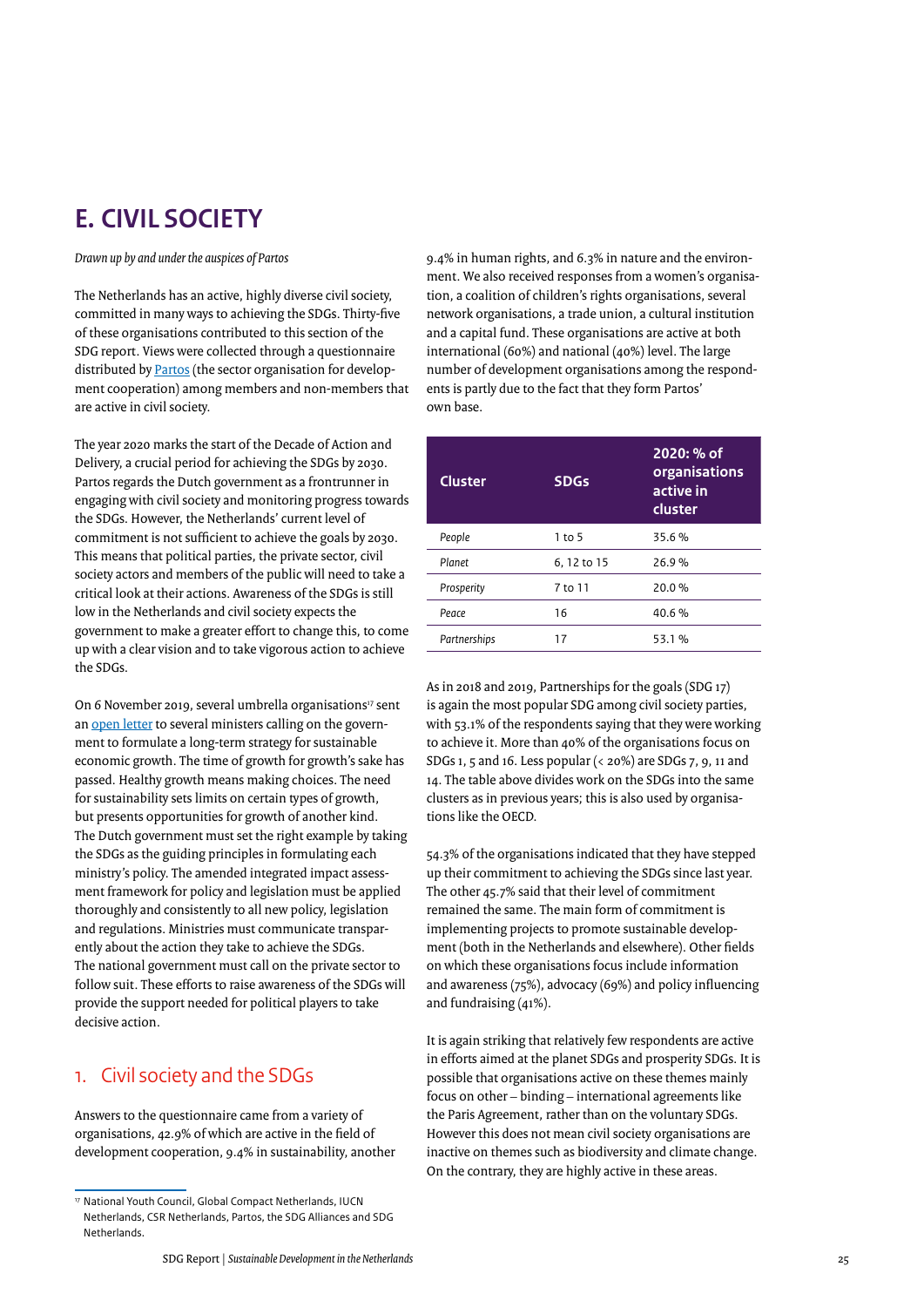### <span id="page-25-0"></span>2. Inspiring examples

Civil society organisations contribute in various tangible ways to achieving the 2030 Agenda, not only by implementing projects, but also by acting as watchdogs. Some examples are given briefly below.

[Edukans](https://www.edukans.nl/world-teacher-schoolleider/) promotes exchanges and mutual learning between Dutch students, teachers and school heads and their counterparts in developing countries. Together they address subjects relating to SDGs 4, 5 and 8. By working with colleagues in a different culture on educational quality and professional development of teachers and school heads, an intensive, reciprocal learning process develops.

[Stichting Present](https://stichtingpresent.nl/utrecht/ervaringen/bedankt-voor-de-bloemen/) is expanding its activities in the Netherlands. A good example is the Social Gardening project in Utrecht, aimed at supporting people confronted with poverty, poor health or social isolation. Through this project, Stichting Present brings local residents and volunteers together to work on urban greening, contributing not only to sustainable cities (SDG 11), but also to reducing poverty (SDG 1) and improving people's physical and mental health (SDG 3).

[Both ENDS](https://www.bothends.org/en) focuses on trade agreements, like the agreement between the EU and Indonesia and between the EU and Canada (CETA). The discussion on CETA became part of a heated debate in 2019, as approval by the Dutch parliament was required. Working with human rights organisations, women's organisations and environmental organisations from nearly fifty countries in Asia, Africa and South America in particular, Both ENDS drew attention to the fact that CETA sets standards that will prevent poorer countries from achieving the 2030 Agenda. The trade agreement has negative consequences for various SDGs, including SDGs 2, 10, 13, 16 and 17. For this reason, they have [called on](https://www.bothends.org/nl/Actueel/Voor-de-pers/PERSBERICHT-Open-brief-van-organisaties-uit-de-hele-wereld-Teken-CETA-niet/) the House of Representatives not to approve it.

### 3. The Dutch commitment

Civil society actors were also asked to rate their own and other actors' commitment to the SDGs. The table below presents the scores (on a scale from 0 to 10) for 2018, 2019 and 2020. This year's scores were higher than last year's. They show that civil society is particularly critical of action by government and the private sector on the SDGs, although scores have risen slightly over the years.

| <b>Actor</b>           | 2018 | 2019 | 2020 |
|------------------------|------|------|------|
| Own organisation       | 8,5  | 8,1  | 8,1  |
| Civil society          | 6.0  | 7,2  | 6,3  |
| Government             | 4.9  | 5,2  | 5,6  |
| Private sector         | 4.0  | 4.4  | 4,9  |
| Knowledge institutions | 5,8  | 6,3  | 6,4  |

### 4. Current situation

According to the respondents, the achievement of various SDGs in the Netherlands is in jeopardy. Civil society parties are particularly concerned about SDGs 5, 7, 10, 12, 13 and 15. These outcomes are in line with last year's results. Action on these SDGs is thus urgently in need of improvement.

Civil society's concerns are confirmed by the outcome of Statistics Netherlands' 2020 Monitor of Well-being & Sustainable Development Goals. This report confirms the Netherlands' poor performance compared to other EU member states on SDGs 7, 13, 14 and 15. Despite a considerable expansion of capacity in renewable energy generation, Dutch greenhouse gas emissions continue to be higher than those of other EU countries (SDG 13). Ecosystems (SDG 15) are also under high pressure in the Netherlands.

A transition to a new economy is sorely needed. We will only be successful if everyone participates on an equal footing. A focus on gender equality and solidarity is thus essential. The majority of Dutch civil society organisations believe that an initial step is to collect more specific information. More gender-specific data would help give insight into the main problem areas. Data broken down by age group are also needed to better address goals relating to youth – through policy on poverty and debt, for example, and timely, equal access to healthcare and youth healthcare services.

Civil society parties clearly indicate that too little progress is currently being made to achieve the SDGs by 2030. That means the government is falling short in fulfilling tasks such as setting frameworks, setting goals, monitoring, taking or delegating responsibility and connecting parties. There is still no national implementation strategy for the SDGs, and the urgency of the SDGs has still not been brought home to the public. It is essential for the Netherlands to set goals for the remaining ten years, with a particular focus on the SDGs on which, according to the Monitor of Well-being & SDGs, it lags behind. This strategy should apply to the whole of central government, in order to promote coherence between the various policy fields.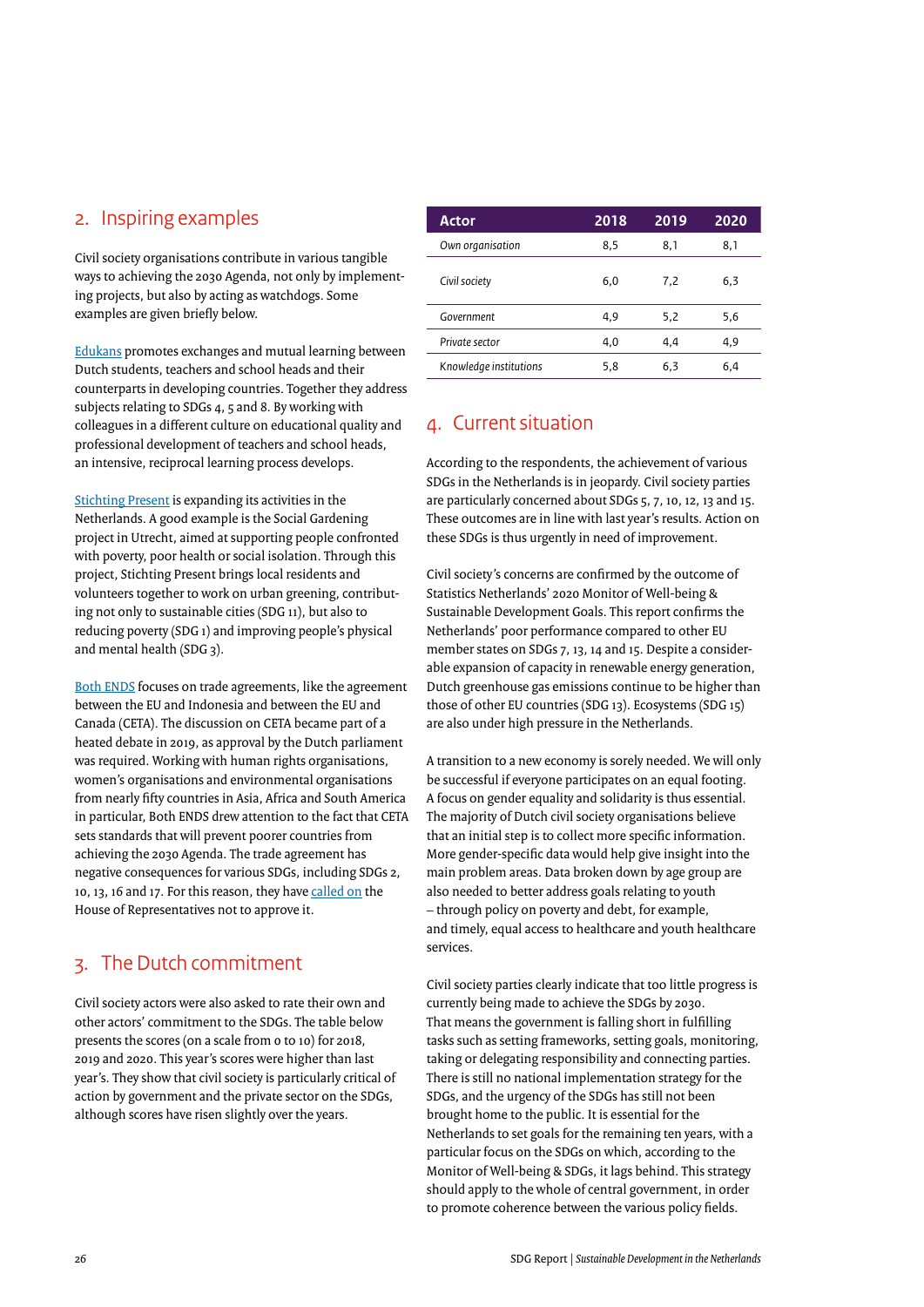Another suggestion would be for the Ministry of Foreign Affairs to hand over responsibility for coordinating efforts on the SDGs to a ministry with a more comprehensive mandate, like the Ministry of Finance or the Ministry of General Affairs.

Developing countries face even greater challenges in achieving the SDGs by 2030. Organisations are doubtful that this is feasible within ten years. The actions of both businesses and governments form an obstacle to many positive changes. Nonetheless, the organisations have not given up hope, and are committed to raising the ODA budget to at least 0.7% of gross national income, ensuring policy coherence for development and raising awareness among politicians, for example. According to civil society actors, achievement of many SDGs is under threat, but there are a few that stand out. Gender equality (SDG 5) is a good example: all over the world, women's rights and gender equality are under pressure from conservative governments, among other factors. Income inequality (SDG 10) between countries has diminished in the past few years, but within countries it has grown. We still have a long way to go in promoting peace, justice and strong institutions (SDG 16), given corruption, theft and tax avoidance. The money involved could be put to far better use, to reduce poverty, for example, or enable children to attend school. Unfortunately, there is still a world to be won before achievement of the SDGs is a viable prospect in developing countries.

Civil society organisations regard international corporate social responsibility (ICSR) as an essential component in bringing the SDGs within reach internationally. The [Social](https://www.ser.nl/nl/adviezen/sdg-imvo)  [and Economic Council's advisory report](https://www.ser.nl/nl/adviezen/sdg-imvo) on coherence between ICSR and the SDGs marks a step forward, but more is needed to effect permanent change, particularly in working conditions and the relationship of global supply chains to nature and the environment in. In addition to existing, voluntary measures, this could be achieved by drafting basic legislation on ICSR. Clear communication on this subject with Dutch consumers is also seen as part of the solution.

Looking back on the past year, the bottom line has not changed. The Netherlands needs to take an honest look at itself. Our taxation system facilitates tax avoidance, trade agreements threaten the quality of life and physical environment of local populations in developing countries, and our global footprint is still huge. Policy coherence for development is crucial. Individuals, governments and businesses all play a major role in achieving the SDGs, both in the Netherlands and elsewhere.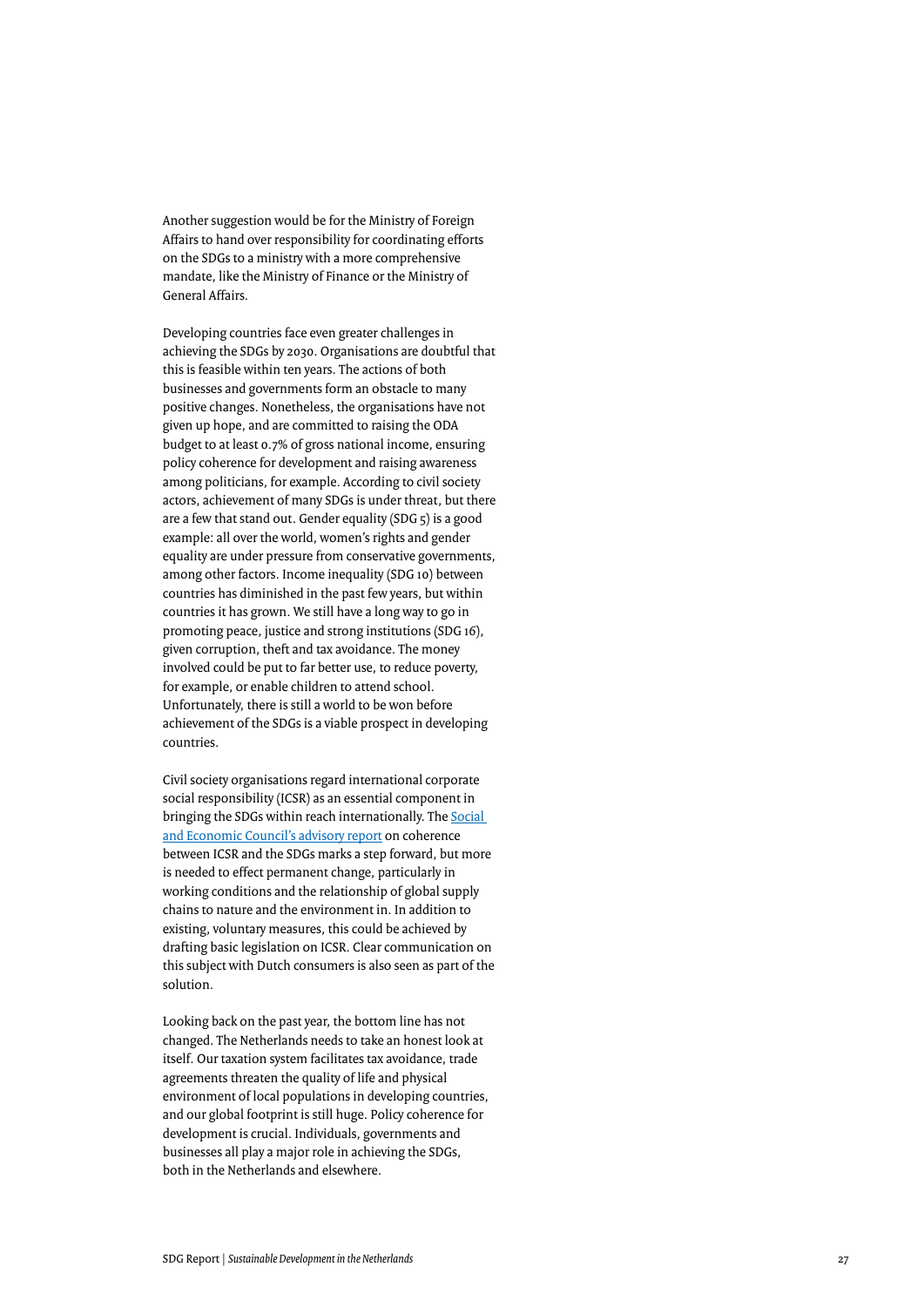# <span id="page-27-0"></span>**F. KNOWLEDGE INSTITUTIONS**

*Drawn up by and under the auspices of NWO-WOTRO Science for Global Development* 

In the past year, educational and research institutions again contributed in various ways to enhancing knowledge development on achievement of the SDGs, and to enabling access to this knowledge. For the first time, this year's report presents results not only in higher professional education and the universities but also in secondary vocational education.

### 1. Secondary vocational education and training (MBO)

As the main educators of our workforce, schools for secondary vocational education and training (MBO) play an indispensable role in achieving the SDGs by 2030. Increasingly the SDGs are an important framework for MBO institutions, in their capacity not only as educators but also as organisations.

Since 2019, the circular economy has been included as a standard element in the occupational profiles drawn up by the MBO sector and the private sector for the various courses. The same applies to the energy transition and climate adaptation. In this way, MBO courses increasingly include lessons on aspects of sustainable development and the SDGs. The SDGs are guiding principles in determining capacity not only for occupations, but also for citizenship. Young people learn how, as citizens, they can address issues like sustainability and achieving the SDGs in their living environment.

Sharing knowledge and information between schools and support for schools are major factors in safeguarding the SDGs' place in MBO. Vocational education takes the Whole School Approach to the SDGs. Schools can use this policy instrument, which also has a ranking system, as the basis for policy on sustainability or to monitor progress.

Following the example of higher education, the SustainaBul award for sustainability was awarded in the MBO sector for the first time in 2019. First, second and third places were awarded to the Koning Willem I College, Wellantcollege and Friesland College respectively. The *Leren voor Morgen* (Learning for the Future) website contains more information on [SustainaBul MBO](https://www.lerenvoormorgen.org/symposia?view=article&id=845:the-art-of-green-thinking&catid=20) and provides an overview of [current initiatives](https://www.lerenvoormorgen.org/leren-voor-morgen/mbo) relating to the SDGs in MBO. In the framework of knowledge sharing, *Kennispunt MBO Burgerschap* (MBO Citizenship Knowledge Centre) will be holding a national event on the SDGs for MBO teachers on 9 October

2020. The Regional Training Centres' Facilities Services Partnership will play a major role in organising it.

In 2020, the Secondary Vocational Education Council plans to anchor the SDGs on a more permanent basis in MBO, and will therefore sign the SDG Charter on behalf of MBO schools.

### 2. Universities of applied sciences

The universities of applied sciences (Hogescholen or HBO institutions) are real SDG pioneers, and took on the challenge in highly creative ways at a very early stage. They continued their efforts in 2019, and further upscaled many existing initiatives. HBO institutions established the HBO SDG Coalition in 2018, a partnership between all 36 government-funded HBO institutions in the Netherlands. On 9 May 2019 the chair of the Association of Universities of Applied Sciences (Vereniging Hogescholen) signed the SDG Charter on behalf of all HBO institutions, affirming their ambition to ensure that the nearly 500,000 HBO students in the Netherlands are SDG-competent. The HBO SDG Coalition focuses on developing good practices in education and on teachers' professional development.

In a forthcoming issue of the higher education journal *TH&MA Hoger Onderwijs* (2020-2), the sector will outline the wide range of ways in which the SDGs have been taken on board in various curricula, in institution-wide projects or in practical research. Examples include the [Green Ambassadors](https://www.hanze.nl/nld/organisatie/themas/duurzaamheid/hanze-duurzaam/onderwijs/green-ambassador-day) [Programme](https://www.hanze.nl/nld/organisatie/themas/duurzaamheid/hanze-duurzaam/onderwijs/green-ambassador-day) at Hanze University of Applied Sciences, research into SDG competences at Van Hall Larenstein University of Applied Sciences, and the SDG learning communities at Leiden University of Applied Sciences. Lastly, Fontys, Avans, Hanze and Saxion Universities of Applied Sciences, in cooperation with [Duurzaambedrijfsleven](https://www.duurzaambedrijfsleven.nl) (Sustainable business partnership) launched [SDGs on Stage](https://www.sdgsonstage.nl) on 9 May 2019. This is an online databank especially developed for HBO students, businesses and civil society organisations to match students seeking SDG-related work experience placements and projects with companies seeking students. It now offers more than 40 placements and projects.

The SDGs in education and research are also central to the strategic HBO Agenda for 2019 to 2023 ([Professionals voor](https://www.vereniginghogescholen.nl/system/knowledge_base/attachments/files/000/001/067/original/Professionals_voor_morgen_-_strategische_agenda_Vereniging_Hogescholen_2019-2023.pdf?1567175114)  [morgen](https://www.vereniginghogescholen.nl/system/knowledge_base/attachments/files/000/001/067/original/Professionals_voor_morgen_-_strategische_agenda_Vereniging_Hogescholen_2019-2023.pdf?1567175114)). Universities of applied sciences and their centres of expertise are well equipped to contribute to approaches to these issues through practical research.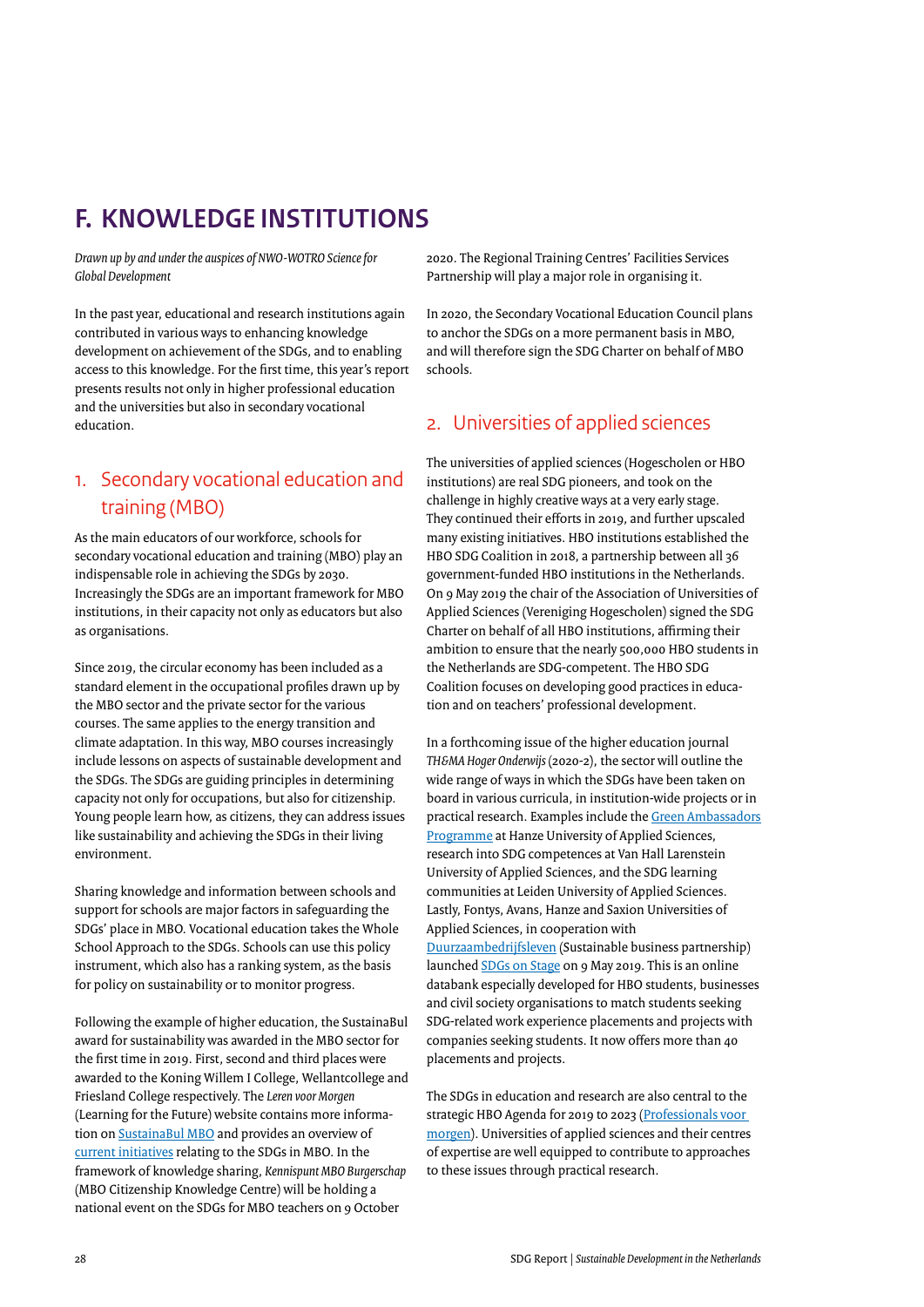### <span id="page-28-0"></span>3. Research Universities

In the past year, the research universities have also taken steps to give the SDGs a more prominent place in education, research and operational management. In 2019, the Association of Universities in the Netherlands (VSNU) and VU University Amsterdam launched an [SDG Dashboard](https://vsnu.nl/en_GB/sdg-dashboard-english.html) to make academic publications on the SDGs both clear and accessible. The dashboard also clarifies the connection between science and policy by highlighting extracts from publications cited in policy documents. In this way it provides starting points for strengthening this connection in the future. Using this data, several universities examining their researchers' contribution to the SDGs. The SDG Dashboard has also led to new initiatives. For example, Maastricht University works with publishers and libraries to survey SDG-relevant academic articles and books. To demonstrate the significance of the SDGs and of the research under way in all related areas, each month from the autumn of 2019 to May 2020 the Dutch universities will highlight their specific commitment to each of the SDGs in [online magazines](https://vsnu.nl/en_GB/Sustainable-development-goals.html).

In choosing strategic themes, universities respond to the societal challenges anchored in the SDGs. Their focus is on interdisciplinary research, in line with the SDGs' crosscutting themes. Within the strategic theme Pathways to [Sustainability](https://www.uu.nl/en/research/sustainability), researchers at Utrecht University are working on all aspects of a sustainable future. Scholars at the University of Amsterdam are working in the research platform [A Sustainable Future](https://asf.uva.nl/goals/goals.html) on a sustainable economy, society and planet. They are also using their expertise to advise on social issues - diversity at senior levels in [businesses and organisations,](https://www.uu.nl/nieuws/universiteit-utrecht-en-nederlandse-vrouwen-raad-adviseren-ser-over-diversiteit-in-de-top) for example.

Universities address the SDGs both within and outside the curriculum. For example, the interdisciplinary Radboud [Centre for Sustainability Challenges](https://www.ru.nl/duurzaamheid/onderzoek/radboud-centre-for-sustainability-challenges/) was set up in 2019 to promote cooperation in research and education in the field of sustainability at Radboud University Nijmegen. This resulted in a new course on the Sustainable Development Goals, which started in February 2020. In the autumn of 2019, the University of Twente introduced the extra-curricular Transdisciplinary Master-Insert Programme on [Shaping Responsible Futures](https://www.utwente.nl/en/education/master/programmes/transdisciplinary-master-insert/) that gives students the opportunity to work together on solutions to complex social challenges.

The universities are also working to achieve the SDGs within their organisation, for example by reducing CO<sub>2</sub> emissions. Through the Association of Universities in the Netherlands (VSNU), the universities drafted the first roadmap under the [Climate Agreement](https://www.vsnu.nl/klimaatakkoord.html). This roadmap was fleshed out in early 2020 with scenarios for 2030 and 2050. For some time now,

the universities have been taking part in the national multiyear agreements on energy conservation and have already reduced their energy consumption. In the decades to come, the universities want to seriously step up their efforts to ensure that their campuses are carbon-neutral by 2050 at the latest.

### 4. National research initiatives

The [25 routes](https://wetenschapsagenda.nl/overzicht-routes/) set out in the National Research Agenda overlap with the SDGs. Many of the approved projects have the potential to contribute to achieving the SDGs, though this is not yet explicit. Several theme-based research programmes have been developed in cooperation with the ministries on subjects like biodiversity, ecology, food systems and poverty. A programme has been developed jointly with the Ministry of Foreign Affairs with an explicit link to the SDGs, enabling research into the interaction between the SDGs and the consequences for policy interventions in developing countries.

In the [Knowledge and Innovation Covenant \(KIC\) 2020-2023](https://www.topsectoren.nl/binaries/topsectoren/documenten/kamerstukken/2019/november/12-11-19/kic-2020-2023/Kennis--en-Innovatieconvenant-2020-2023.pdf) (Voluntary agreement on knowledge and innovation), businesses, knowledge parties and government authorities affirm their commitment to the major innovation themes of the coming years. Under the KIC, they make a joint investment in innovation, linked to the government's mission-driven top sectors and innovation policy. Cooperation focuses on four broad social themes, which also partially overlap with the 17 SDGs. These are 'Energy Transition and Sustainability', 'Agriculture, Water and Food', 'Health and Care' and 'Security'. The first calls for project proposals on these themes are planned for 2020.

The Royal Netherlands Academy of Arts and Sciences (KNAW) is trying to use the knowledge within Dutch academia to develop knowledge on the SDGs. In Europe in particular, KNAW proactively contributes to the recommendations issued by institutions like the European Academies Science Advisory Council (EASAC) and the European Commission's Scientific Advice Mechanism (SAM). In 2019, KNAW and the International Science Council (ISC) organised a meeting on science's contribution to the SDGs. ISC, a global coalition that brings together more than 140 scientific organisations, identified the 2030 Agenda as the focus of its activities for the coming years.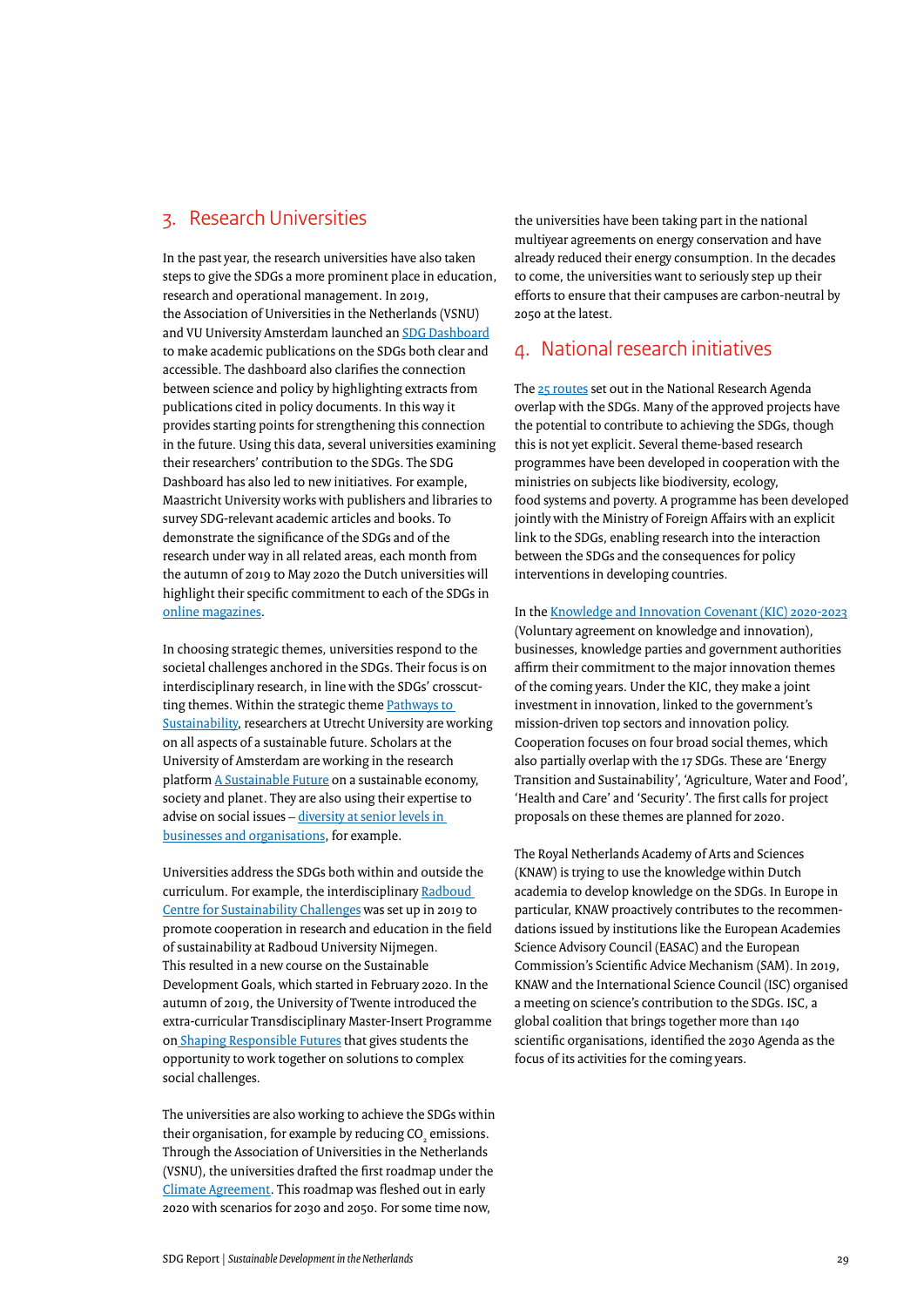# <span id="page-29-0"></span>**G.YOUTH**

*Drafted by and under the auspices of the National Youth Council* 

This section was written by the National Youth Council ([NJR\)](https://www.njr.nl/nl/) from the perspective of Dutch young people. It is based on consultations with various national youth organisations and the Dutch youth representatives. There are nearly four million people in the 12-to-30 age group in the Netherlands, many of them formally represented by NJR member organisations. The focus of this year's contribution is the future of education and work and young people's position. This shows that the 17 SDGs are not separate but form a coherent whole. By investing in young people and their future prospects, we will also be moving forward towards achieving all the goals.

*What does the future hold for me?* This is a question young people often ask themselves. It relates to issues like choice of study, relationships, interesting work and a place to live, but also to the future of the planet. These issues are relevant to young people not only in the Netherlands, but also in the rest of the world. The current generation of young people faces huge challenges. Society is calling for radical transitions in the economy, transport and the production of energy and food, for which the SDGs present a clear agenda. These transitions will require commitment, creativity and leadership from young people, and cooperation between generations.

### 1. The current generation is under mounting pressure

The core message of the SDGs is Leave No One Behind. On average, the Netherlands scores well on many points, but a closer look shows that some groups in society are doing better than others. Young people often have a weaker position than their parents and grandparents. It is essential for young people to be well-equipped to participate in society, and thus also in the labour market. This will enable them to meet the major challenges that await them.

Society currently leans very heavily on the commitment and flexibility of young people. Because of a student loan system that leads to a heavy burden of debt (SDG 4), a poor position on the housing market (SDG 11.1), increasing pressure to perform, temporary contracts (SDG 8.6/8B) and increasingly unequal opportunities (SDG 10), young people are under pressure. In its survey 'High Expectations: Young People's Opportunities and Obstacles in 2019' [\(Hoge Verwachtingen](https://www.ser.nl/nl/adviezen/kansen-belemmeringen-jongeren)), the Social and Economic Council's youth platform identifies the long-term effects of a range of measures on the current young generation. In September 2019, [Coalitie-Y](https://coalitie-y.nl) – a

coalition of youth organisations – represented many young people in a manifesto presented to Prime Minister Mark Rutte calling for improvements to the position of young people in the Netherlands. A majority of the House of Representatives voted in favour of screening policy for impact on young people. An instrument is currently being developed. With the [#NietMijnSchuld](https://www.nietmijnschuld.nl/petitie#/) ('Not My Fault'/'Not My Debt') campaign, students are calling for abolition of the student loan system. In foreign policy, the new Youth at [Heart](https://www.government.nl/documents/publications/2020/05/14/youth-at-heart---young-people-at-the-heart-of-dutch-development-cooperation) strategy puts the focus on young people, education and employment.

Recommendations to the government on ways of improving young people's future prospects include:

- Review the student loan system, reintroduce the basic grant, and compensate students who currently suffer the negative consequences of the loan system.
- Enhance young people's financial independence, and devote more attention to the transition from childhood to adulthood.
- Ensure sufficient student accommodation and homes for first-time buyers/tenants, both in urban areas and elsewhere.
- Provide greater job stability, and reduce the gap between permanent and flexible contracts.
- Work towards a fair, simple and balanced pension system.

### 2. More differences among young people

We are seeing inequality not only between generations, but also among young people themselves: inequalities in position, opportunities, and the ability for their voices to be heard (SDG 10.2). Society today makes stiff demands on most young people, but these are even greater for those groups that are more vulnerable. According to the Social and Economic Council's survey, 'There is a growing social divide between young people with access to more or to fewer opportunities. Those who have the right connections are more likely to find interesting work, to get help in coping with financial setbacks, and to have an easier time combining work and care duties. Anyone who does not have access to such "social capital" in their own circle will have a much harder time – despite any diplomas they may have obtained.' Prejudice and discrimination on grounds of gender, origin, sexual preference or convictions affect a young person's prospects. The same holds for the place where a young person grows up, psychological problems, a disability or chronic ailment. These factors in combination lead to even more deprivation.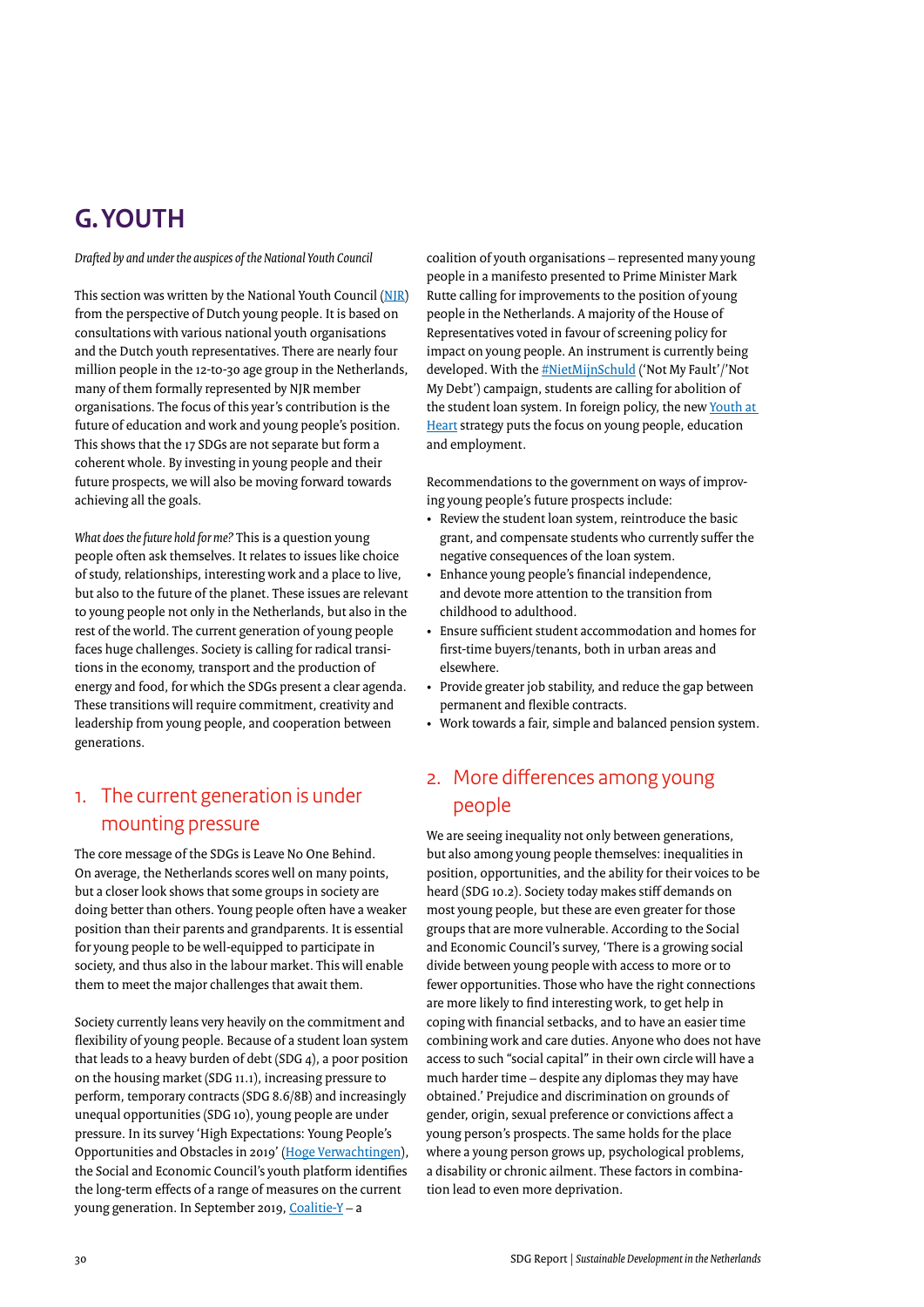<span id="page-30-0"></span>Recommendations to the government on ways of improving young people's future prospects include:

- Provide high-quality work experience placements for all young people and explore ways of preventing discrimination in hiring, such as anonymous applications.
- Support youth organisations financially, thus creating a strong, accessible basis for young people to develop through extracurricular activities like voluntary work or participation in leadership bodies.

### 3. It starts with development

The Netherlands has a high quality education system (SDG 4). However, schools do not only impart knowledge, but help pupils find out who they are and what they are capable of. It is therefore essential to anchor personal development and citizenship in education. Several youth organisations supplied input for the site [curriculum.nu](https://www.curriculum.nu) on the educational system of tomorrow, to ensure that pupils have a say in the review of the primary and secondary school curriculum. The review also reflected the need for closer alignment between education and social challenges (SDG 4.7). For example, young people learn very little about climate change at school, so they have to find out about this subject themselves (SDGs 12.8 and 13.3). In sex education lessons at school, pupils would like to see a greater focus on interaction and communication, both online and offline, in a relationship and during sex (SDG 3.7 and [Gewoon het](https://www.seksuelevorming.nl/sites/seksuelevorming/files/PDF/Gewoon-het-taboe-eraf-haleninclomslagsept2019.pdf)  [taboe eraf halen](https://www.seksuelevorming.nl/sites/seksuelevorming/files/PDF/Gewoon-het-taboe-eraf-haleninclomslagsept2019.pdf), a study of sex education and young people's needs).

Recommendations to the government on improving education and development include:

- At school focus more sharply on social and emotional skills, personal development, citizenship and media literacy.
- Ensure that young people have more access to opportunities for study and self-development, during and after they have completed their education.
- Modernise sex education to meet young people's needs, taking sexual and gender diversity as basic principles.
- Invest in education, so that teachers have more opportunity to help all their pupils develop.

### 4. Pressure on young people leads to stress

The increasing pressure on the current generation of young people affects their mental health (SDG 3.4). Young people feel stressed and under pressure to perform. They face financial insecurity, through student debt for example, and are seriously concerned about the consequences of

climate change. What is more, it is difficult for young people to find treatment for mental problems. They do not all have access to mental health services, and it is precisely the young people with the most complex problems who are left untreated. Waiting lists are long, and the mental health services lack sufficient capacity for specialist care. At the same time, we can see that mental health problems are still stigmatised, not only in society as a whole but also by care workers and young people themselves. This affects the degree to which young people can develop and whether, in combination with school and work, they can concern themselves with social impact and participation. Recommendations to the government on improving young people's mental health include:

- Bring the subject of young people's mental health into the open, break through the taboos on depression, stress and other mental problems, and give young people the scope and means to cope with these problems themselves.
- Take action to reduce waiting lists within the youth mental health services, and give young people a say in their own treatment.

### 5. Working for a clean, liveable planet

Young people are increasingly concerned about environmental issues and the consequences of climate change (SDG 13 in particular, and also SDGs 6, 7, 11, 12, 14 and 15) and are voicing these concerns. This theme in particular shows that we cannot solve the problems on our own, and that international cooperation is needed. Climate change is pre-eminently an issue on which young people's voices are rightly being heard. There have been some major developments. In October 2019, foreign trade and development minister Sigrid Kaag, acting in her capacity as chair of the [NDC Partnership,](https://ndcpartnership.org) promised the youth representatives that she would add a youth strategy to every Nationally Determined Contribution (NDC) to the Paris Agreement (SDG 13), on which the Ministry of Foreign Affairs is now working. Ms Kaag is also working through the [We Are](https://www.jongeklimaatbeweging.nl/project/we-are-tomorrow-global-partnership/)  [Tomorrow Global Partnership](https://www.jongeklimaatbeweging.nl/project/we-are-tomorrow-global-partnership/) (an initiative of the Youth Climate Movement ([Jonge Klimaatbeweging\)](https://www.jongeklimaatbeweging.nl)) to enable youth organisations in the Global South to develop their own vision of a sustainable future. The Ministry of Agriculture, Nature and Food Quality is working with the NJR on establishing a youth representative for biodiversity and food, a new role that will give young people a stronger voice in international decision-making. Finally, within the Regional Energy Strategies to implement the National Climate Agreement, Jong RES, a partnership between the [Klimaat- en Energiekoepel](https://www.klimaatenergiekoepel.nl) (young professionals' climate and energy umbrella organisation) and the Youth Climate Movement, is advocating young people's participation.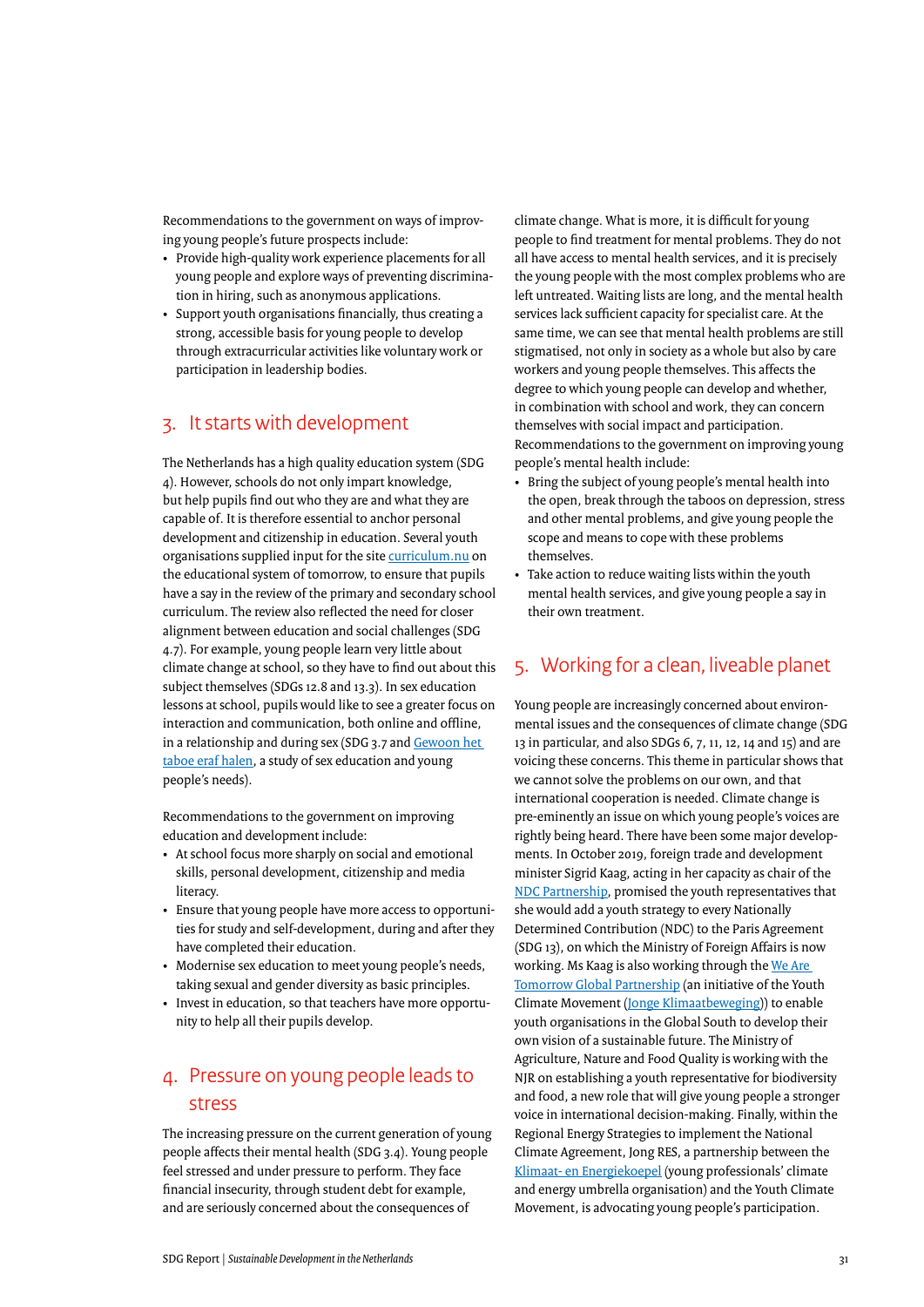<span id="page-31-0"></span>Climate change is a huge challenge, and all these initiatives are urgently needed.

Recommendations to the government on a clean, liveable planet include:

- Screen the growth agenda and investment fund for compliance with the Sustainable Development Goals, thus guaranteeing a sustainable, liveable future for future generations.
- Through the UN General Assembly, request an advisory opinion from the International Criminal Court for advice on the rights of future generations.
- Make climate measures accessible and take everyone on board.

### 6. Having a say is essential

Invest in our generation. Ensure that we learn at school the knowledge and skills needed for us to cope with our changing future. Enable us to set out on life's journey unburdened by student debt, and leave no one behind. In this way, we will be able to make a full commitment and meet the challenges of the future. Given the current composition of the population, young people are underrepresented in the political arena. Create more space for young people's voices.

Recommendations to the government on giving young people more say include:

- Give young people a systematic, meaningful role in national and international decision-making on themes that affect them directly, like education and climate change, structured through an inclusive process.
- Give youth organisations a seat at the negotiating table when forming a new government.
- Lower the voting age to 16 and incorporate this into social studies and citizenship lessons.
- Enshrine the existence and significance of youth organisations in legislation.
- Use simple language. This is the only way to involve a larger part of society in discussion of social issues.

### 7. In conclusion, a critical comment

At this time, not a single country is on track to achieve the SDGs by 2030. The Netherlands is no exception. Young people all over the world are rightly concerned about their future. It is clear that we will not achieve the goals if countries decide for themselves how and when they will report on them, and if we disregard the impact of and our responsibility for our patterns of consumption.

Recommendations to the government on improving global monitoring of progress on the SDGs include:

- Ensure that the UN's **[High Level Political Forum](https://sustainabledevelopment.un.org/hlpf)** is once more a platform for raising the level of ambition and reaching new agreements.
- Make the system for international accountability (now through the [Voluntary National Reviews](https://sustainabledevelopment.un.org/vnrs/)) more binding.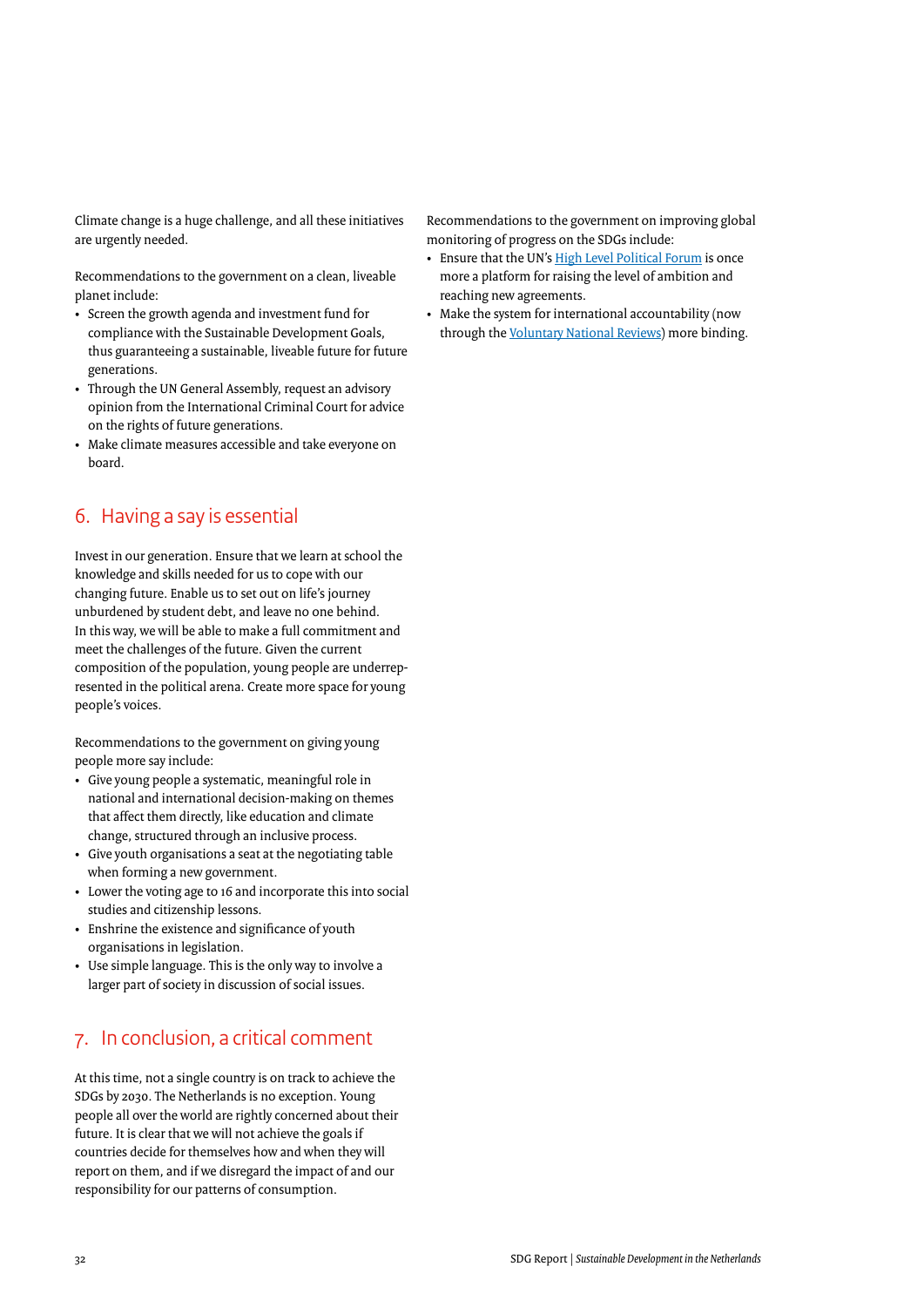# <span id="page-32-0"></span>**H.HUMAN RIGHTS, with a focus on gender equality**

*Drafted by and under the auspices of the Netherlands Institute for Human Rights*

In this contribution, the Netherlands Institute for Human Rights (the Institute) first examines the relationship between the SDGs and human rights after which the progress made in the Netherlands towards achieving gender equality (SDG 5) will be assessed. Equality between men and women warrants extra attention because several reports show that the Netherlands could do better in this area.

### 1. The SDGs and human rights

Achieving the SDGs and sustainable development goes hand in hand with respect for human rights. For example, the right to education cannot be achieved without a developed education system (SDG 4). Conversely, human rights create the conditions needed for development. For example, the right to freedom of expression is a condition for the development of inclusive, representative institutions (SDG 16). An assessment published by the [Danish Institute for Human Rights](https://sdg.humanrights.dk) also shows a close connection between human rights and the SDGs: of the 169 SDG targets, 90% are related to human rights.

At the request of the Minister of Foreign Affairs and the Minister for Foreign Trade and Development Cooperation, the Advisory Council on International Affairs (AIV) published an advisory report last year with the - highly revealing - title 'Sustainable Development Goals and Human Rights: an Indivisible Bond' [\(Duurzame ontwikkeling en mensenre](https://www.adviesraadinternationalevraagstukken.nl/documenten/publicaties/2019/05/10/duurzame-ontwikkelingsdoelen-en-mensenrechten)[chten: een noodzakelijk verbond](https://www.adviesraadinternationalevraagstukken.nl/documenten/publicaties/2019/05/10/duurzame-ontwikkelingsdoelen-en-mensenrechten)). Apart from describing the significance of the bond between the SDGs and human rights, the AIV concludes that this link is not only relevant to international policy but also needs to be realized nationally. This includes, as the AIV explicitly points out, the Dutch Caribbean islands of Bonaire, St Eustatius and Saba. National human rights institutions like the Netherlands Institute for Human Rights ([College voor de](https://mensenrechten.nl/nl)  [Rechten van de Mens](https://mensenrechten.nl/nl)) play an important role in overseeing implementation of the SDGs by carrying out research, for example about [pregnancy discrimination](https://mensenrechten.nl/nl/publicatie/5b46fd0b748c2212a54518d6) (SDG 5.1), or advising the government on the [position of people with a](https://mensenrechten.nl/nl/publicatie/5e5ce5bd7b7e3473ef02f608) [disability](https://mensenrechten.nl/nl/publicatie/5e5ce5bd7b7e3473ef02f608) since a young age (SDGs 8.5 and 10.2).

### 2. Gender equality (SDG 5)

SDG 5 concerns the achievement of gender equality and the empowerment of women and girls. This year's national Monitor of Well-being & SDGs presents mixed conclusions

on SDG 5. Though the Netherlands is moving towards the goal, it is doubtful whether it will achieve gender equality by 2030. The Netherlands also achieves far lower scores than other EU countries on a number of indicators, as confirmed in various other reports. According to the [Global Gender](https://www.weforum.org/reports/gender-gap-2020-report-100-years-pay-equality)  [Gap Report](https://www.weforum.org/reports/gender-gap-2020-report-100-years-pay-equality), published each year by the World Economic Forum, the Netherlands dropped to the 38th place (out of 153) in the 2019 rankings for equality between men and women – a drop of 11 places compared to 2018. This result can partly be attributed to the fact that the Netherlands has never had a woman prime minister and has relatively few women members of parliament. However, the report also concludes that gender inequality still exists on the labour market, with, for example, the number of women in senior positions in the Netherlands significantly lower than in other developed countries. There is also room for improvement in action to stop violence against women, as shown in the [Baseline Evaluation Report Netherlands](https://rm.coe.int/grevio-report-on-netherlands/1680997253) published by the Group of Experts on Action against Violence against Women and Domestic Violence (GREVIO) in early 2020. The following paragraphs examine these last two persistent problems in more depth: gender inequality on the labour market and violence against women.

### 3. Gender equality and the labour market

Ensuring women's full and effective participation, equal rights and access to economic resources and equal opportunities to leadership are enshrined in SDG 5.5 and 5.a. According to the OECD report Part-time and Partly [Equal,](https://www.oecd.org/social/part-time-and-partly-equal-gender-and-work-in-the-netherlands-204235cf-en.htm) women occupy only around a quarter of all management positions in the Netherlands, and for every 580 euros earned by a woman, a man will earn around 1000 euros, i.e. nearly double. In this regard, the Netherlands scores far below the average for developed OECD countries.

According to the OECD, the main reason for these differences is the exceptionally large number of women in the Netherlands who work part-time: almost 60% of women in employment.<sup>18</sup> This is around three times higher than in other developed countries. Because women generally work fewer hours than men, their income and career progression is generally lower. The relatively large number of women working part-time also leads to an uneven distribution of unpaid domestic tasks such as childcare. Women in the Netherlands averagely spend 225 minutes a day on unpaid work in the household. For men, the average is 145 minutes a day.

<sup>18</sup> The OECD defines part-time work as a job of less than 30 hours a week.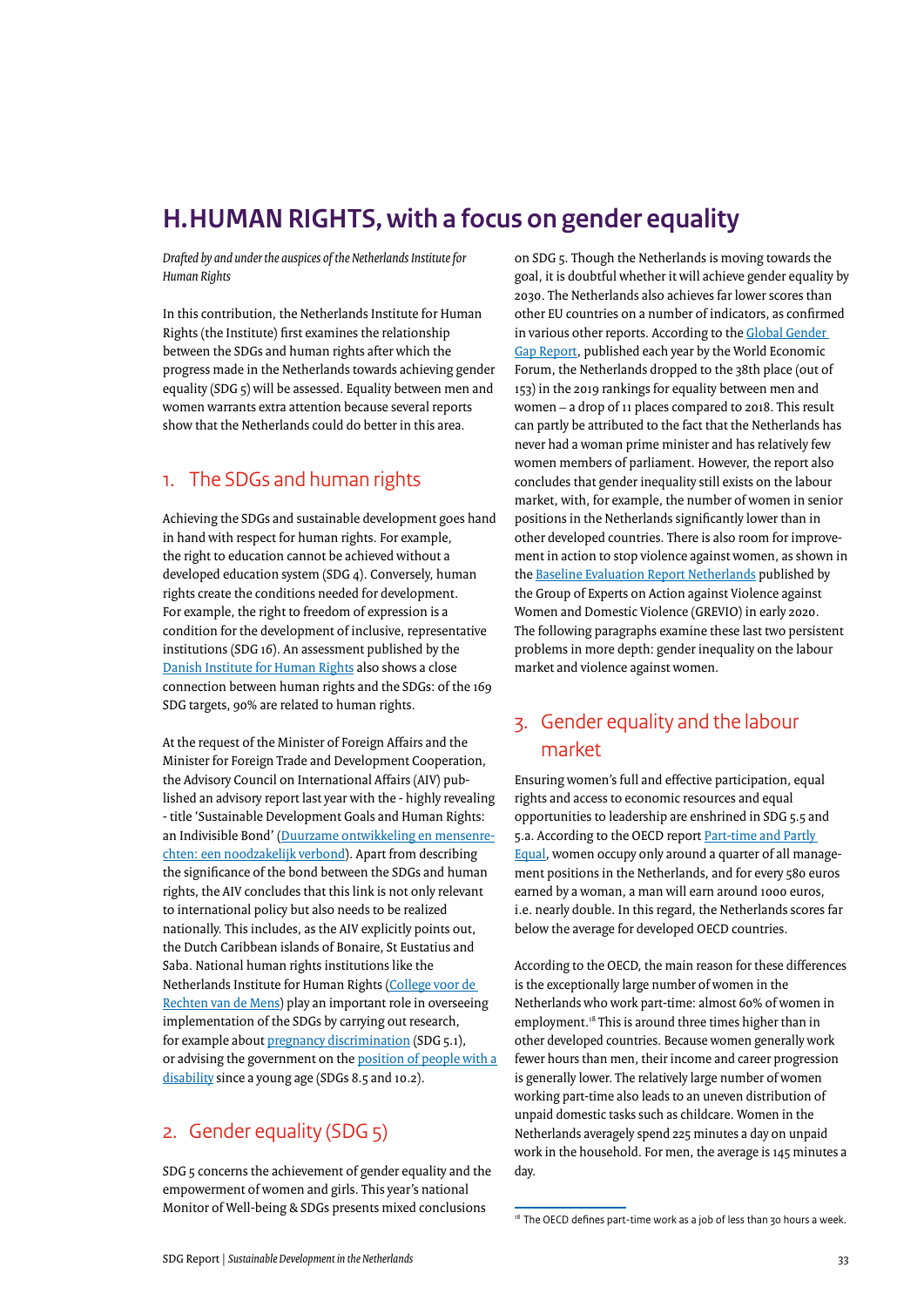<span id="page-33-0"></span>Moreover, in a comparable job and with comparable experience, women are paid less per hour than their male colleagues. This was the conclusion reached by the Institute in a publication on *unequal pay in the Netherlands*. The study looked at differences in salary between men and women working in hospitals, higher professional education institutions (*hoger beroepsonderwijs*) and insurance companies. In all three sectors, men were paid more than women, while no objective reason – e.g. work experience – could be given to justify this. Many women also experience pregnancy discrimination. According to the Institute's 2016 publication on pregnancy discrimination ([Is het nu beter](https://mensenrechten.nl/nl/publicatie/5b46fcec748c2212a545182f)  [bevallen?](https://mensenrechten.nl/nl/publicatie/5b46fcec748c2212a545182f)), 43% of working women or women job seekers who had recently given birth faced negative reactions to their pregnancy at work. In response, the government drafted the [Actieplan Zwangerschapsdiscriminatie](https://www.rijksoverheid.nl/documenten/kamerstukken/2017/03/22/kamerbrief-actieplan-zwangerschapsdiscriminatie) (Action plan on pregnancy discrimination). The Institute will continue to monitor the situation and will publish the results of a new study of pregnancy discrimination in the Netherlands in 2020.

One of the measures proposed by the OECD to achieve a more equitable distribution of work and care tasks between men and women is to expand paternity leave. This is in line with SDG 5.4 on promotion of shared responsibility within the household and family. The new Supplementary Partner Leave Act (*Wet Invoering Extra Geboorteverlof,* WIEG) is a step in the right direction. Since 2019, partners had been entitled to five instead of two days' paid leave on the birth of a child. From 1 July 2020, partners will also be entitled to five weeks' additional leave, at 70% of their normal salary. Because fathers will spend more time with their new-born babies in a period essential for determining the division of domestic tasks, it is likely that they will take more responsibility for care tasks than would otherwise be the case. This will allow women to work more hours and build a career. Partner leave also helps prevent pregnancy discrimination, because it enables new mothers to resume work sooner. However, the question is whether the Act will prove sufficient to encourage enough men to take responsibility for more household tasks. In line with the recommendations put forward in the [online consultations](https://mensenrechten.nl/nl/publicatie/38397) preparatory to enactment of the Supplementary Partner Leave Act, the Institute would again urge that supplementary measures be taken to ensure that partners actually take this expanded leave. The effects of the Act should be closely monitored.

Last year, in an effort to increase the low proportion of women in senior management positions, the House of Representatives approved the introduction of a [women's](https://www.rijksoverheid.nl/documenten/kamerstukken/2020/02/07/kabinetsreactie-op-het-ser-advies-diversiteit-in-de-top-tijd-voor-versnelling)  [quota](https://www.rijksoverheid.nl/documenten/kamerstukken/2020/02/07/kabinetsreactie-op-het-ser-advies-diversiteit-in-de-top-tijd-voor-versnelling) for large companies. Now women must hold at least 30% of the seats on the supervisory boards of listed companies. Large companies are also required to draft a plan, with targets, to ensure more women are appointed to senior and middle management positions. With these measures, the government responded to the recommendations put forward in the Dutch Social and Economic Council's advisory report. According to this report, companies were moving too slowly towards gender diversity in management; gender inequality in senior and middle management remains persistently high. The quota's contribution to more gender equality must be monitored closely, in particular given the Social and Economic Council's analysis of the situation in other countries, where quotas seem to have no effect on the position of women in jobs beneath management level.

### 4. Violence against women

Violence against women (SDG 5.2) is still a major problem in the Netherlands. In 2019, the Research and Documentation Centre (WODC) published an extensive report titled [Prevalentie van huiselijk geweld en kindermis](https://www.rijksoverheid.nl/documenten/rapporten/2019/02/05/de-prevalentie-van-huiselijk-geweld-en-kindermishandeling-in-nederland)[handeling](https://www.rijksoverheid.nl/documenten/rapporten/2019/02/05/de-prevalentie-van-huiselijk-geweld-en-kindermishandeling-in-nederland) (Prevalence of domestic violence and child abuse) which concludes that at least 27,000 men and 97,000 women are regularly confronted with physical or sexual violence in their own homes.

The Netherlands has ratified the Istanbul Convention in 2015. In this Convention, the Netherlands and 33 other states parties committed themselves to taking action to prevent and combat violence against women and domestic violence. In early 2020, the Group of Experts on Action against Violence against Women and Domestic Violence (GREVIO), the international body responsible for monitoring this convention, published a [Baseline Evaluation Report](https://www.coe.int/en/web/istanbul-convention/-/grevio-publishes-its-report-on-netherlands) assessing the Dutch government's compliance with the convention. While expressing appreciation for the government's commitment to combating violence against women and the measures it has taken, GREVIO identifies some areas for improvement. A major concern for GREVIO is the government's gender-neutral approach to this issue, and the group urges the government to adjust its approach. Policy on domestic violence should be gender-sensitive to ensure sufficient attention is provided to the structural causes of violence against women.

The current national programme against domestic violence and child abuse [\(Geweld Hoort Nergens Thuis](https://www.rijksoverheid.nl/documenten/beleidsnota-s/2018/04/25/geweld-hoort-nergens-thuis-aanpak-huiselijk-geweld-en-kindermishandeling)) was launched in 2018. The Institute values this programme and the initiatives to deliver it. However, as it explains in its written [contribution](https://mensenrechten.nl/nl/publicatie/5be16ef7a44adf1238c2145e) to GREVIO, the programme does not include systematic action to prevent violence against women. In the Netherlands, the municipal authorities bear primary responsibility for preventing and combating domestic violence, enabling a customised approach in each region. However, this carries the risk that assistance and support for